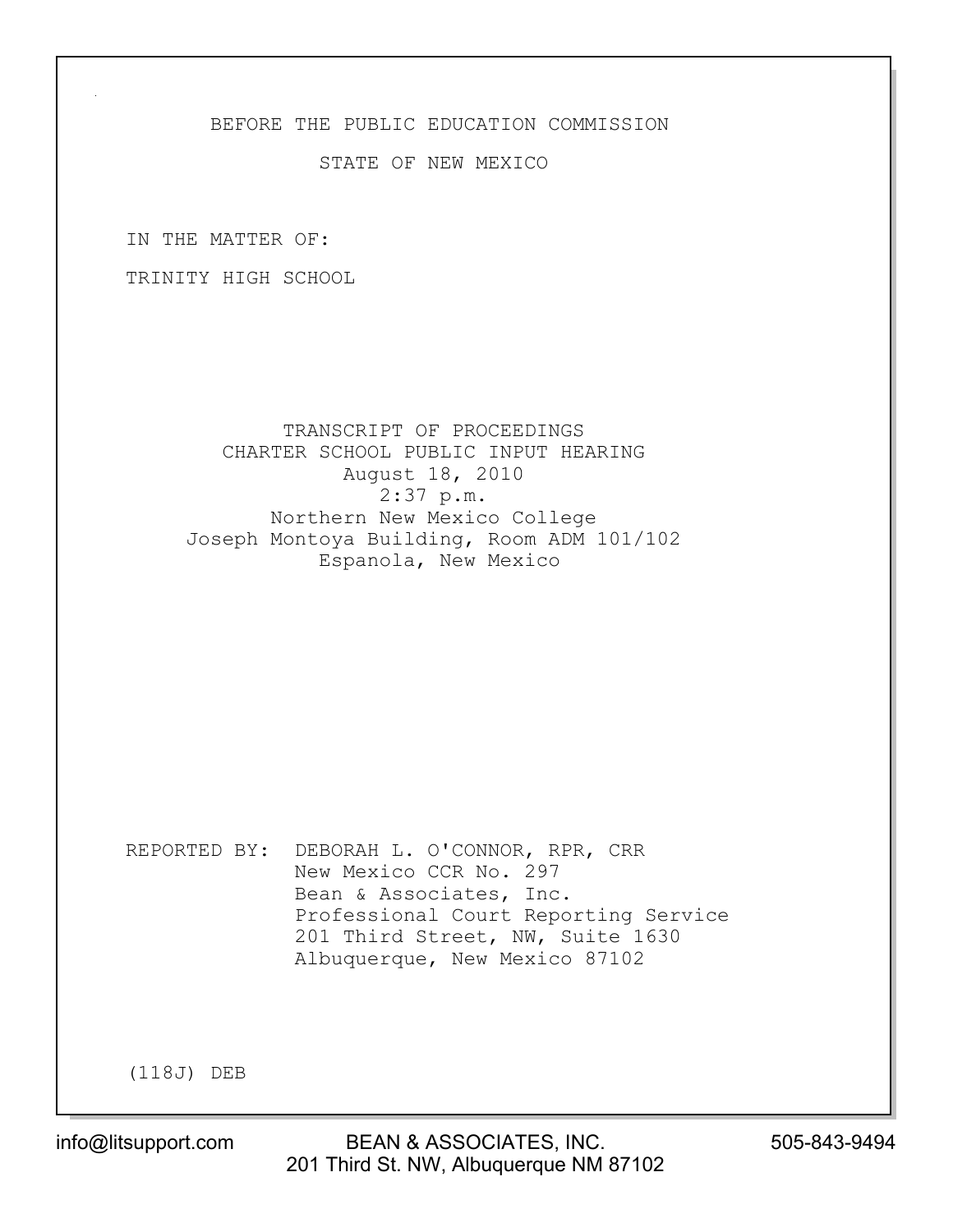|--|--|

|        | $\mathbf 1$      | APPEARANCES                             | Page |
|--------|------------------|-----------------------------------------|------|
|        | $\mathbf{2}$     | COMMISSIONERS:                          |      |
|        | $\mathfrak{Z}$   |                                         |      |
|        |                  | Andrew Garrison, Chair<br>Vince Bergman |      |
|        | $\overline{4}$   | Gene Gant<br>Carolyn Shearman           |      |
|        | $\mathsf S$      | Kathryn Krivitzky                       |      |
|        | 6<br>STAFF:      |                                         |      |
|        | $\boldsymbol{7}$ | Don Duran<br>Sam Obenshain              |      |
|        | $8\,$            | Michael C de Baca                       |      |
|        | $\mathcal{G}$    | Marjorie Gillespie                      |      |
| 10     |                  |                                         |      |
| 11     |                  |                                         |      |
| 12     |                  |                                         |      |
| 13     |                  |                                         |      |
| 14     |                  |                                         |      |
| 15     |                  |                                         |      |
| 16     |                  |                                         |      |
| 17     |                  |                                         |      |
| $18\,$ |                  |                                         |      |
| 19     |                  |                                         |      |
| $20$   |                  |                                         |      |
| 21     |                  |                                         |      |
| 22     |                  |                                         |      |
| 23     |                  |                                         |      |
| 24     |                  |                                         |      |
| 25     |                  |                                         |      |
|        |                  |                                         |      |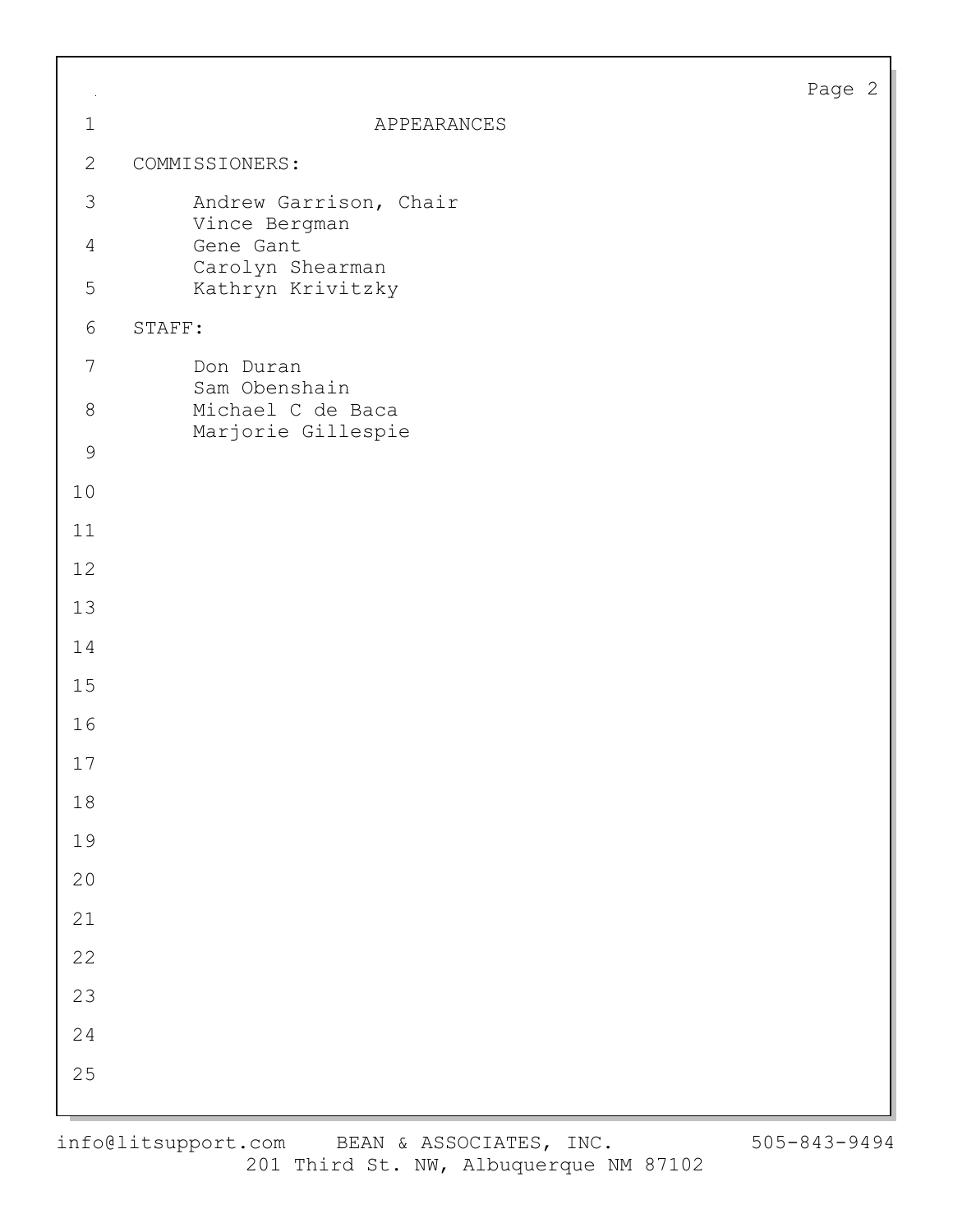Page 3 1 CHAIRMAN GARRISON: Good morning, 2 everyone. We're going to call this meeting to 3 order, the Public Education Commission, charter 4 school public input hearing, August 18, 2010. We'll 5 have Secretary Gant take roll. 6 MR. GANT: Commissioner Garrison. 7 CHAIRMAN GARRISON: Here. 8 MR. GANT: Commissioner Krivitzky. 9 MS. KRIVITZKY: Here. 10 MR. GANT: Commissioner Gant is here. 11 Commissioner Shearman. 12 MS. SHEARMAN: Here. 13 MR. GANT: The following commissioners are 14 not available at this time: Commissioners Pogna, 15 Lopez, Price, Smith, and Carr. We're expecting 16 Commissioner Bergman anytime. 17 CHAIRMAN GARRISON: Thank you, Secretary. 18 We have our flags, so we're going to continue with 19 the pledge of allegiance and salute to the New 20 Mexico flag. 21 (Pledge of allegiance and salute took place.) 22 COMMISSIONER GARRISON: Statement for 23 hearing. The purpose of this hearing is to solicit 24 both written and oral input on the proposed charter. 25 In accordance with the charter schools act, the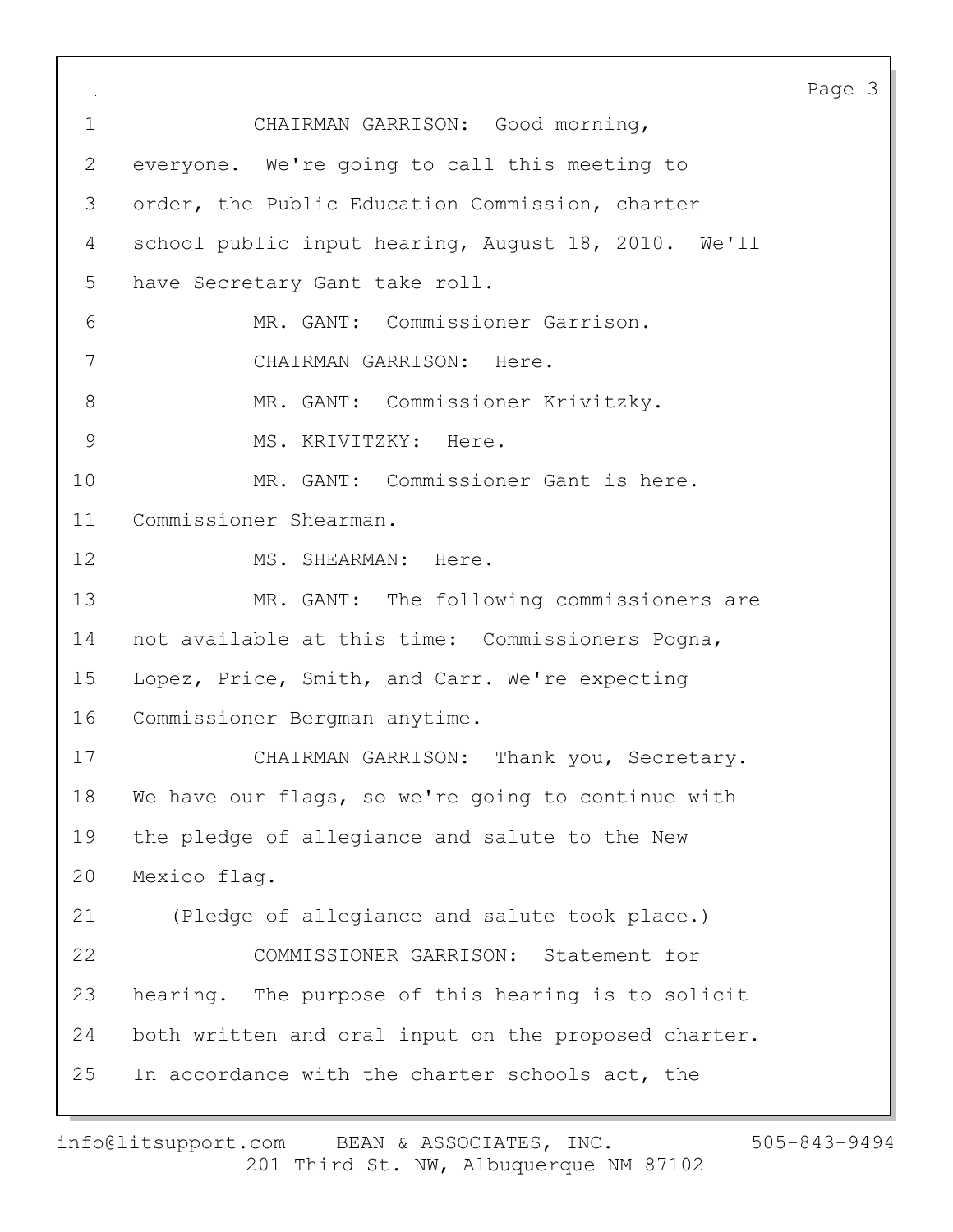1 commission shall receive applications for initial 2 chartering and renewal of charter for charter 3 schools that want to be chartered by the state and 4 approve or disapprove those charter applications.

5 In addition, the charter school act states 6 that the chartering authority shall hold at least 7 one public hearing in the school district in which 8 the charter school is proposed to be located to 9 obtain information and community input to assist in 10 its decision whether to grant a charter school 11 application. Community input may include written or 12 oral comments in favor of or in opposition to the 13 application from the applicant, the local community, 14 and for state chartered schools the local school 15 board and school district in whose geographic 16 boundaries the charter school is proposed to be 17 located.

18 The applicant at this time is Trinity High 19 School, and at this time we'd like to hear from the 20 applicant. So if the applicants could move up to 21 the front table here.

22 We'll start off, for the record, please 23 state the name of the school, the names of the 24 founders of the school, the proposed grade levels to 25 be served, and membership projection of the school.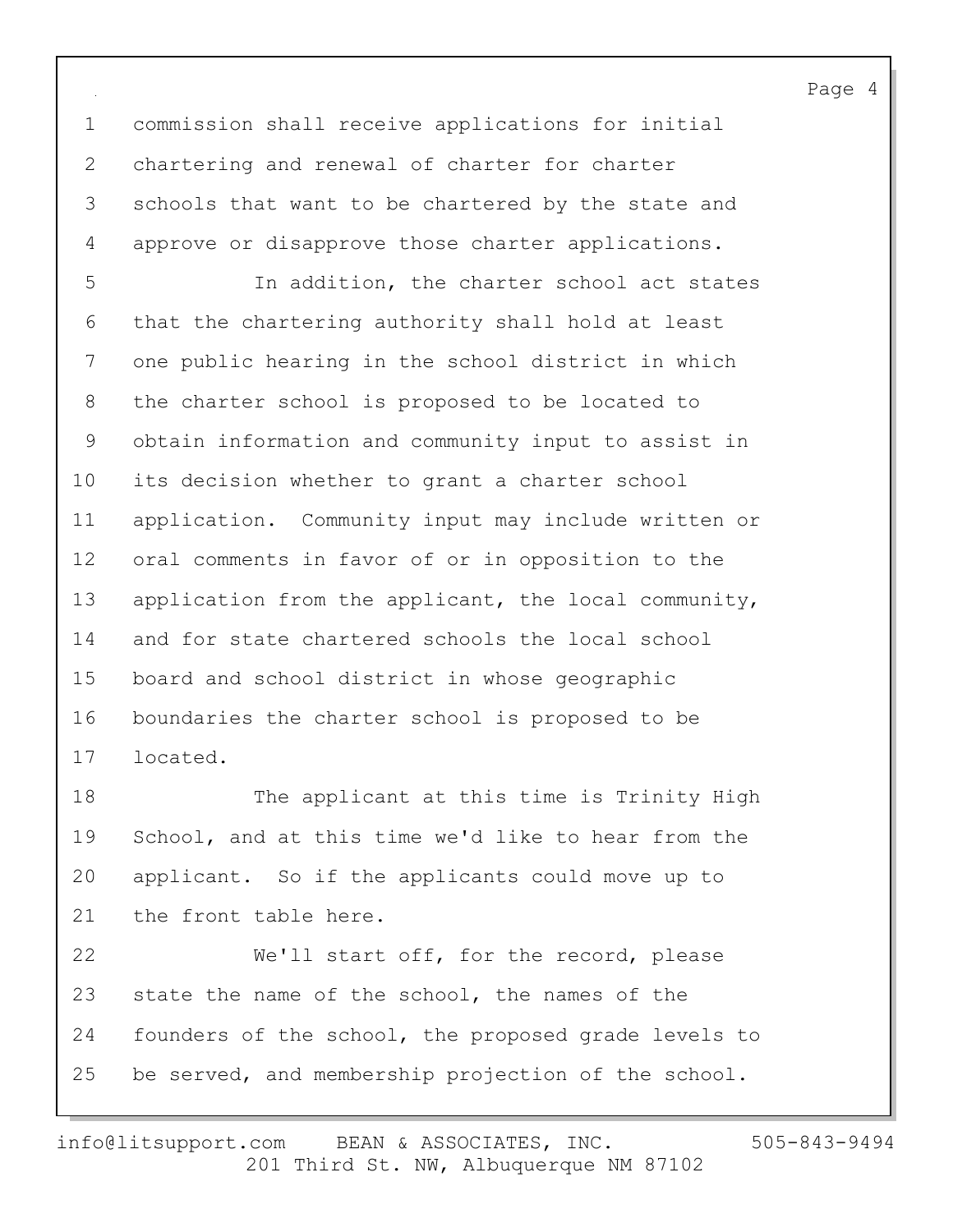Page 5 1 2 FATHER BRENNAN: My name is Father Terry 3 Brennan. I'm one of the founding board members. 4 Along with me to my right, Eddie Maestas; to my 5 left, Dr. Juanita Cata; to my left, Catherine De 6 Oreo. And a fifth board member, Dr. Larry Torrez 7 from UNM Taos, could not be here today. 8 We have a projected enrollment of 160, and 9 the other question you had? 10 COMMISSIONER GARRISON: The proposed grade 11 levels to be served. 12 FATHER BRENNAN: Nine through twelve, 13 inclusive. 14 COMMISSIONER GARRISON: Thank you. We 15 will now request that you state for the record a 16 brief description of the school, the reasons you 17 believe this school will benefit the children and 18 citizens of this community, and any other 19 information that you would like the commission to 20 know about your application. You have 15 minutes, 21 so please be as precise as you can during this time. 22 You may now begin. 23 FATHER BRENNAN: First, as a point of 24 clarification on the name Trinity, the reviewers who 25 looked at the application properly went to the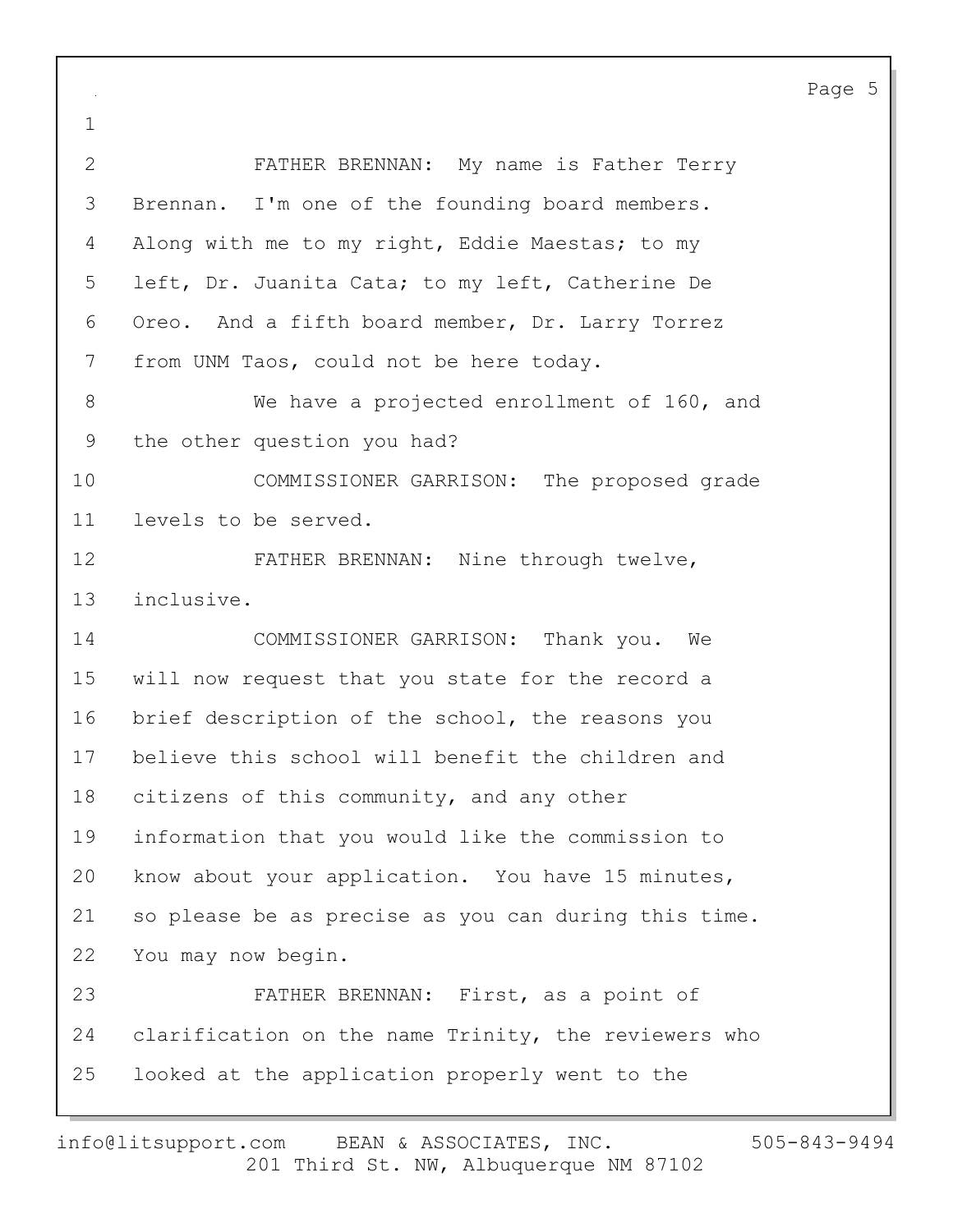1 dictionary to discover the definition of Trinity, 2 but they spoke only about the third definition of 3 what Trinity means. We chose the name Trinity High 4 School based on the first and second definitions of 5 Trinity in the New World Dictionary. One, the 6 condition of being threefold and, two, a set of 7 persons or things that form a unit.

8 Unity is very important to us, as we said 9 in the pledge of allegiance to the flag of 10 New Mexico, the unity, the friendship. Certainly 11 when we see Trinity, what we had in mind was our 12 curriculum. In fact, our motto is business, virtue, 13 and morals. That reflects what our mission 14 statement is in three words. Also, as we were 15 discussing the name, one of our board members said, 16 very obviously, Rio Arriba County, we're talking 17 about the three cultures, the Native American, the 18 Hispanic, the Anglo culture, which is represented 19 here. And someone else mentioned to me recently, 20 let's not exclude the three counties from which 21 we're likely to draw students, from northern 22 Santa Fe County, Los Alamos County, and Rio Arriba 23 County. And I'm sure there will be more meanings of 24 Trinity as we go along, but those were our founding 25 intentions.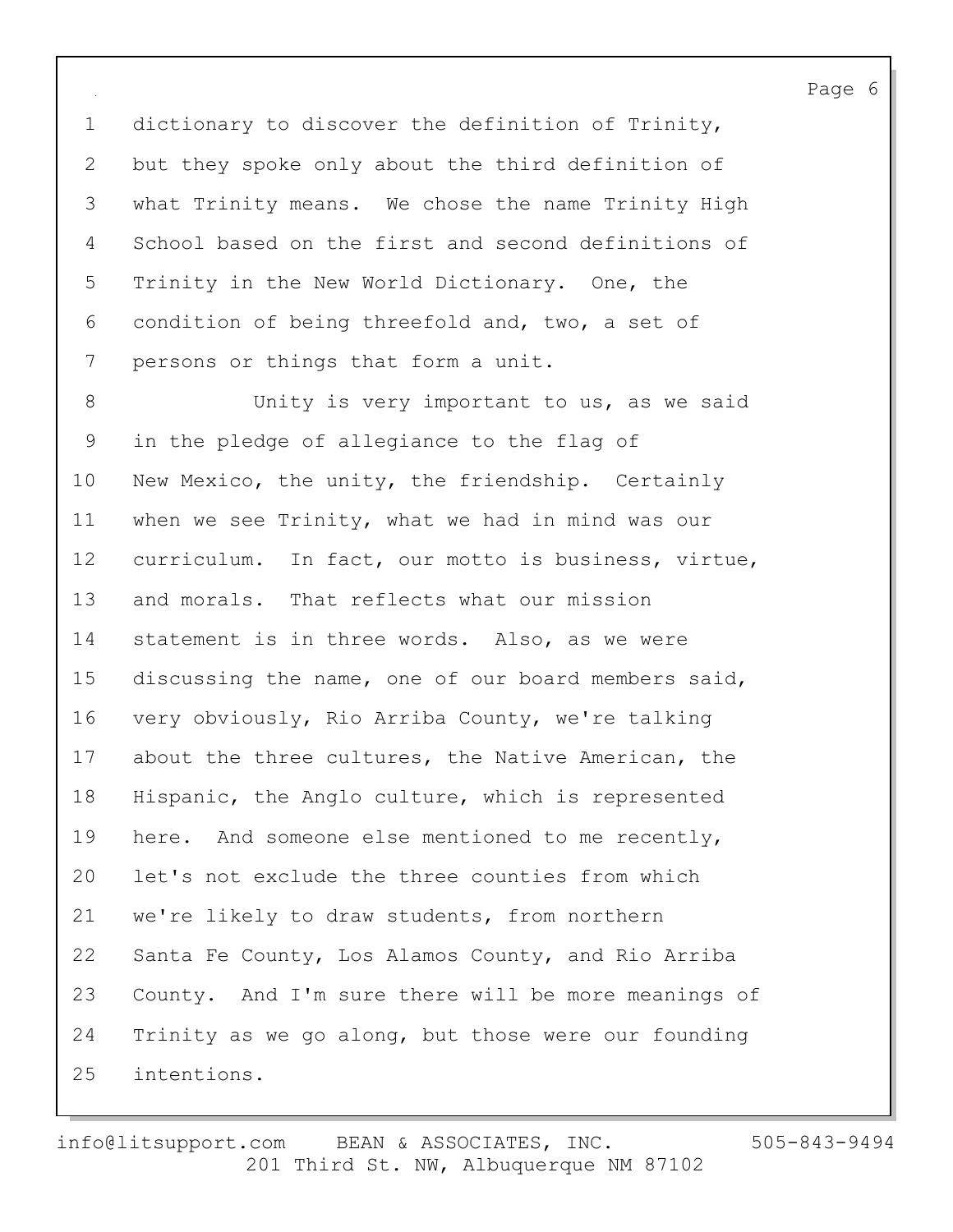1 Now I would like to explain why our 2 charter application should be approved. In fact, 3 what are the most important factors to consider in 4 deciding whether to grant a charter school 5 application. I submit these four points. No. 1, 6 the need. We see in the PED staff report a few 7 weeks ago that the Espanola school district in terms 8 of graduation rate is the fourth worst in the state 9 of New Mexico. Out of the 96 districts we have, 10 we're the fourth worst. And so I think that shows 11 that there needs to be careful consideration given 12 to a charter application that hopes to turn around 13 that graduation rate.

14 We see from other reports that have been 15 generated by PED, Espanola Valley High School is not 16 proficient in math, 92.1 percent; not proficient in 17 reading, 57.6 percent. We see that there is a 18 graduation rate -- as I mentioned, we're the fourth 19 worst in the state at 49 percent. There is a grade 20 span report for 11th grade students showing a 21 proficiency in math of 7.4 percent, proficient in 22 reading, 38.1 percent. When we look at the grade 23 span summary of AYP, we see in math and reading and 24 other -- for high school, none of them have been 25 met. Not any of the AYP standards have been met.

201 Third St. NW, Albuquerque NM 87102 info@litsupport.com BEAN & ASSOCIATES, INC. 505-843-9494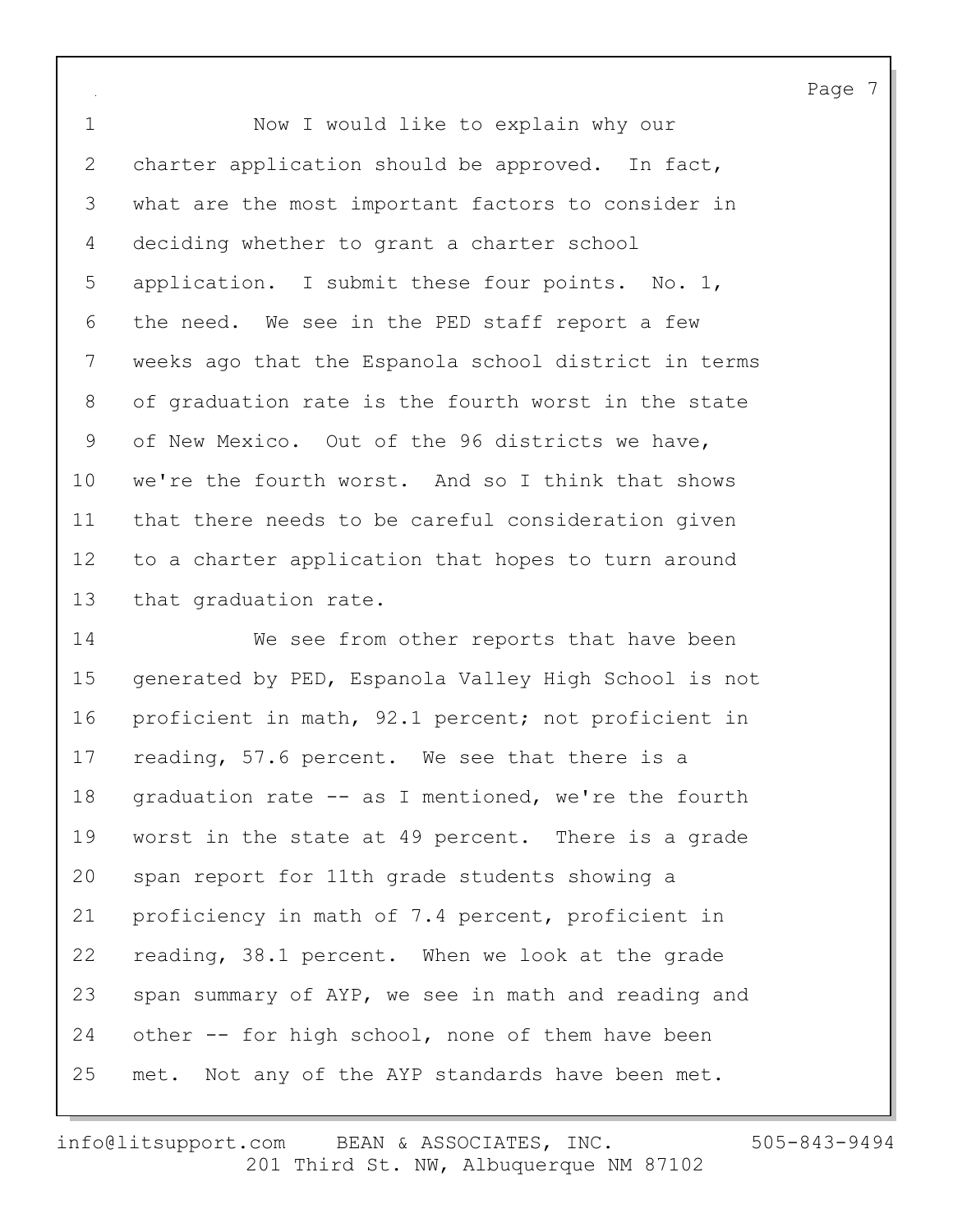1 So there should be no doubt that the first category 2 of deciding whether a charter school is necessary 3 has been met. There is a need demonstrated.

4 Second criteria, the probability of 5 success. I'm happy to say that Juanita Cata and 6 myself four years ago started Carinos Charter 7 School, which is operating here in Espanola, and we 8 have met AYP the two years that we have been tested. 9 We are the only school that I know -- I'll have to 10 relook at those numbers and see, but we're the only 11 one that I know that has met it. In fact, we are 12 two grade levels higher than the standard medium in 13 the valley. When we have been tested in the 14 standard categories, we're at national standard 15 levels.

16 So I think that that does show that in 17 this valley, we can draw from teachers, 18 administration, staff. We can find what needs to be 19 done to make a successful program with the good 20 nature, with the good relations we have developed 21 with Las Carinos and by the experience we have 22 gotten by running one school successfully. I've 23 resigned from that board three months ago in order 24 to take a stab at a high school. 25 The third criteria, support from the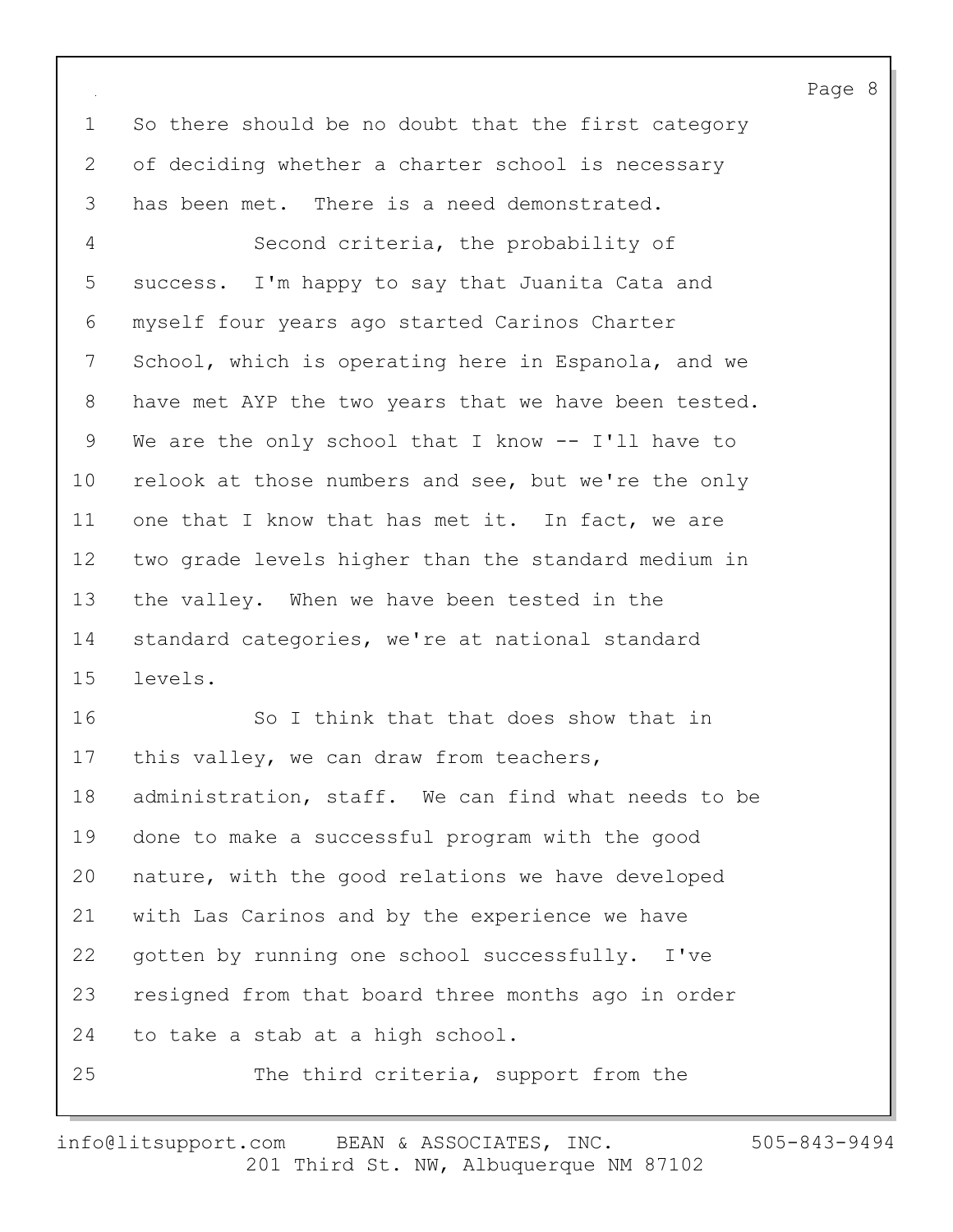1 community. We'll hear from that today and with 2 people that have come up to me in the past year 3 expressing their desire to see such a school take 4 place. There's no doubt that in this community you 5 will find from those who are here today and others 6 the high probability of success. And I might say 7 that the support from the community comes from 8 students themselves. There is a desire to have a 9 safe school environment. There is a desire to excel 10 and achieve, and our school is designed to do that.

11 Finally, one of the categories that should 12 be examined as to whether to approve our charter 13 school would be the program itself, the curriculum. 14 The novelty of the approach, what we plan to do with 15 the school. So I'd like to say that in filling out 16 the application, we certainly attempted to be as 17 complete as possible. The application did not state 18 how much detail was required in many of the 19 categories. We tried our best to do what we can to 20 get an idea of what the expectations might be. We 21 read through 13 applications from last year's 22 applicants, the six that were approved, the six that 23 were not, and one that made it over the hump after 24 they did the requirements. We saw that their 25 applications had some detail, but we tried to outdo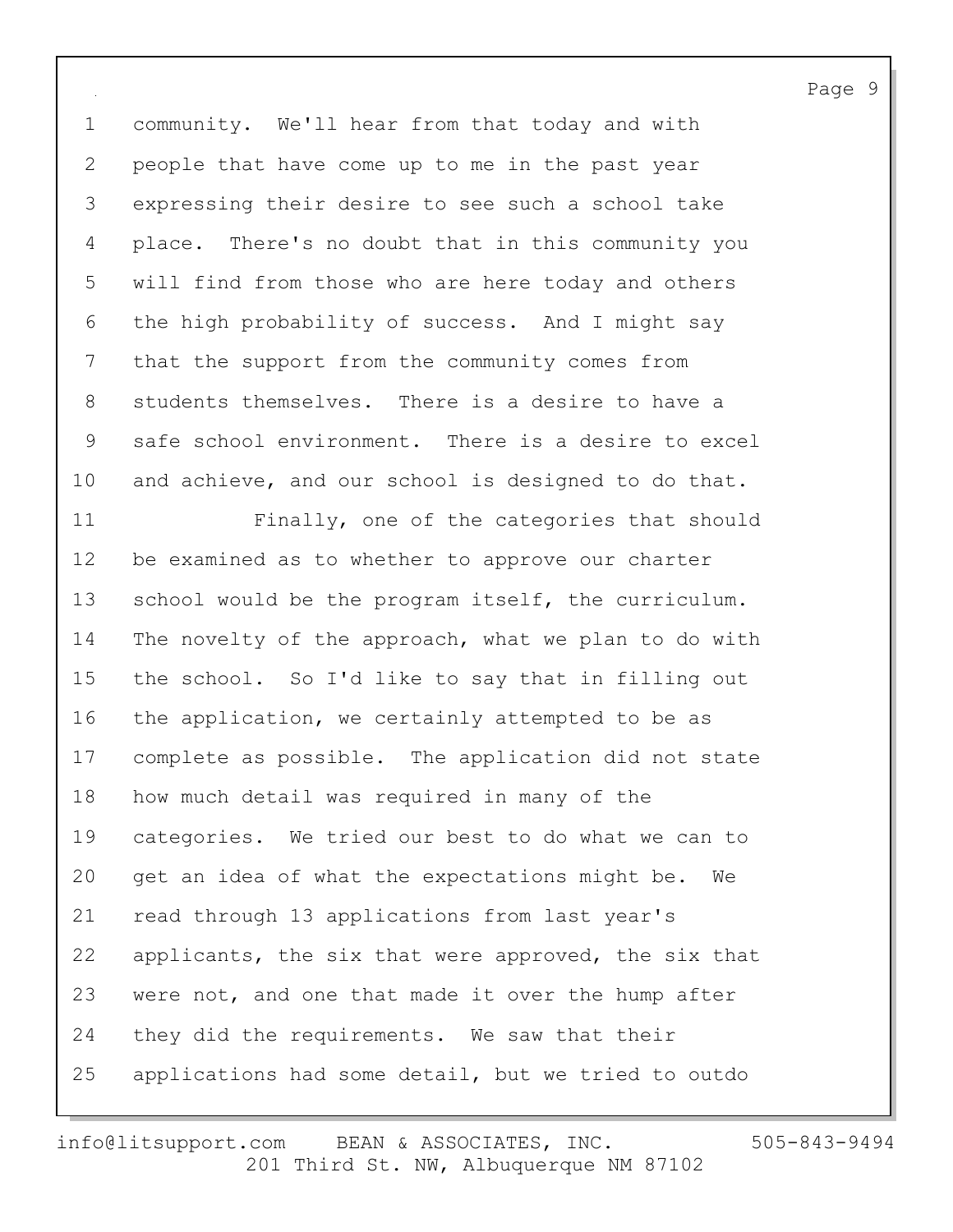1 them in the detail that they had in last year's 2 submissions. That was the only thing we really had 3 to go by to know what was expected and required of 4 us to submit. Following the types of applications, 5 then we submitted what we felt was an acceptable and 6 adequate application. And in reviewing the comments 7 on the analysis, it does appear -- it does appear 8 that most of our application meets the expectation 9 of the Department of Education and this committee.

10 For example, it appears that our 11 partnership letters are satisfactory to show that 12 there is a the needed level of community support. 13 The legal liability section complies, the other 14 student services. Also, the facilities section did 15 not raise significant follow-up questions. We 16 provided an acceptable description of the governing 17 body once we clarified the term of governing body to 18 include our interim board.

19 The fiscal management appears to be 20 completely acceptable with a slight clarification. 21 We can easily brief explanations, as we will in the 22 next few days, clarification in the subjects 23 regarding the lottery, the waivers. These sections 24 are not lacking in significant ways, but we can 25 clarify -- after having received Dr. Duran's

201 Third St. NW, Albuquerque NM 87102 info@litsupport.com BEAN & ASSOCIATES, INC. 505-843-9494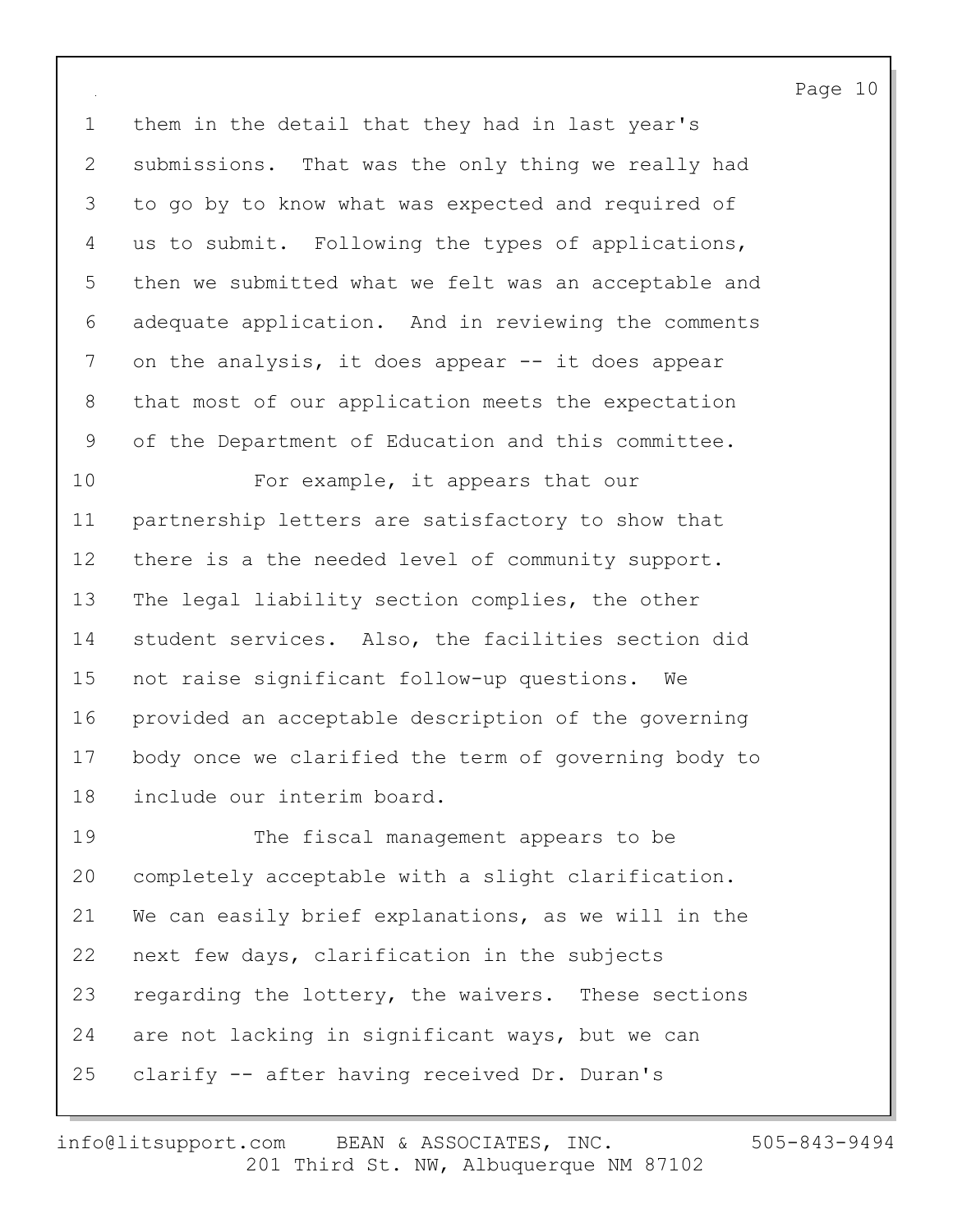1 comments, we can clarify those sections easily. 2 Even the budget needs but a few clarifications in 3 order to make it fully acceptable to PED.

4 What we see as requiring our written 5 response that pertained to more extensive comments 6 would be our licensure requirements for professional 7 staff, the plan for teacher staffing in areas of 8 electives and, of course, the analysis spends most 9 of its time critiquing our educational plan.

10 So, first of all, I would like to say that 11 there should be no question that the type of model 12 we are proposing is not only acceptable as a 13 valuable educational technique but is in fact 14 encouraged. The school-to-work opportunities act of 15 1994 makes this clear. What we have done is to 16 select a particular kind of school-to-work program 17 and have made it our model since it offers 18 incredible graduation percentages.

19 Is it a Catholic program we're 20 implementing? We've made it very clear, there's no 21 Catholic curricula involved at all. We simply 22 selected a particular model that has a 94 percent 23 graduation rate in every jurisdiction in every 24 school district that has been proposed. 25 Myself and Dr. Cata visited the school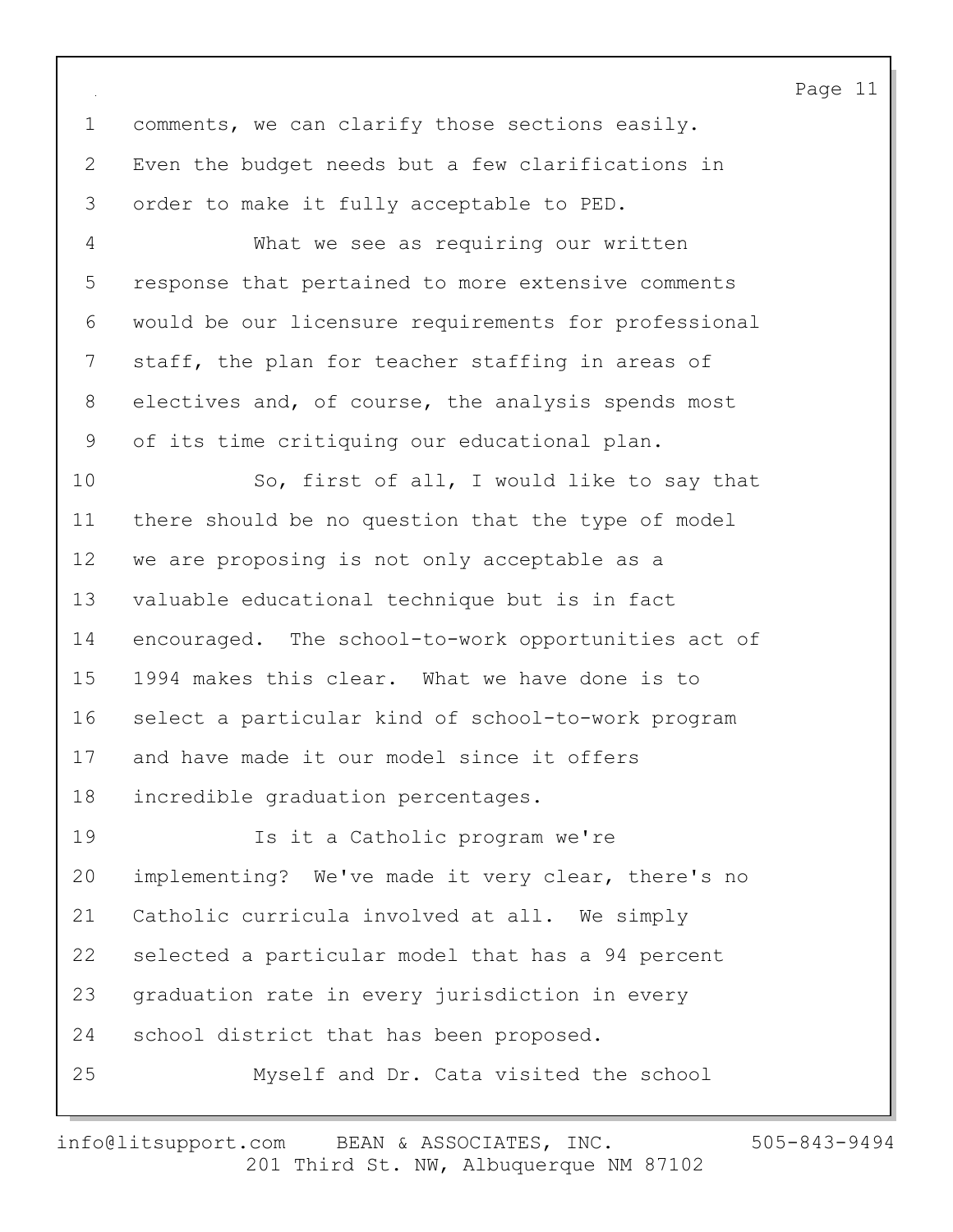1 that is this model in Tucson. We were bowled over 2 by the respect that the students have, the way that 3 they dress, their appearance, suit and ties even at 4 school. The achievement that they have. 5 94 percent.

6 Cristo Rey says, we go to the worst zip 7 code, that's how they make their mission, we go to 8 the worst zip code in large cities. We could not 9 get them to come out here and do a Cristo Rey school 10 in Espanola because they said we're too small. You 11 do not have enough opportunities to provide jobs for 12 your students.

13 Our response is, we don't need a large 14 metropolitan area if we're within 20 minutes and a 15 half hour from Los Alamos and Santa Fe. I tried to 16 explain that to them. They said no, even though our 17 students in Philadelphia and Chicago travel 45 18 minutes a day, we just don't think it's viable to 19 try.

20 That's fine. We'll borrow your model. 21 We'll put your model in Espanola and then maybe 22 you'll decide to try your model in other places too. 23 So I'm inspired by the opportunity to show that this 24 model that works so well with inner city students 25 with Hispanic and Native American populations as we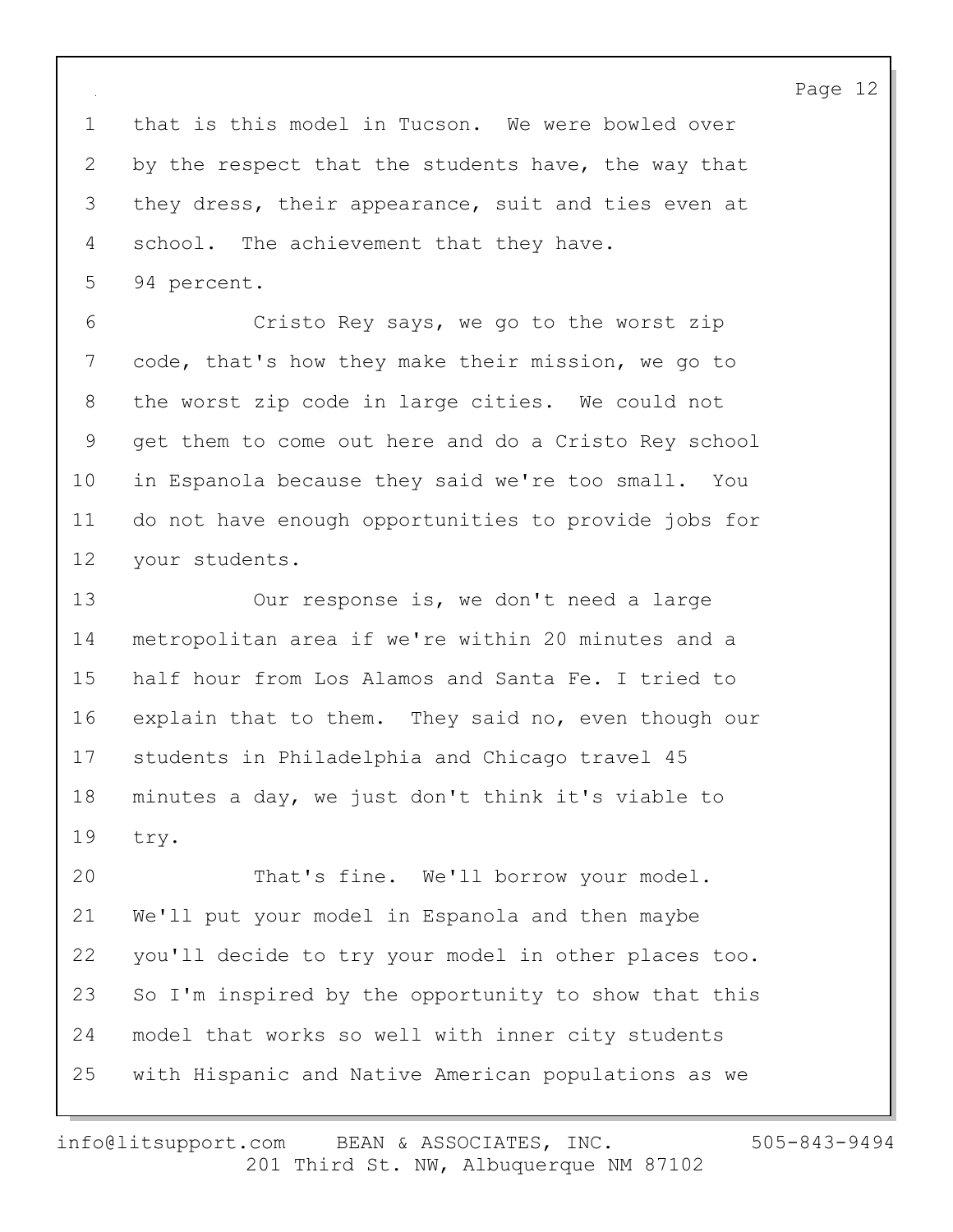1 saw in Tucson, in desperate situations in other 2 cities, will obviously and satisfactorily work here. 3 It is the concept that is worth 4 supporting. We will be a New Mexico content 5 standard high school. The educational portion of 6 our application makes no bones about that. We are 7 not attempting to implement a new type of 8 curriculum. We will meet every benchmark and 9 standard of the state of New Mexico. We made that 10 very clear; the smart standards and goals, very 11 clear. There is nothing that we are implementing as 12 a novelty in terms of curriculum and, therefore, we 13 will follow the standards that are clearly set forth 14 that are workable and do work in the state of 15 New Mexico.

16 We've selected a goal that we want our 17 kids to be ready for college. Our curricula will 18 meet every requirement of PED. In addition, we're 19 pushing philosophy. It seems to be a very natural 20 component when we have a business-oriented program 21 where they work in the community one day a week in 22 professional jobs. Not just any job but hospitals, 23 law offices, engineer's offices, state job offices, 24 Los Alamos job offices. That's the difference 25 between a work program in which the kids simply work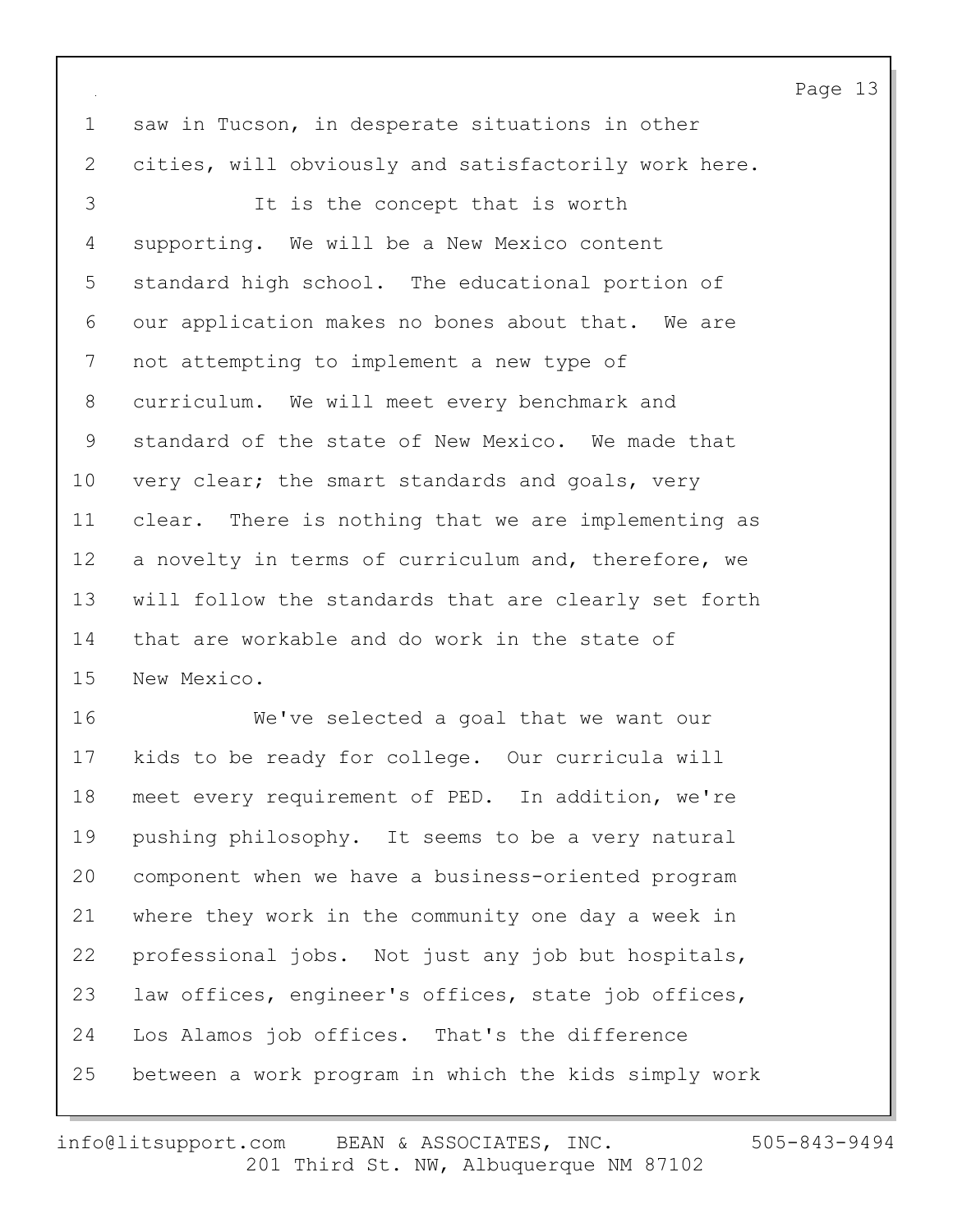1 and the kind of Cristo Rey model that we're 2 implementing, you see.

3 When we -- when we put philosophy in, what 4 we're telling them is, you're in the work 5 environment. We've had too many bad examples from 6 Enron down to the present with banks and savings and 7 loans, with manufacturers, you name it. We've seen 8 it in our country way too often. Morals and ethics 9 will show them that there is a better, different way 10 to live their lives, both in the work environment 11 and in the school environment, in the family 12 environment. Philosophy used to be taught as 13 required classes where I come from 50, 60 years ago 14 in high school. Now it's not part of the 15 curriculum. It needs to be put back in. 16 It's our understanding that the time 17 allotted before the school opens is to be utilized 18 for such things as curriculum development, which 19 means that there is a nine-month time to complete 20 this process that we've begun in our application of 21 curriculum, our educational program. We've 22 demonstrated a good grasp of the task ahead and a 23 method to go about completing the job. The federal 24 stimulus grant also anticipates this is an allotment 25 of funds to be used for curriculum development. The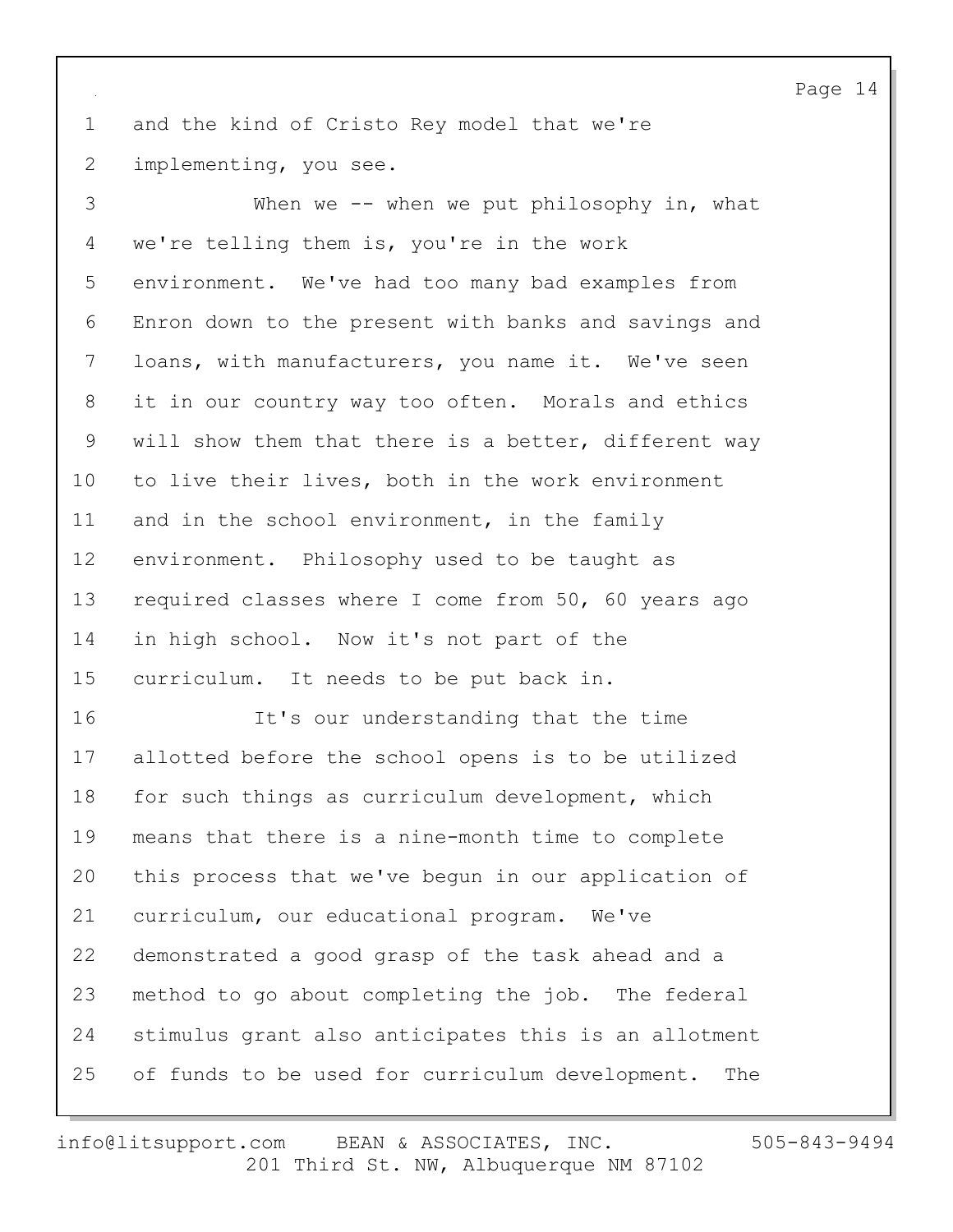1 charter schools that have been approved in the past 2 have done this.

3 Therefore, despite the length of  $-$  and 4 depth of comments made on our educational plan, our 5 board stands behind our application feeling that the 6 charter school application process allows for 7 further curriculum development along the lines that 8 the PED would direct us, our cooperation with 9 further comments. We can complete an educational 10 program, a complete application to the success of 11 the students here in the valley. Thank you. 12 COMMISSIONER GARRISON: Do we have anyone 13 representing -- we'll play musical chairs for a 14 little bit this afternoon. Anyone representing the 15 local school board to speak? 16 MS. ARCHULETA: I'm the superintendent for 17 the Espanola public schools. 18 COMMISSIONER GARRISON: Were you planning 19 on speaking? 20 MS. ARCHULETA: Yes, I was. 21 COMMISSIONER GARRISON: It's your time. 22 Come on up. I want to identify local school board 23 members or district representatives. Please state 24 your name and title for the record. 25 MS. ARCHULETA: I am Janet Archuleta, the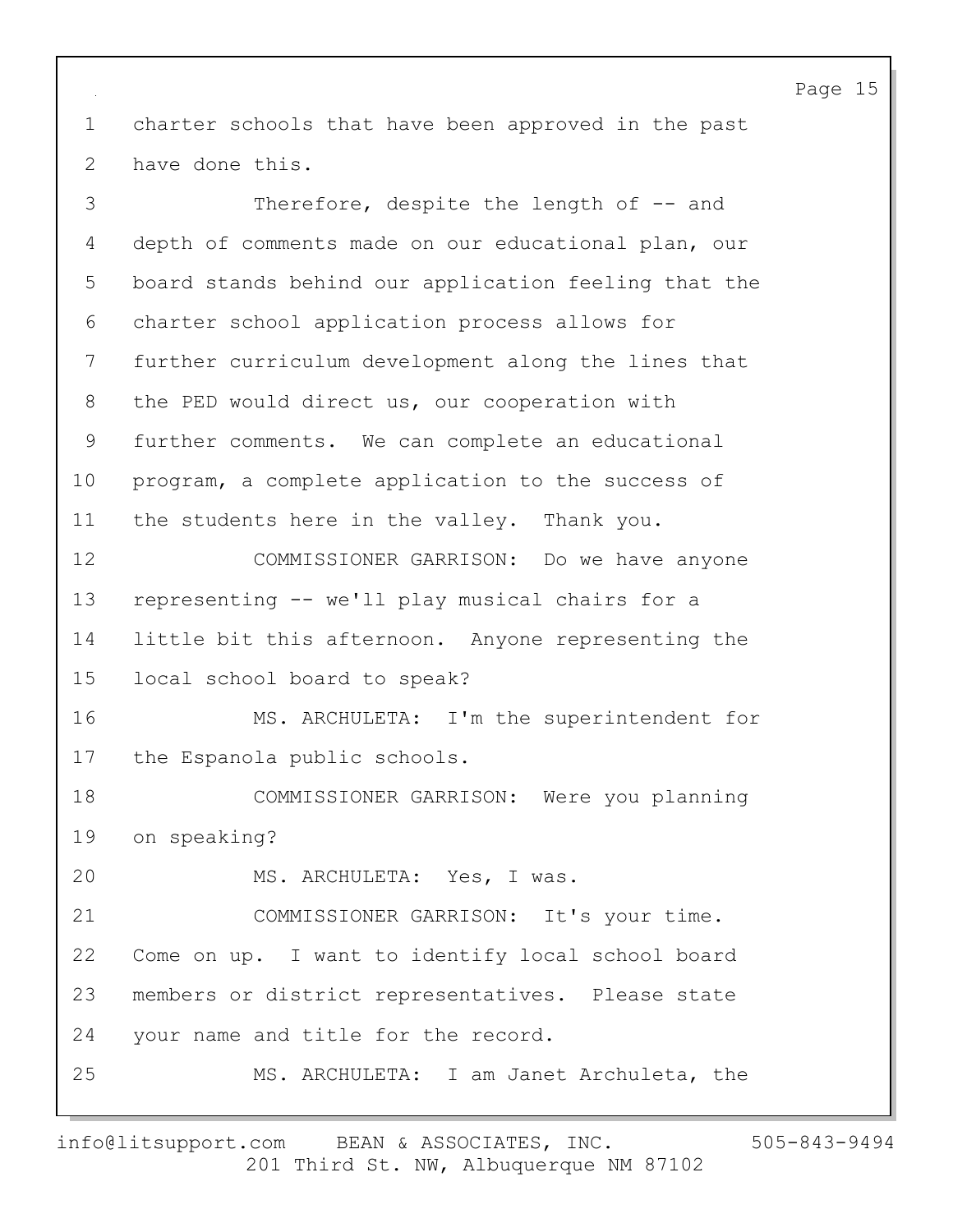1 superintendent for the Espanola public schools.

2 COMMISSIONER GARRISON: We will now ask 3 that you state your reasons this charter school 4 application should be approved by the commission 5 and/or reasons why this charter school application 6 should be denied. You have ten minutes, so please 7 be as precise as you can during your time. You may 8 now begin.

9 MS. ARCHULETA: Thank you, Mr. Chairman 10 and members of the commission. I come before you 11 this morning -- or this afternoon to let you know 12 that the Espanola public school district does have a 13 collaborative relationship with an existing charter 14 school. We are their authorizer. We also recognize 15 that in this particular application we are not asked 16 to be the authorizer for the Trinity High School.

17 But with all of that said, I would just 18 like to say that in looking at the analysis and the 19 application in that we would serve all students 20 within the Espanola Valley, that it would be very 21 important to the public school that the curriculum 22 that would be provided would be directly aligned 23 with standards. We at our high school are moving 24 from an eight-period day -- or an eight period week 25 to a six-period week, which enables our students to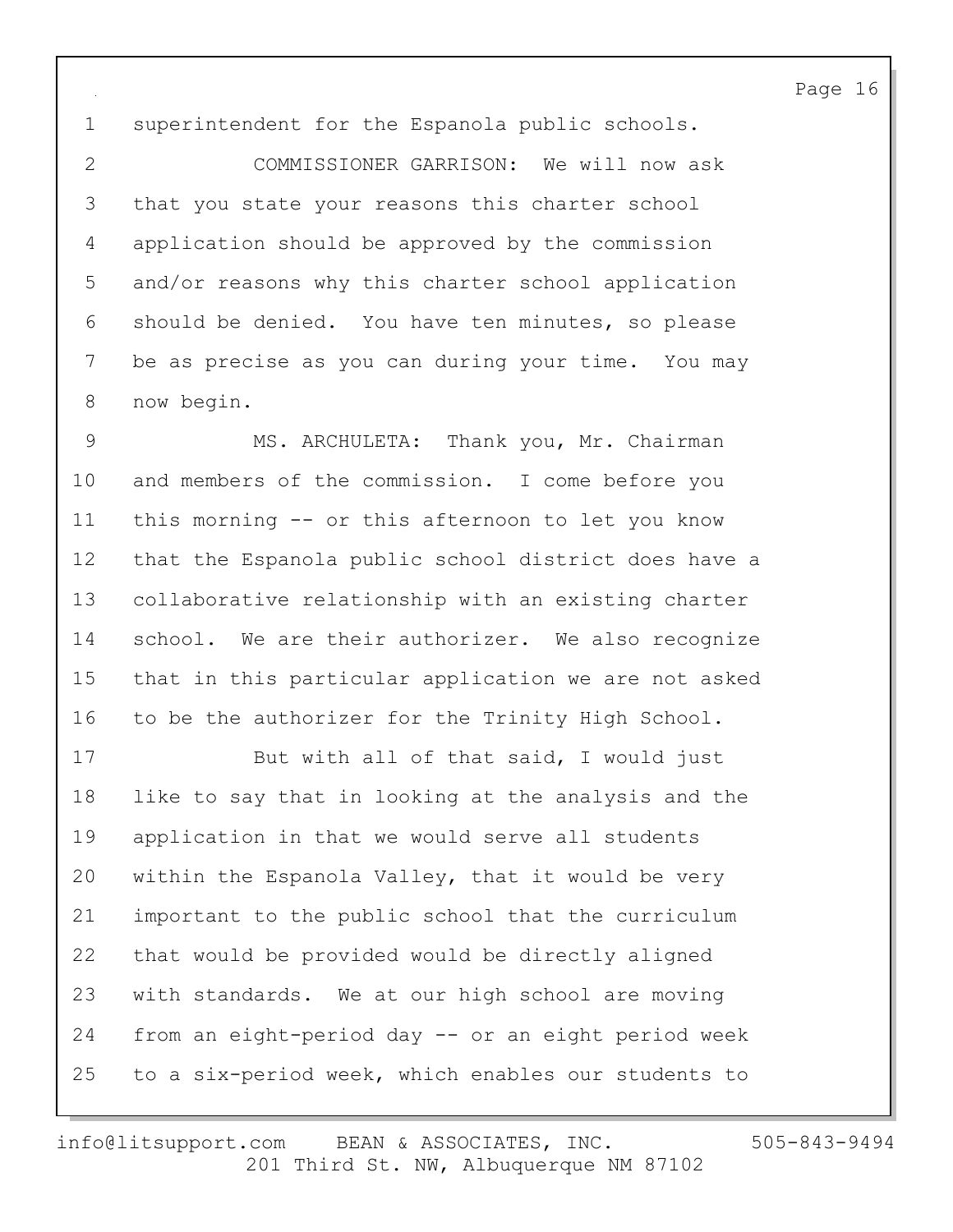1 really have a rigorous -- a rigorous week. So it 2 would be very important that should there be any 3 movement between students from the Trinity High 4 School to the Espanola High School that we would be 5 able to have that looked at and worked on as a 6 seamless transition just because the opportunity to 7 obtain credits are very packed within our school 8 year.

9 We do offer some instances of credit 10 recovery after school, but we are moving to a 24 11 graduate credit requirement and a six-period day. 12 So that's just something that I would like to bring 13 forth, that the credit requirements are very 14 rigorous and very tight for our students in case we 15 have students moving back and forth.

16 I recognize that the community, whether it 17 be those students that attend the Espanola Valley 18 High School or the charter schools, that all of us 19 are here to really have a quality education for the 20 students of the valley. So in your statement, 21 either support it or not support it, I only bring to 22 you that I would like to see that the curriculum 23 would align that should we have movement, our 24 students would be able to garner the required 25 graduation credits, knowing about the four maths,

$$
505 - 843 - 9494
$$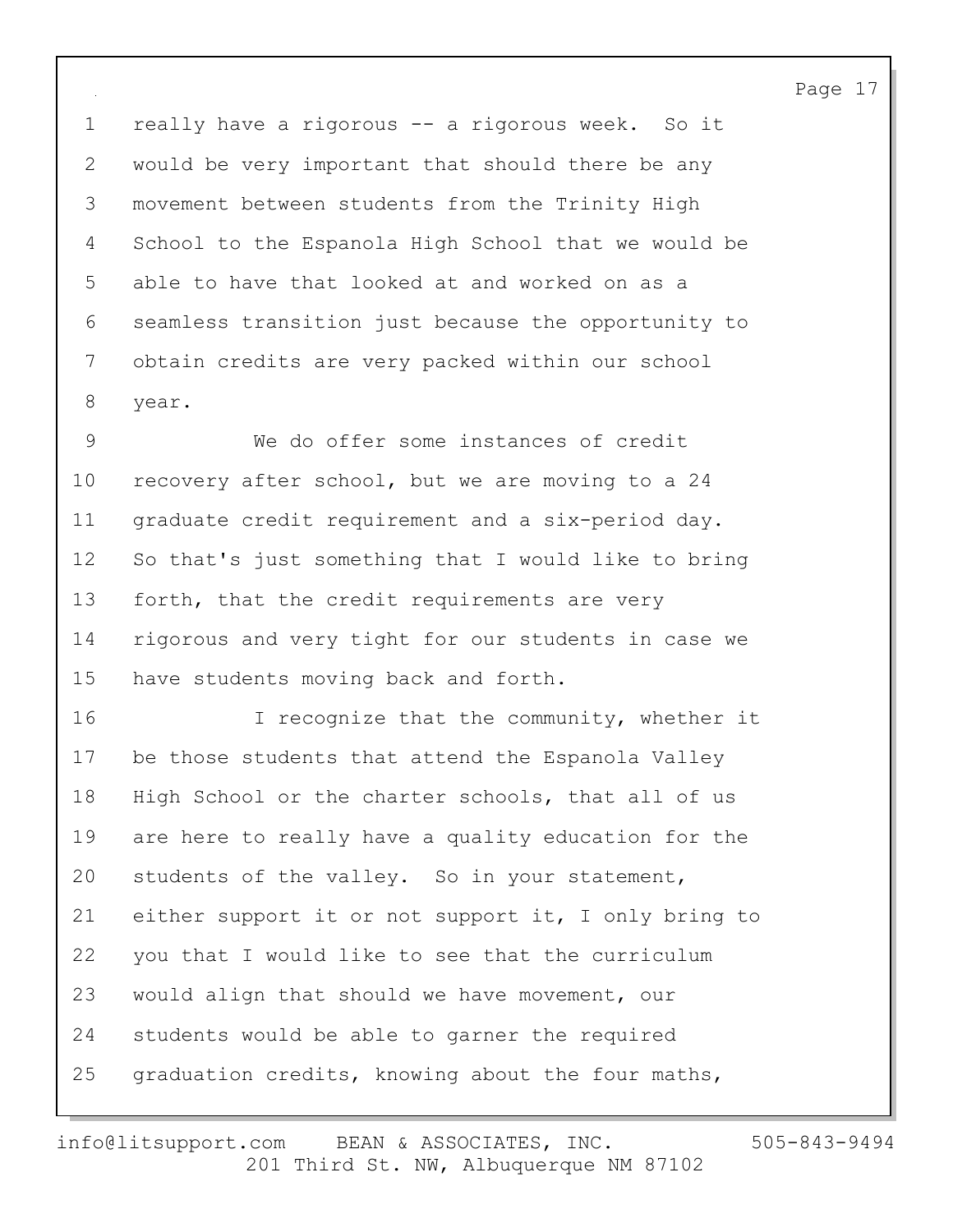1 the four Englishes, and the PE requirement, and all 2 that. It's very important that our students are 3 afforded that and we're not trying to play some 4 catch-up with just two years able to do catch-up. 5 COMMISSIONER GARRISON: Any other local 6 school board representatives or district 7 representatives? Seeing none, we will move on to 8 community input.

9 Public comments and observations regarding 10 the application will be heard at this time. There 11 will be a four-minute time limit per presenter. 12 Persons from the same group and having similar 13 viewpoints are asked to select a spokesperson to 14 speak on their behalf. Multiple and repetitious 15 presentations of the same view will be discouraged. 16 I know there is some folks that wanted to speak. So 17 if we could get maybe hands raised of any community 18 input or people are just signing in for attendance? 19 **And you understand the protocol.** State 20 your name and also write it down for our record. 21 MS. TRUJILLO: I'm Priscilla Trujillo. 22 Speaking for myself, I am -- have been associated 23 with the college here at Northern for about 35 24 years, and I have experience in working with

25 students that have graduated from area high schools.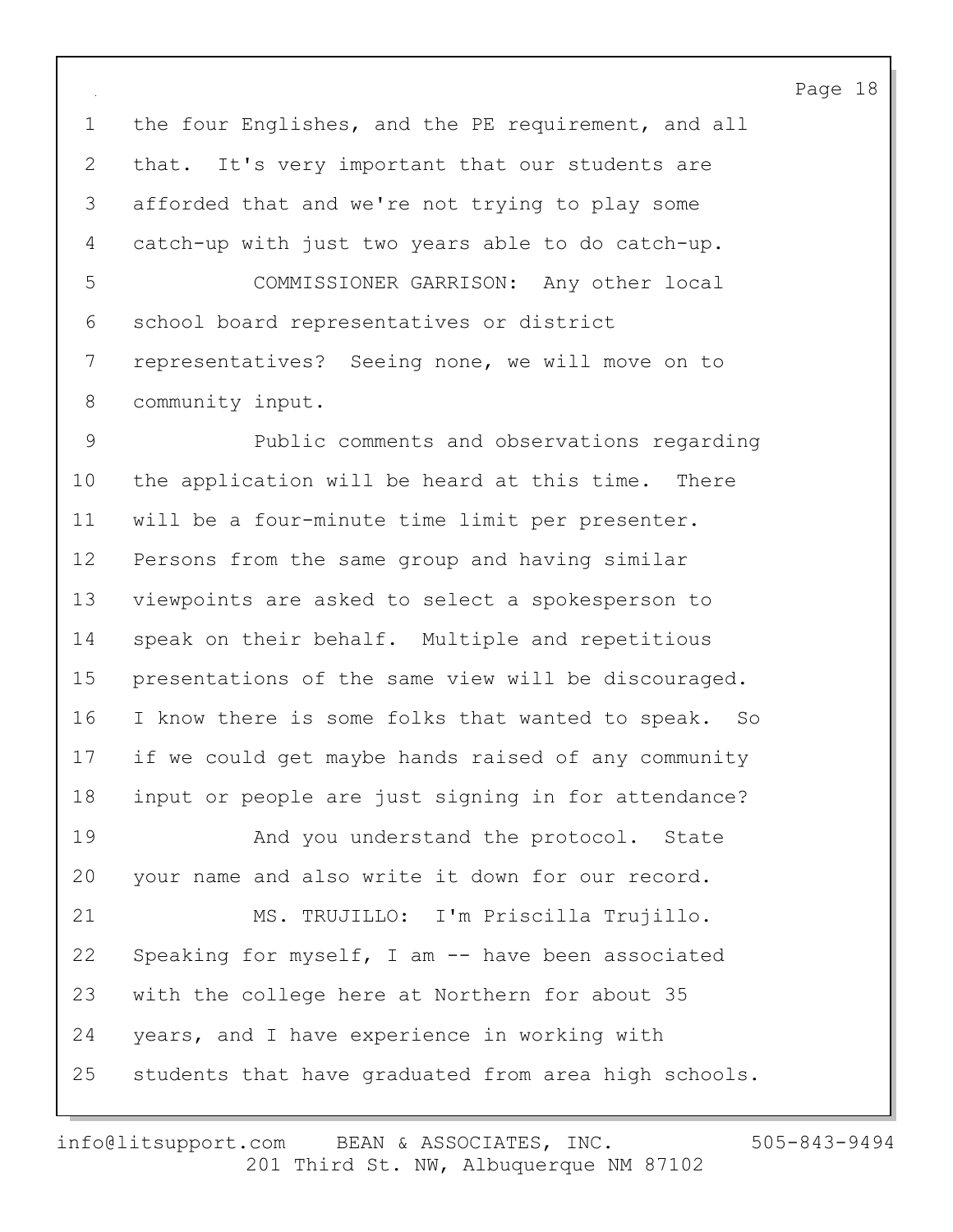1 And I guess that is one of my biggest concerns, is 2 although they have graduated high school, they came 3 to us and the first thing they wanted to do was 4 register for their selected major, only to find that 5 they had to take some placement exams and then be 6 crushed that they didn't pass. And they needed to 7 take developmental studies.

8 We had 87 percent of incoming students 9 required to take developmental studies courses in 10 English, math, and reading and, of course, that set 11 them back. But they were very bright and very 12 determined and because they were able to get that 13 foundation, they went on and did great things. One 14 of our students graduated with a master's degree 15 from MIT in Cambridge, for example.

16 So our students in the valley are very 17 bright and very determined, but they have had many 18 obstacles many times that the schools didn't have 19 anything to do with. For example, the family's 20 situation, the family's educational background. But 21 they're coming to us to the grade schools, to the 22 high schools, and the college to get educated. 23 Now, many students do well in a large 24 environment. Espanola Valley High has approximately 25 1200 students. Two of my grandsons attend there.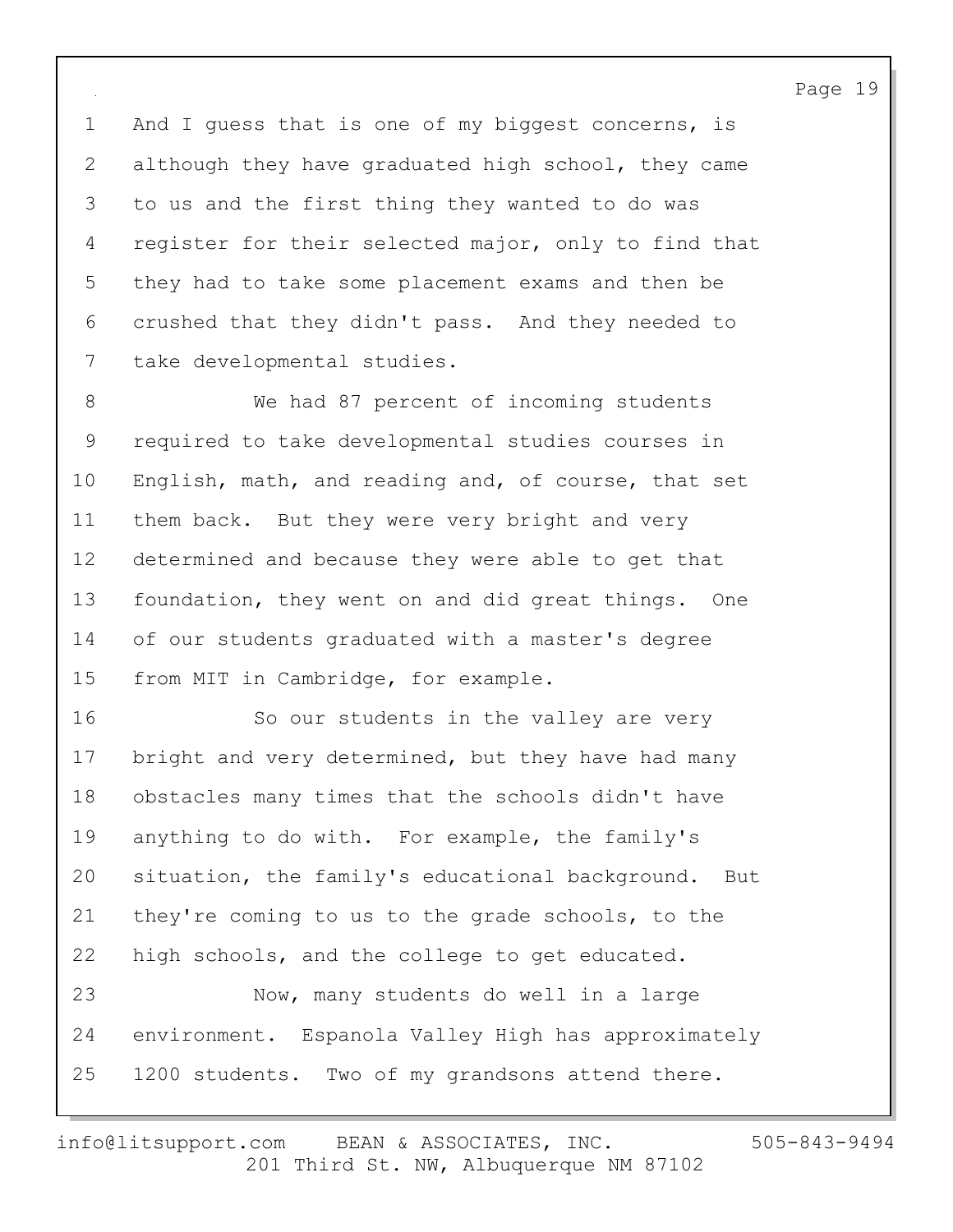1 One is a senior, one is a sophomore, and they're 2 doing very, very well. But they have the support 3 from home, and that makes a big world of difference. 4 They like the bigness of the school. They really 5 enjoy that. They get energized.

6 But we have some students that were very 7 shy and very timid, as I was a long time ago, and 8 they do better in a small setting. Now, if you're 9 faced with a school of 1200 students, you're shy to 10 begin with, you're not very sure of your background, 11 you're traveling 20 to 25 miles one way to get to 12 school in a crowded bus, you're going to think 13 twice. You're going to be scared.

14 And we all learn in different modes, do we 15 not? Some can hear a lecture and soak it in right 16 away. Others of us need to see it, write it down 17 and have hands-on in order to get it through our 18 heads. But, you know, there are different methods.

19 We have some very good teachers at the 20 high school, but if they have a hundred to a hundred 21 fifty students a day, it's unreasonable to expect 22 them to be able to sit and give individualized 23 attention to these students. A lot of these 24 students that don't get that individualized 25 instruction will get discouraged, and they end up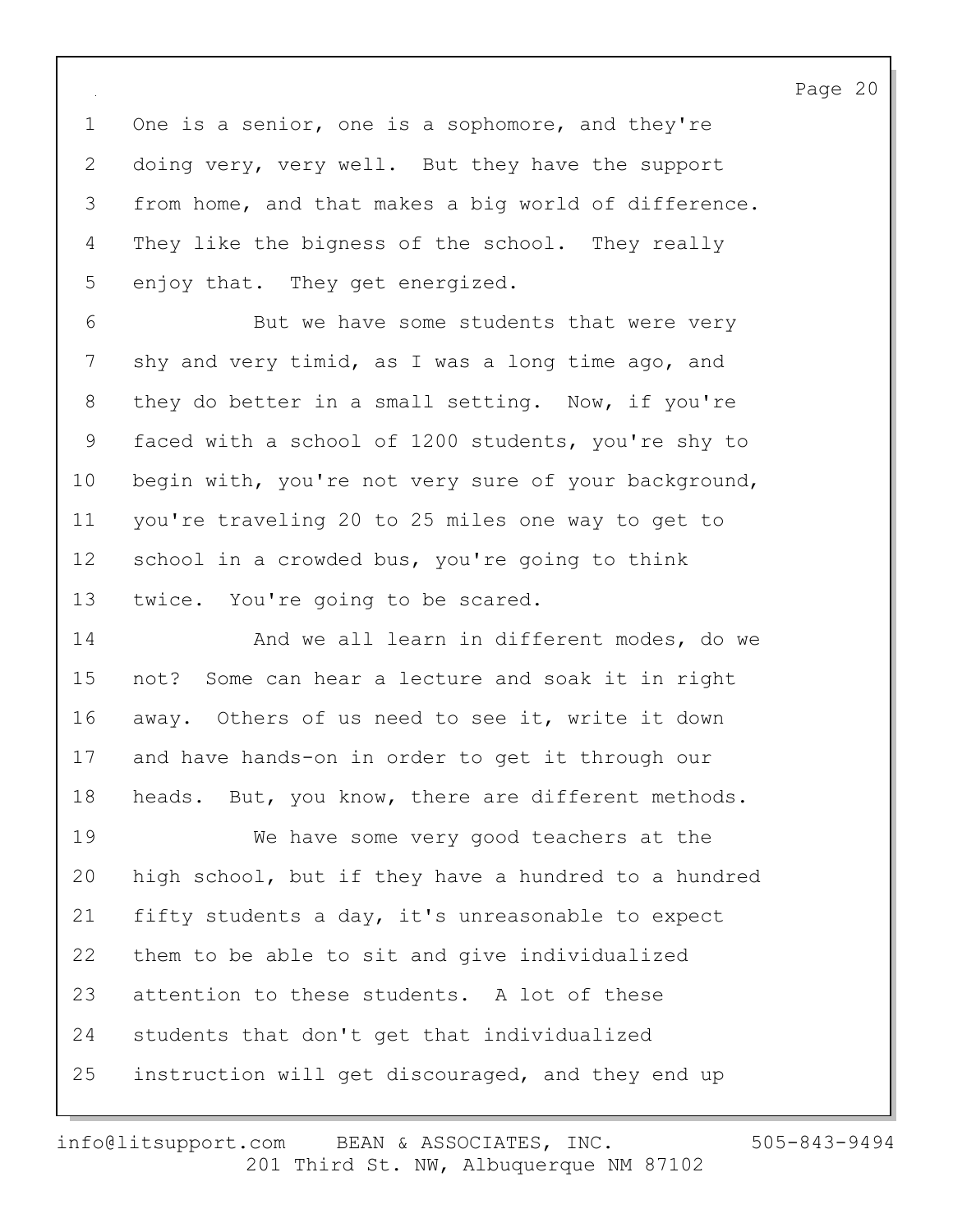1 dropping out. Now, if they have a smaller school to 2 come to, they're going to thrive, they're going to 3 get the individual attention.

4 Before I went into administration, I 5 taught for a number of years here. And I had so 6 many students that would tell me, "I was told I 7 would never succeed in college." In fact, when I 8 started, it was a technical-vocational school. They 9 were told that they didn't have -- that they were 10 too dumb, that they just couldn't do it, they hadn't 11 done it. But once they started and they got going, 12 they did very, very well.

13 A lot of times they told me, "I was never 14 recognized as an individual. I felt I was 15 invisible. I got lost in this sea of 1200 16 students." But when they were recognized as 17 individuals and they were tutored and they were 18 nurtured and they were encouraged, they did 19 extremely well. And that is why charter schools are 20 so important. 21 COMMISSIONER GARRISON: Any other public 22 input? Come on up. Yes, sir. 23 MR. BIRD: Good afternoon. My name is 24 John Bird. I am from the Pueblo of Ohkay Owingeh, 25 and presently I am the director of education and I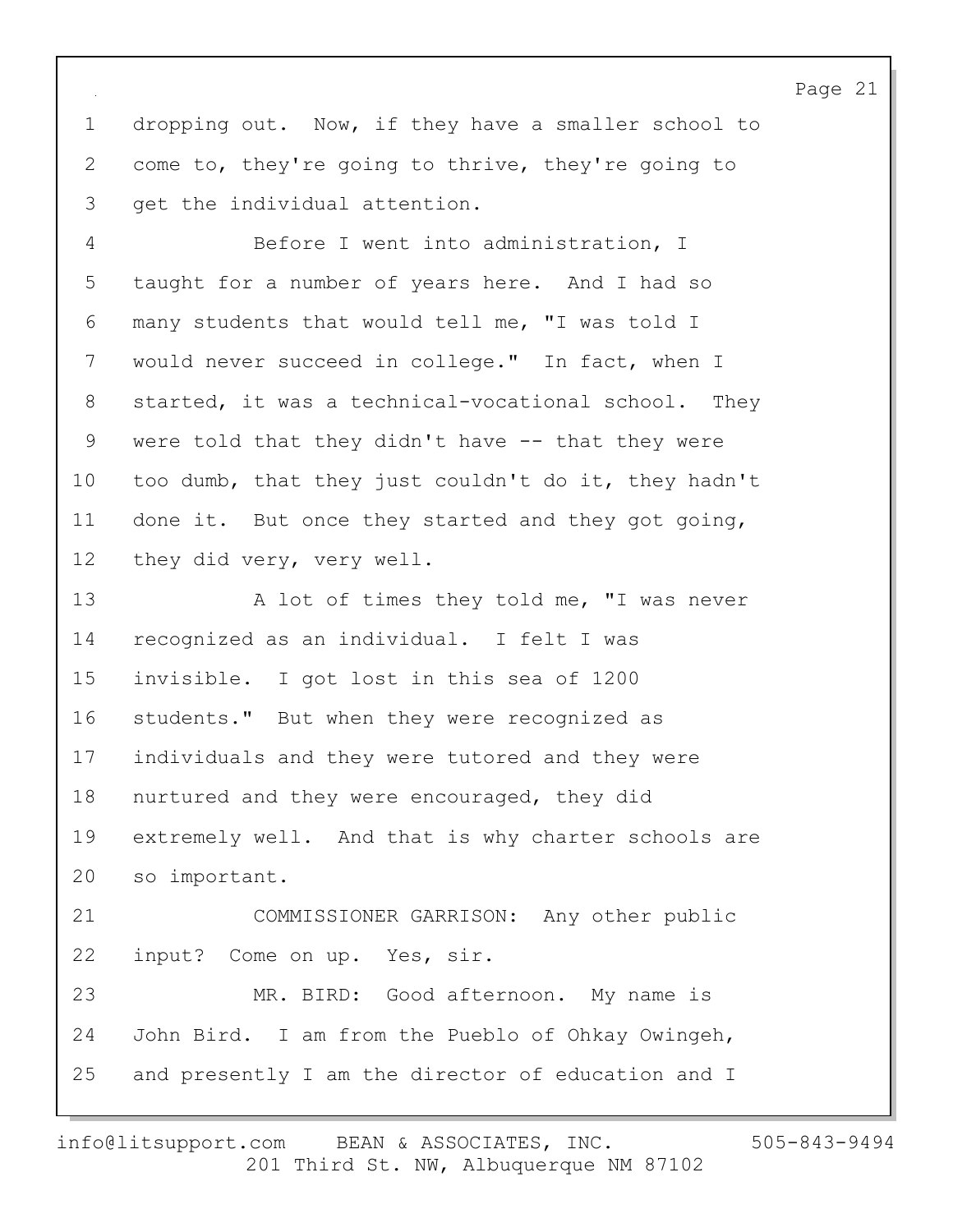1 provide oversight to the Ohkay Owingeh community 2 school, the Head Start program and their federal 3 programs and act as a -- one of the public relations 4 men with the Espanola schools to make sure that all 5 our education programs in the school are going well 6 and to make -- also make sure that the tribe -- that 7 the school and the tribes are able to work together 8 in educating the Native American students from Ohkay 9 Owingeh.

10 Right now we have -- I believe the last 11 count was close to a hundred students who have been 12 very pleased with the performance they've had there. 13 But I've noticed in my years of teaching for the 14 Espanola schools and being an administrator, there's 15 a lot of good work going on in the schools and -- 16 but there are some instances where we do need a 17 separate alternative.

18 I have been with the schools -- I've been 19 in this valley long enough to see some of the trends 20 in Native American student attendance at the schools 21 here in Espanola in the valley. High school, I 22 think one of the biggest areas that we lack right 23 now is at the high school level. And I've got to 24 commend Espanola for this year hiring a counselor, 25 social worker to work with our Native American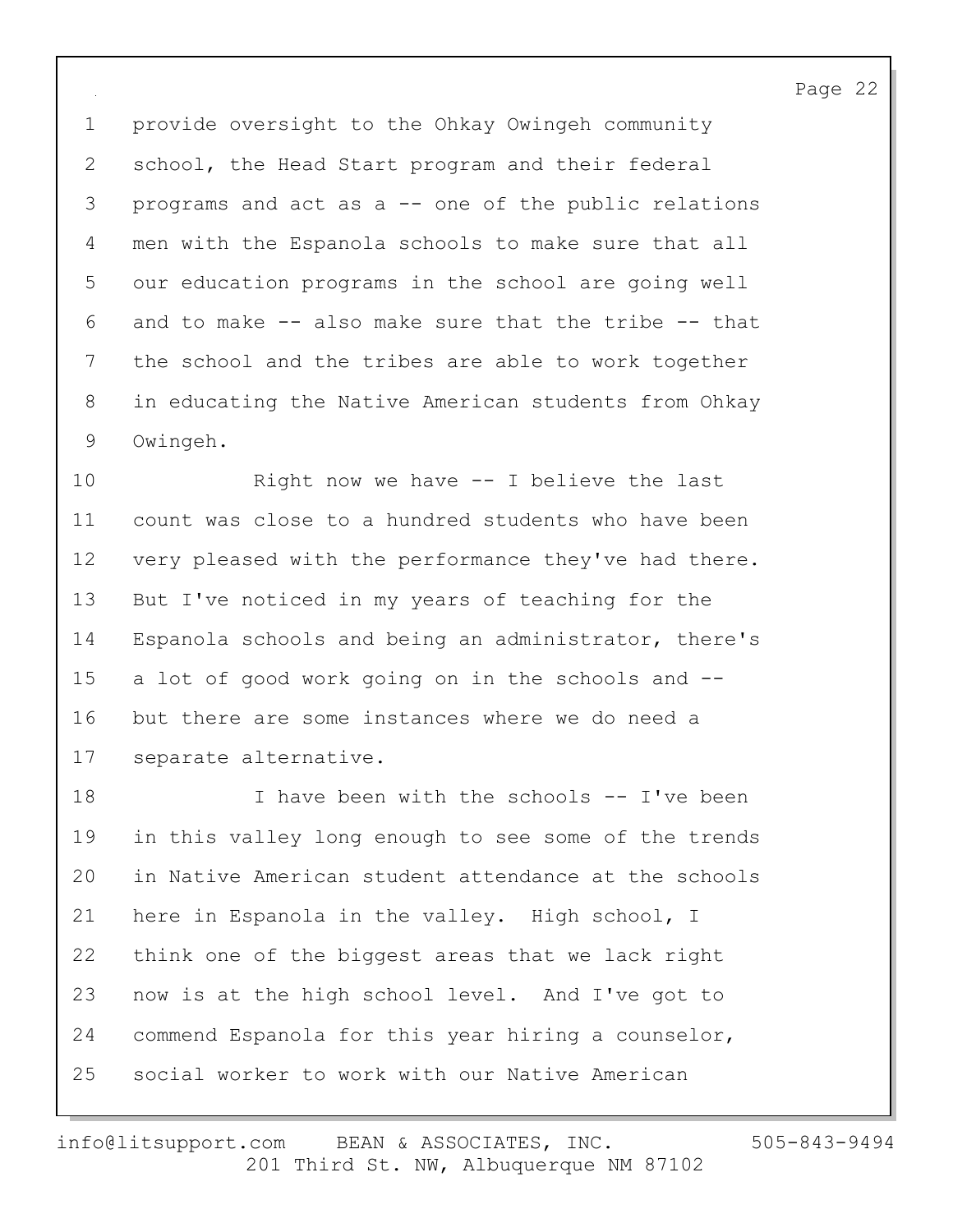1 students. That is something that we've been 2 advocating for an awful long time simply because our 3 students are unique. They're shy, you know, for 4 some reason or another and a large school does 5 intimidate them a little bit. So as a result of 6 that, we've had students never get to college, but 7 we've had some successes. We do have some attending 8 college now.

9 But it's been my experience that when we 10 had a counselor at the high school -- a total native 11 American counselor at the high school one time was 12 able to pay attention and quide them, we had some of 13 the biggest enrollments at colleges and universities 14 during that time. But right now we're very hopeful 15 that that's something we can begin to accomplish 16 again.

17 But as was mentioned earlier, the Native 18 American students are shy. Sometimes they need a 19 different approach. Right now you will find that I 20 think there are only 12 Native American students 21 from Ohkay Owingeh at the high school. Where are 22 the rest of them? We've had 90-some, we had 23 enrollments of 110 at the elementary school. Where 24 do they go? 25 Well, our children are spending plenty of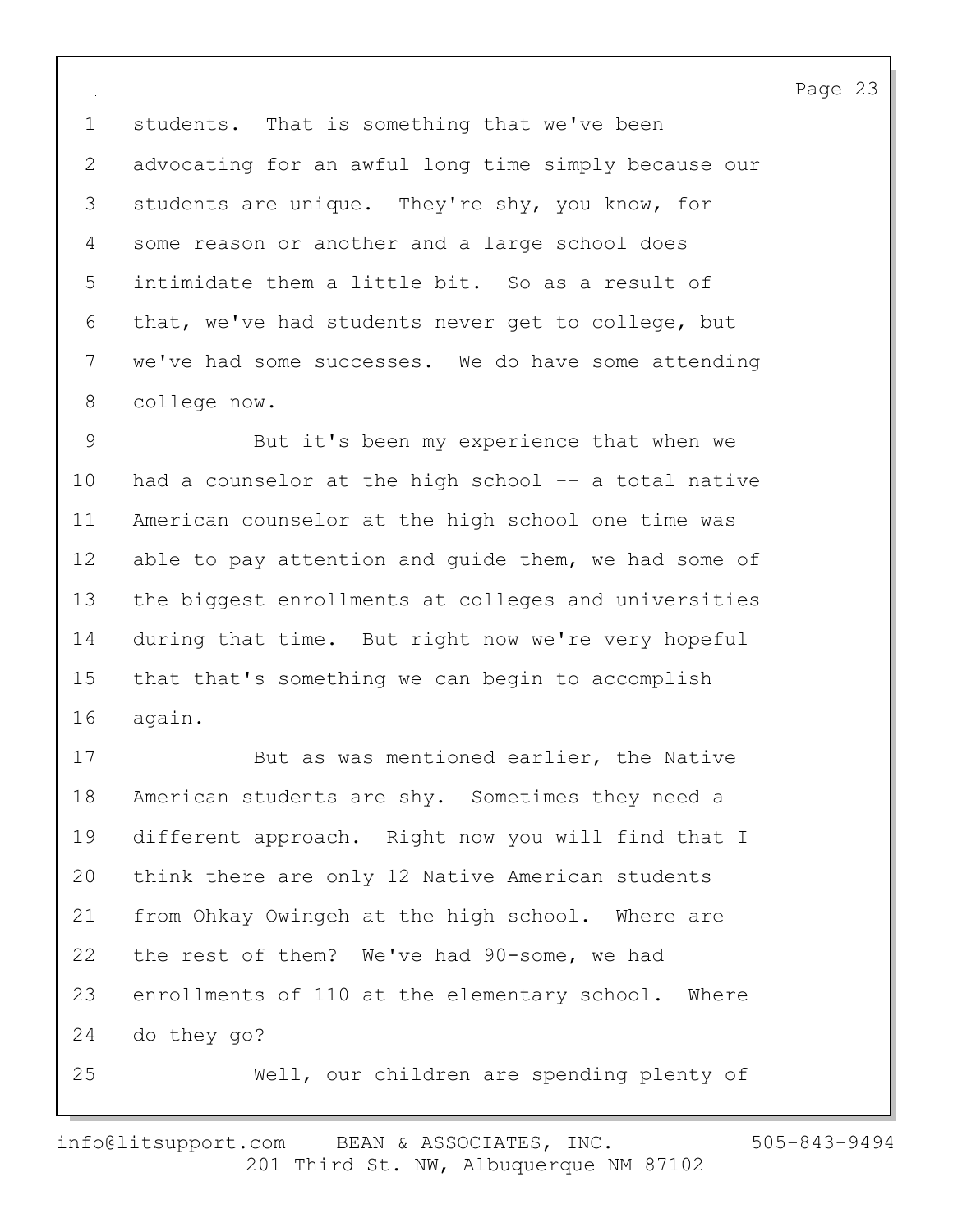1 time on the buses from here to Santa Fe Indian 2 School. Why? Because they feel that they get more 3 attention there and actually feel more comfortable. 4 They're very competitive students.

5 So as you can see, the alternative school, 6 the charter school being presented, presents some 7 very interesting things for the students from our 8 pueblo to consider as an alternative. The mission 9 statement itself provides us with some very good 10 things that complement our culture. And so, you 11 know, when I talked to the governor, he was very 12 supportive at this point, although he has -- he 13 needs to work through his council and things of this 14 nature. But personally, as a director, I feel very 15 confident that a program of this nature would 16 complement and be very beneficial to the students 17 from San Juan or Ohkay Owingeh. Thank you. 18 COMMISSIONER GARRISON: Any other 19 community input? Yes, sir. 20 DR. VAN LENT: I'm Dr. Peter Van Lent. 21 I'm a substance abuse counselor with the Interfaith 22 Leap Agency in Chimayo. Before I entered the field 23 of substance abuse counseling, I was in education 24 for 35 years, and I taught every level from pre Head 25 Start through graduate school.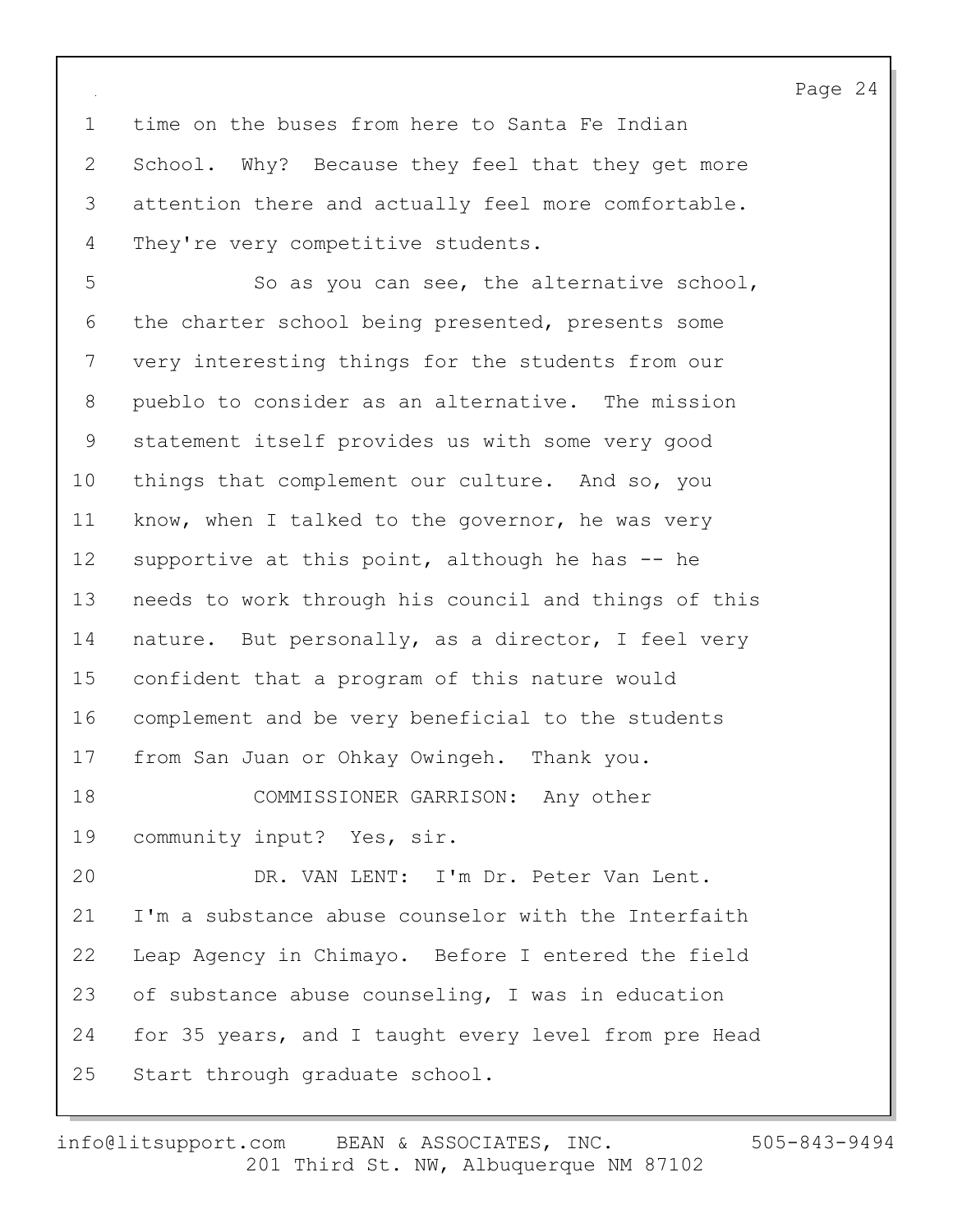1 The experience that I have had as a 2 substance abuse counselor to young people in 3 northern New Mexico has pointed out to me many of 4 the needs that our young people have, the reason why 5 they're less successful than we'd like them to be. 6 Many of those needs have already been addressed by 7 my colleagues. I would add simply to it that a 8 school of this nature is bound to get more parental 9 support and, therefore, the students will get more 10 parental support.

11 It's something they can understand and 12 believe in. The public school tends to be taken as 13 something automatic, but a special school makes 14 their kids seem special, and they will be more 15 supportive of education. And lack of parental 16 support for education is an enormous problem in this 17 community, whether you want to admit it or not.

18 The second thing I would say that this 19 program offers is that young people want to feel 20 useful. They want to feel involved. They want to 21 feel that they're doing something. Often they want 22 to do something that benefits their community. And 23 the hands-on part of this school would speak to 24 that.

25 I learned long ago that the worst way you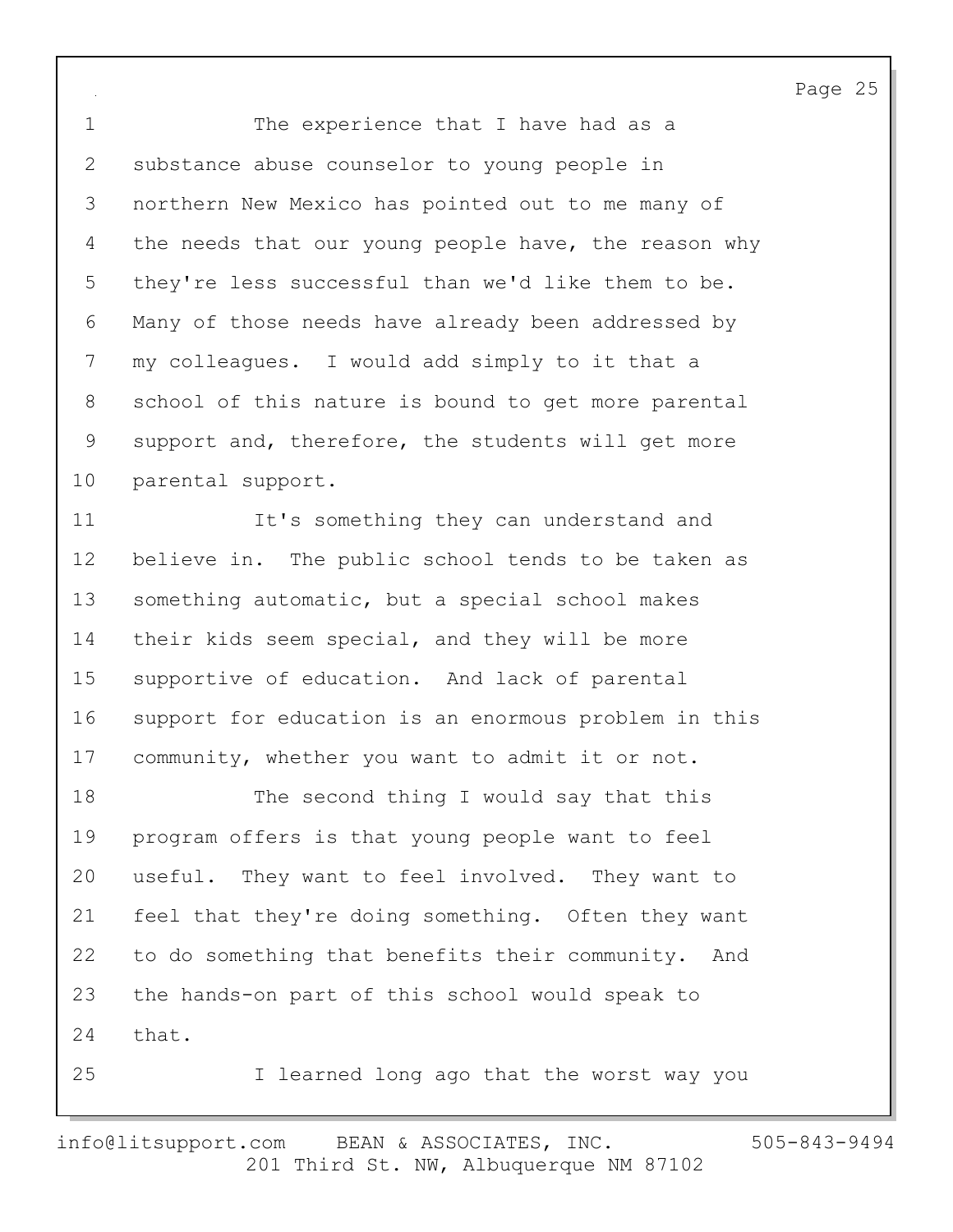1 can possibly teach a young person something is to 2 lecture to them. They can learn it much better by 3 doing individualized work on their own, with their 4 peers, and actually being involved physically and 5 mentally in some sort of a project. This, I think, 6 would make the students in this part of our country 7 very much more involved in education.

8 But the final thing I would say is that 9 the structure that a moral school would give -- and 10 I'm not limiting the morality to just the Catholic 11 church. I would say any Interfaith or any 12 faith-based thing gives young people boundaries, it 13 gives them the limits, it tells them where their 14 behaviors are good and positive and where they're 15 not. This is tremendously lacking, I think, in most 16 of the school systems today. Rules are imposed upon 17 them, they don't care about them, they don't listen 18 to them, they don't follow them. But the support 19 that can be given by an alternative school would 20 make more sense to them. The individualized support 21 would make a lot more sense to them. Somebody has 22 listened to them, someone has talked to them, 23 someone knows what their particular needs and all 24 are. Thank you. 25 COMMISSIONER GARRISON: Any other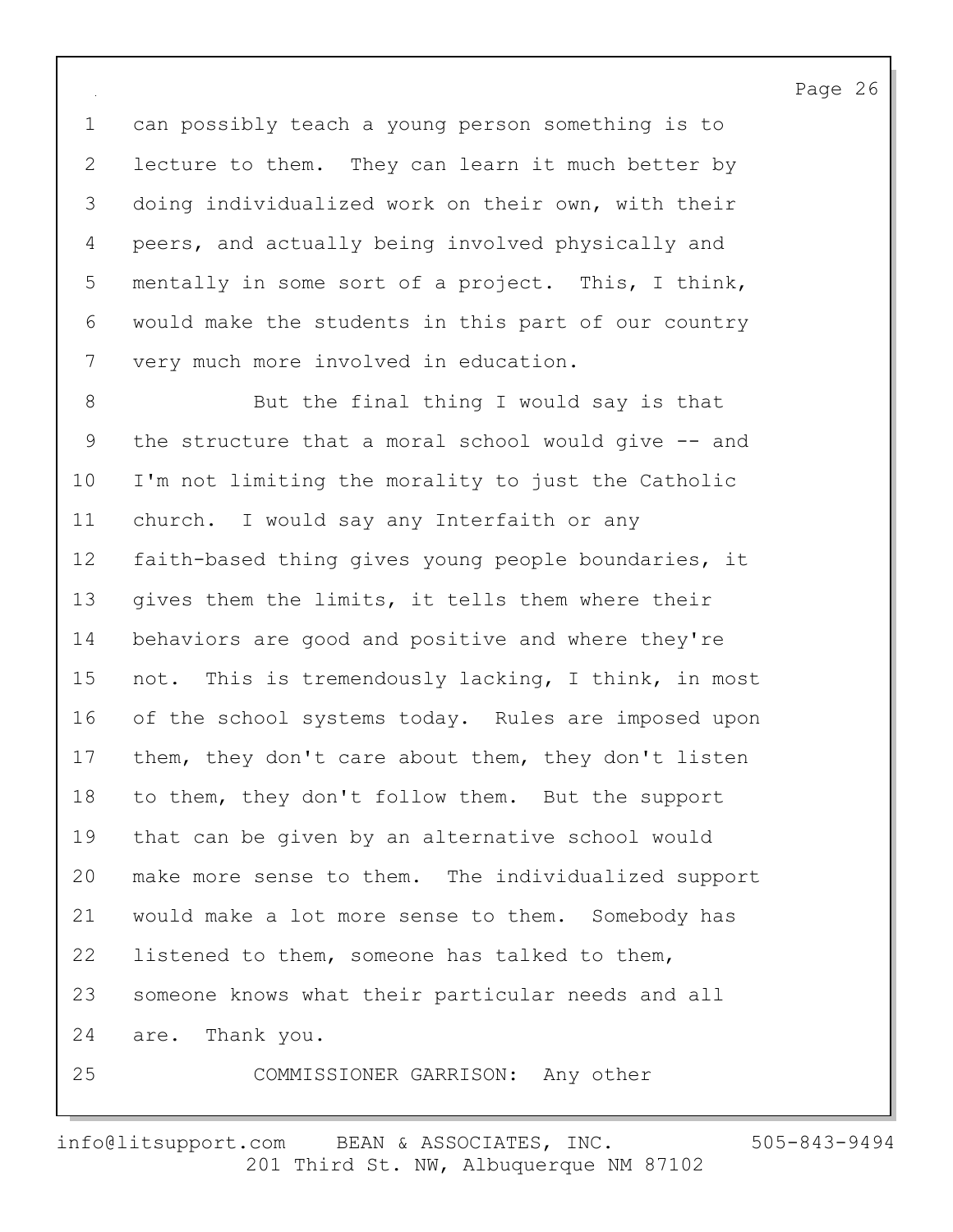1 community input? Come on up. And I saw a hand in 2 the back there. You'll be next.

3 MS. SALAZAR: Thank you for having us and 4 for listening to us. I'm Helen Kain Salazar. I am 5 a city councilor. I am not here as a councilor. I 6 am here as a product of the Espanola schools. I 7 grew up in this town, and I am very, very proud to 8 be from this valley. Back in -- I won't even tell 9 you what year I graduated. But the classes were 10 smaller, we got more attention.

11 After graduation -- when I graduated from 12 high school, I went out to California. I went to 13 UCLA. I wasn't able to make it there because it was 14 so large. It was so difficult that I felt like I 15 was just another person striving to do something 16 that really nobody even cared about.

17 When I came back to Espanola, I came to 18 this college and got an associate in psychology 19 because it was smaller, because I knew the teachers, 20 because I knew the students, and that meant a lot to 21 me. And, therefore, I do think that a charter 22 school would be more personal. Even Monday I think 23 President Obama favored charter schools because the 24 input to each student would be more personal and 25 also the outcome, the graduates from this school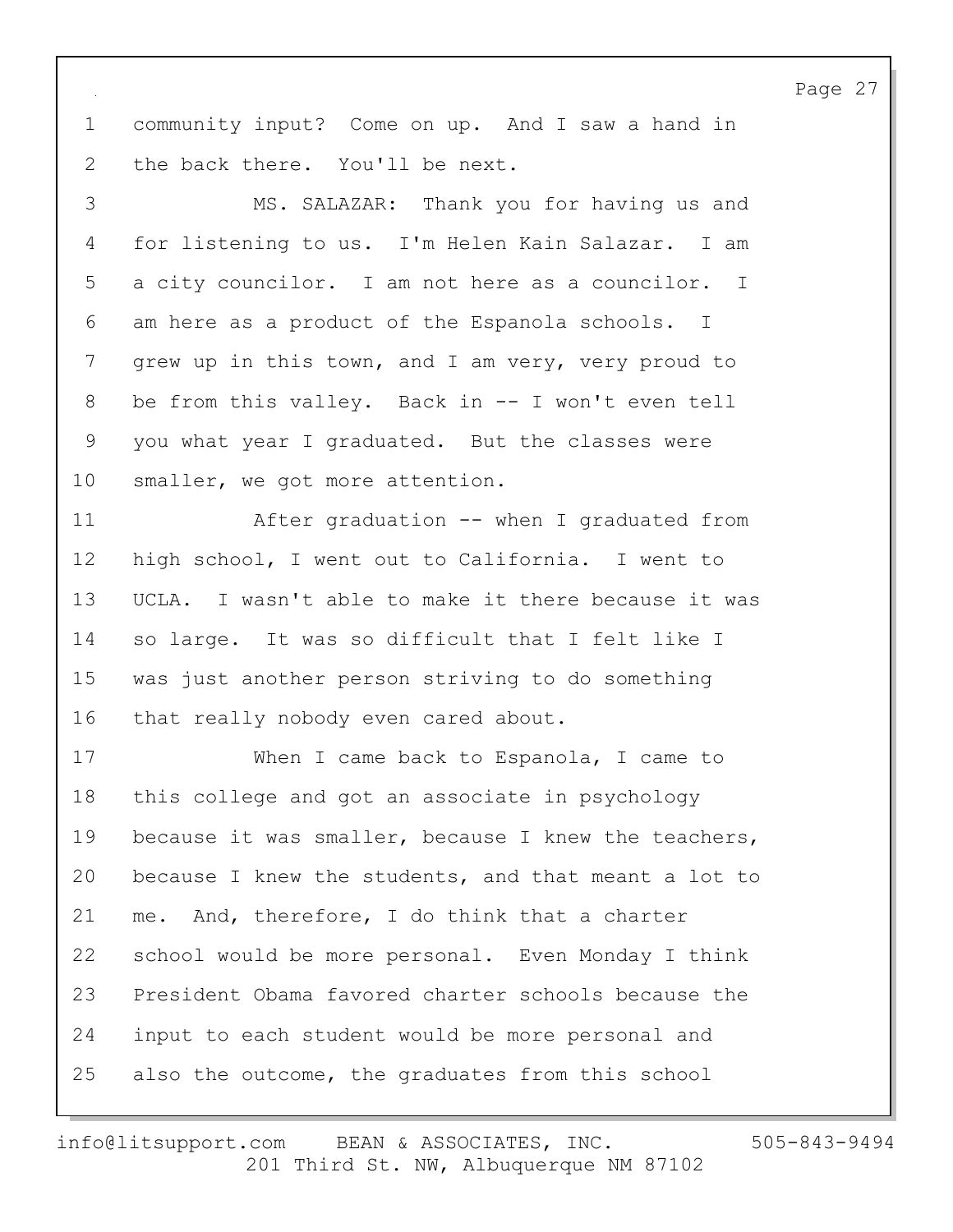1 would be more and, therefore, I do hope that the 2 charter school will be considered. And I thank you. 3 COMMISSIONER GARRISON: Please. 4 MS. VALDEZ: I tell my fifth graders 5 now -- Mrs. Valdez. I've been teaching for 40 6 years. This will be my 41st year that I will be 7 teaching. My name is Theodora Valdez. I'm a little 8 excited here. And I worked for public schools also. 9 I worked for parochial schools, public schools, and 10 I retired in 1997. 11 **I** volunteered my services to Hands Across 12 Culture, Siete Norte, and other community 13 corporations for about four or five years. And then 14 I thought my heart is in teaching. What am I doing 15 here? So I went back to teaching. 16 I am presently teaching at Holy Cross 17 Catholic School. I love it. I have a mission. Our 18 students have a mission. And, yes, our school is 19 small. We have about 153 students. I teach sixth 20 grade. I have 14 students, wonderful students. 21 This year for the first time we are 22 exchanging classes with fourth, fifth, and sixth so 23 we can give them the opportunity to learn what it is 24 to be in middle school. 25 We were hoping that we could start a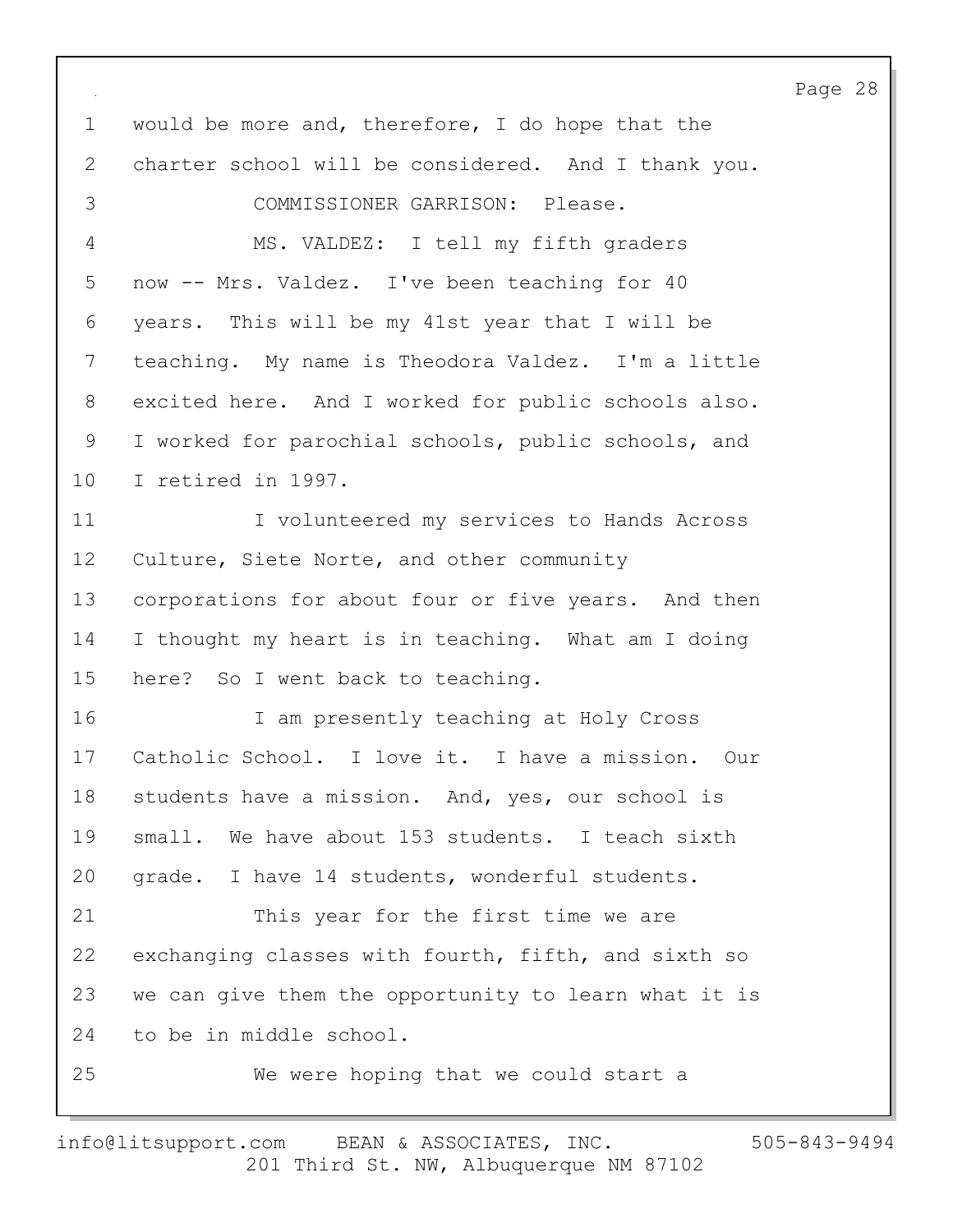1 Catholic junior high and high school. That was our 2 hope. It's been our hope for years. But this 3 didn't happen, has not happened. We're still 4 hoping.

5 The charter school would certainly fulfill 6 a great need that our school has at this point for 7 our students to continue. Our students set goals. 8 They know what is expected of them, and they do get 9 results.

10 We have recently received data from the 11 archdiocese. 95 percent of our students score above 12 the national percentile. So we are very fortunate 13 that we are able to teach our students not just 14 academics. We teach them other things. And so 15 because of their background, they are ready to go 16 for something that, you know -- something like a 17 charter school.

18 They need an alternative. This is a good 19 alternative. Some of our schools -- some of our 20 students are lost when they go into public school, 21 but they can't afford McCurdy and they can't afford 22 St. Mike's. Only one or two percent of our students 23 go on to go to higher learning in private schools. 24 But they like that setting and they succeed in that 25 setting. So I thank you for your time and for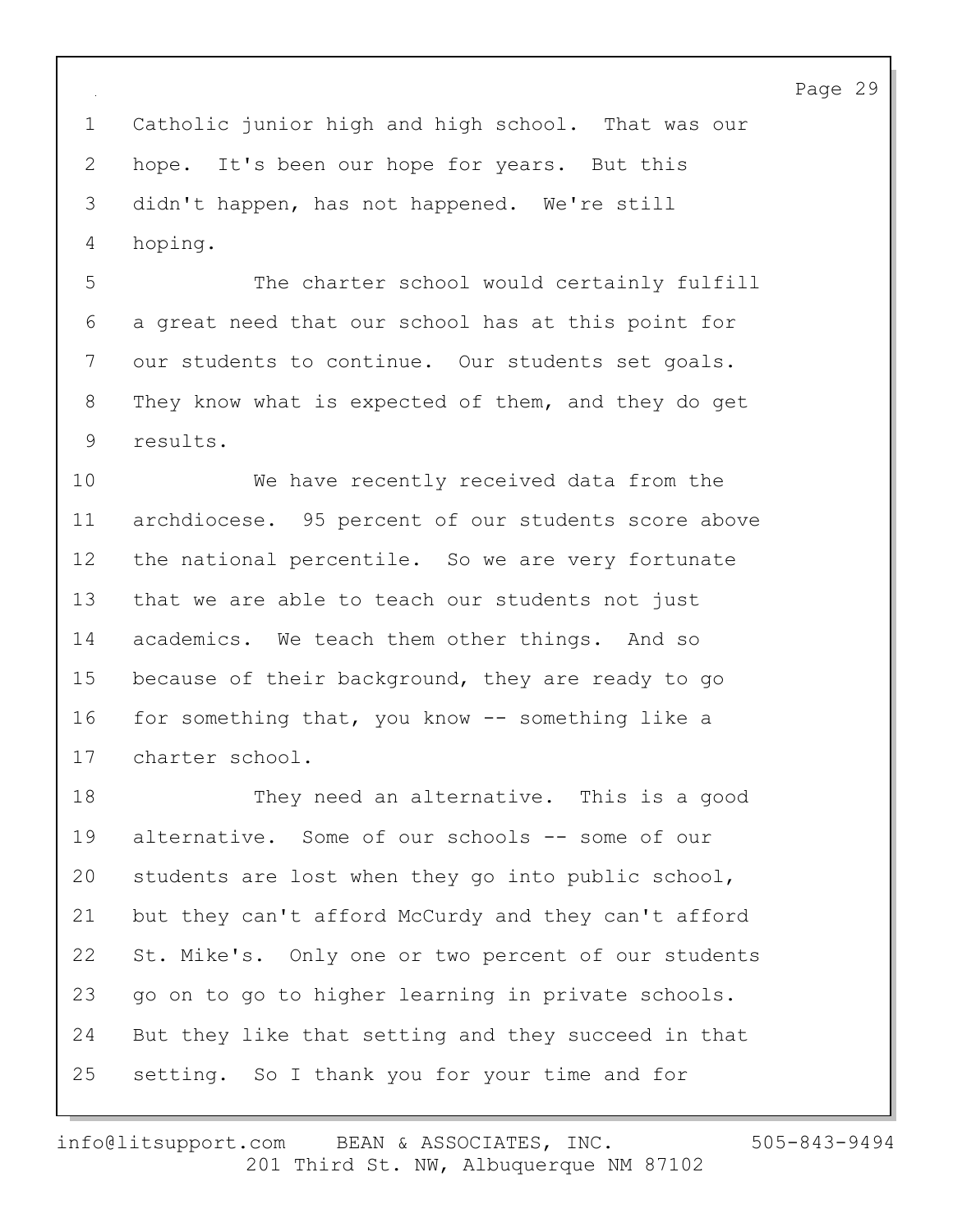1 allowing me to say a few words.

2 COMMISSIONER GARRISON: Any other 3 community input?

4 MR. VALENCIA: My name is Arthur Valencia, 5 and I think that this school is a very good idea 6 because we need a school like this in the valley of 7 Espanola because the school I'm going to now, we're 8 getting too much students and it's usually like 50 9 students we had last year. Now it's up to -- I 10 think my teacher said 120. So now we are not 11 getting our usual attention that we need. So I 12 think this school would be more for this community. 13 Thank you. 14 COMMISSIONER GARRISON: Any other 15 community input? 16 MR. JARAMILLO: Good afternoon. My name

17 is Vernon Jaramillo, former superintendent of Mesa 18 Vista, former superintendent of Espanola, currently 19 the chancellor, head administrator for Carinos 20 Charter School in Espanola.

21 Father Terry and Dr. Cata a few years ago 22 founded and organized this charter school. People 23 thought it wouldn't succeed. We started with 50 24 students, K through first, and we have now 210 kids, 25 a lot of parent participation, and we made AYP two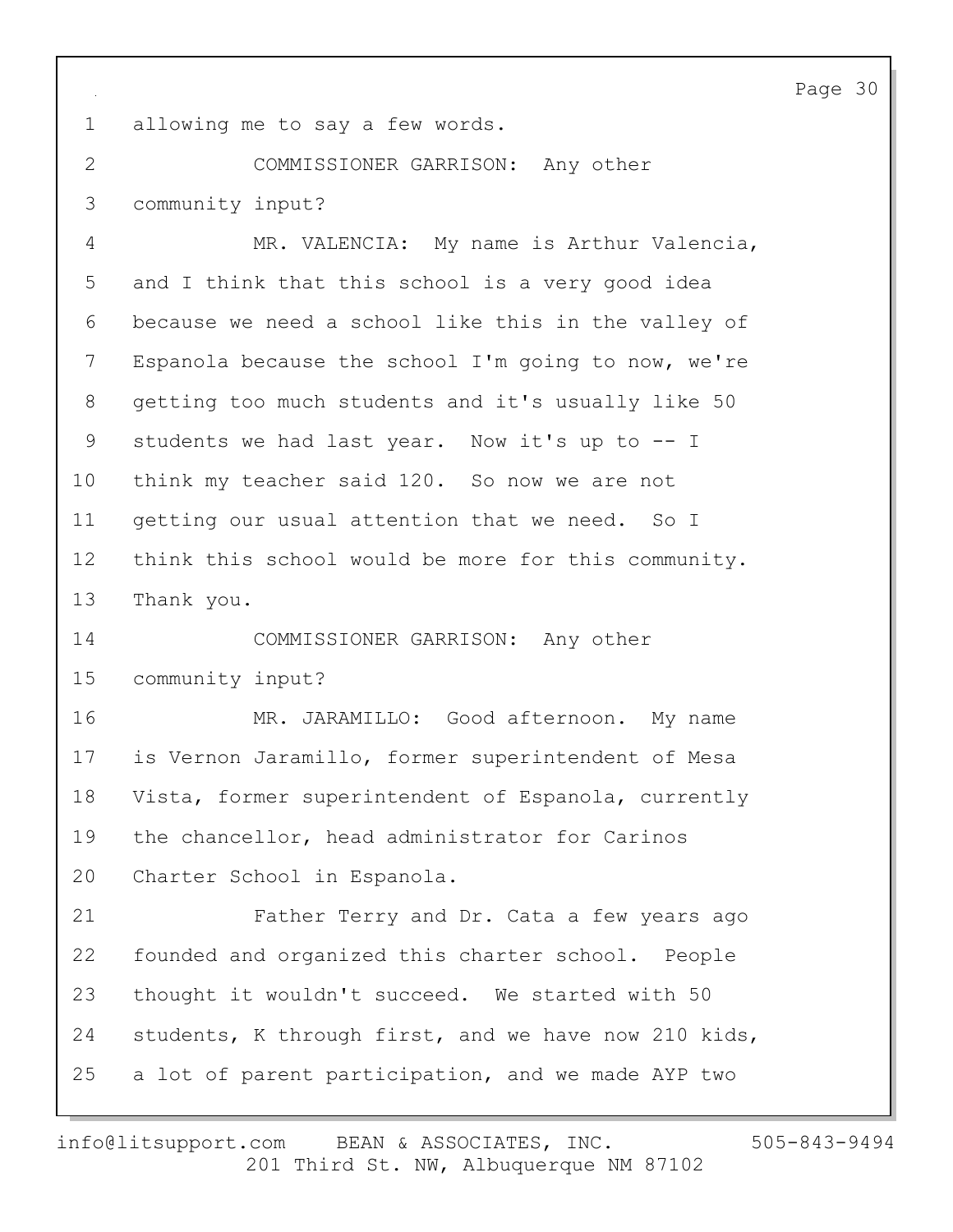1 years in a row. So it's a blessing we offer 2 something different for Espanola. 3 Our current superintendent, 4 Mrs. Archuleta, is being very supportive about 5 charter schools. Can't say anything bad about her. 6 She's great. Better than the other superintendent 7 who was here before. They've invited us to be part 8 of the schools. We're now adopted by them whereas 9 before we were stepchildren. So that's a blessing 10 Carinos' Charter school's parents. 11 We've been very successful. And I know 12 that if this council approves Trinity High School 13 with its mission and its compassion it has for a 14 different form of education involving the business 15 people, involving the parents, it would be 16 successful as well as a school of choice. It's up 17 to the parents to make their decision whether they 18 want this kind of a school. It's up to the students 19 to be part of the school. Please make us all proud 20 and approve this charter. Thank for your time. 21 COMMISSIONER GARRISON: Thank you. Any 22 other community input? Yes, sir. 23 MR. WILSON: I am Quentin Wilson, and I am 24 presently the president of the board of governance 25 of Carinos, and I would just like to say several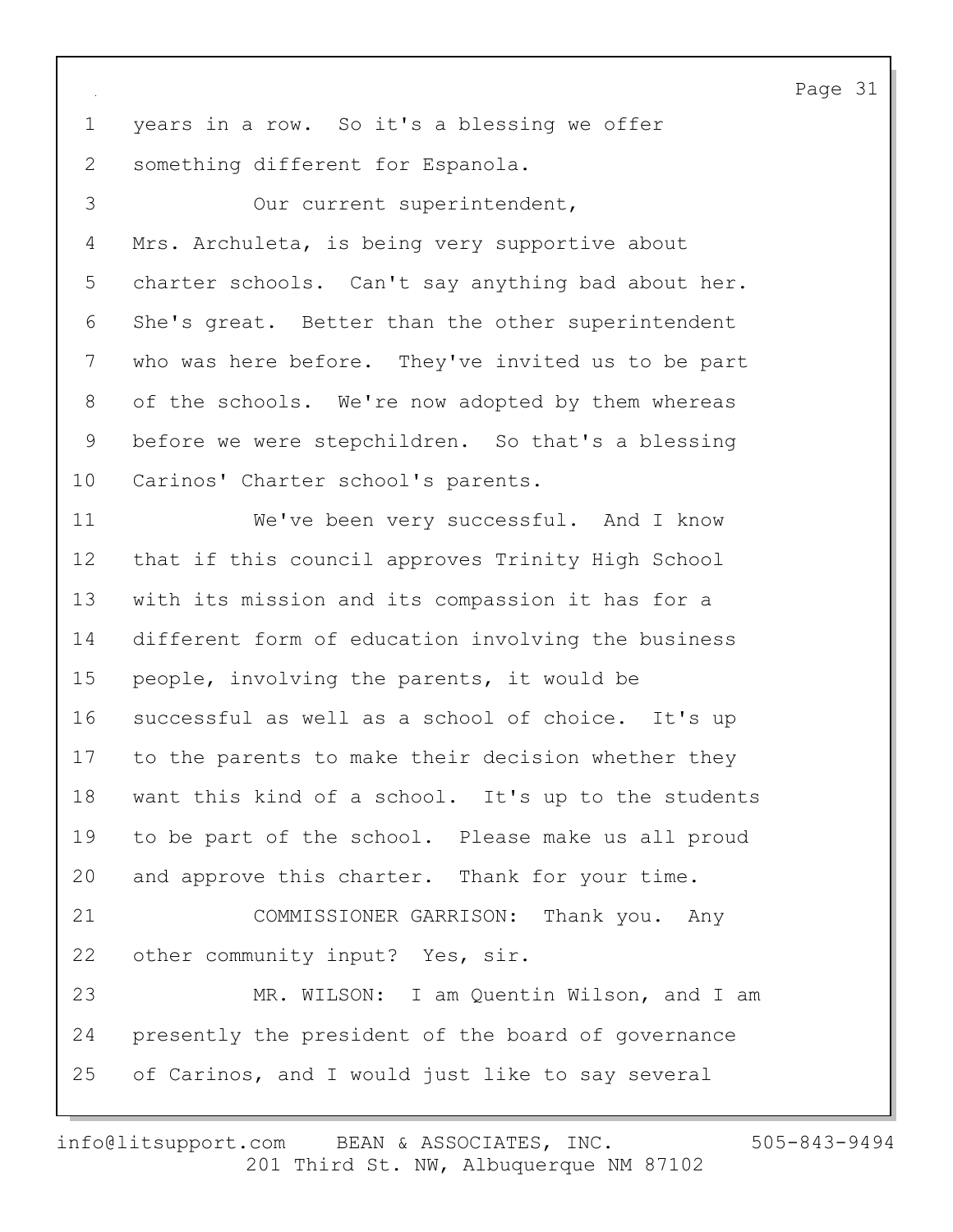1 things.

2 Charter schools are really in the news 3 right now after the legislative finance committee 4 report, and we have seen that charter schools may 5 not perform as well as the schools that -- the 6 districts within which they reside. I personally 7 don't care because charter schools do other things. 8 Carinos itself certainly has met standards.

9 But we're doing other things with our dual 10 language program. And one of the things I think 11 that is important to me is to rather than think of 12 us as an alternative school is to think of us as a 13 supplemental school. And I think with the school 14 that's in front of us now, I think it's 15 supplemental. I don't see it necessarily as an 16 alternative. It would be very handy for Carinos 17 itself, since we're currently going from 18 kindergarten through sixth, to have an opportunity 19 for our students to stay within the charter school 20 system if they moved to Trinity school. 21 Personally, I don't think there's no 22 greater thing in this country than the separation of 23 church and state. I assure you, you will have a 24 watchdog right here in Espanola making sure that

25 separation of church and state is highly maintained.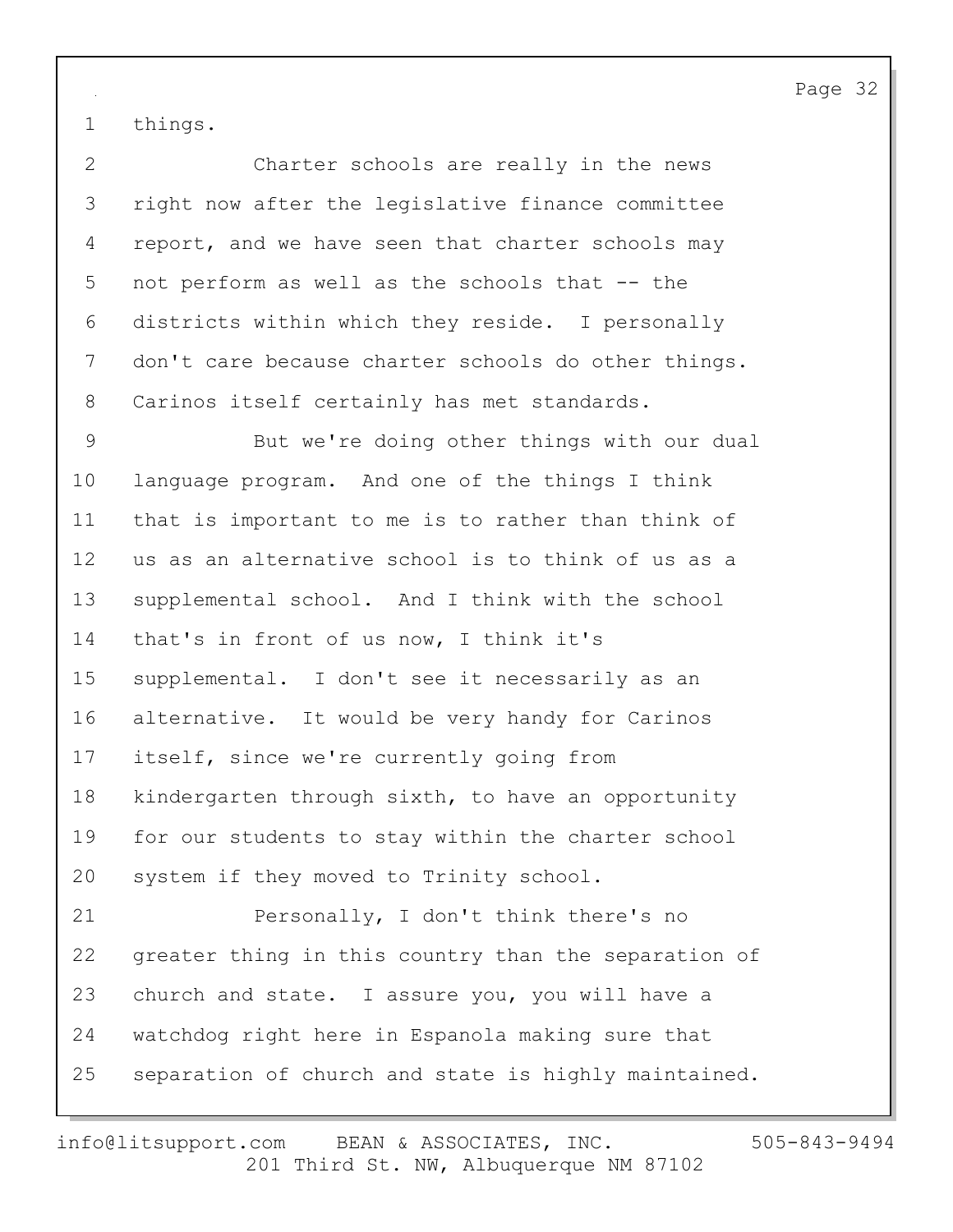1 I -- also, one of the things that's really 2 gotten me interested in the charter school 3 movement -- I might never have thought myself to be 4 part of that. I watched things move along with the 5 voucher system and in the Regan era. I'm a lifetime 6 Democrat, and I've made the statement that we are 7 nonpolitical. And by that I mean don't think we 8 have any kind of an agenda in Carinos that leads us 9 one way or another in politics. And I don't think 10 that's true of one or two charter schools I can 11 think of. So you also have me in this area trying 12 to make sure that the school is not involved in 13 politics and that the schools are following the 14 curriculum.

15 But I think the supplement -- and right 16 now I think coming on line in Albuquerque is the 17 ACE, which is the architecture, construction, and 18 engineering school. And why this is of interest to 19 me is it's largely backed by associated general 20 contractors and they are the supporters of a program 21 that I teach here, the carpenter apprenticeship 22 program here at this college.

23 One of the saddest things to me in public 24 education in the United States is we've lost the 25 shop teacher with his overalls and the pencil over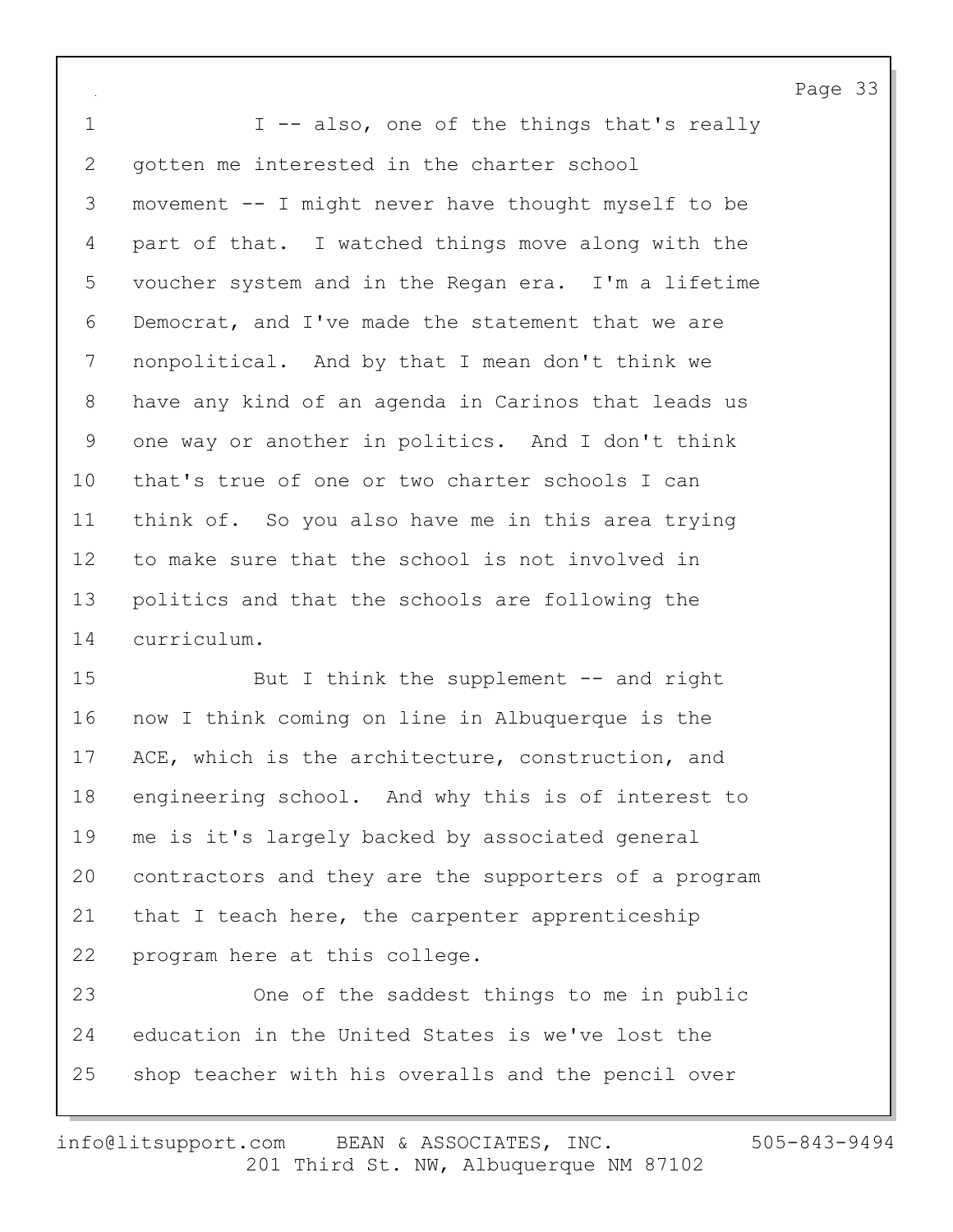1 his ear. They're gone by and large. And the last 2 place that produced these teachers in UNM was 3 Eastern New Mexico. UNM closed its industrial arts 4 program probably 30 years ago, maybe 40 years ago. 5 Eastern closed up about 12 years ago. So we don't 6 have that sort of an outlet for that student. We 7 don't have the teachers to teach them. So we know 8 that music programs have diminished, we know that 9 art programs have diminished. We know -- you know, 10 but people forget that geography has been forgotten 11 and the industrial arts.

12 This has nothing to do with Trinity, but 13 it has to do with this entire movement. And I think 14 there's so much hope. And I say I don't want us to 15 view charter schools as an alternative but as a 16 supplement. I think they can add to the local 17 district. And I would certainly hope that Carinos 18 is viewed this way, and I certainly hope that 19 Trinity would be viewed as a supplement. Thank you. 20 COMMISSIONER GARRISON: Thank you, sir. 21 Any other community input? 22 MS. BERRYHILL: I don't know the protocol. 23 Do I introduce myself? 24 COMMISSIONER GARRISON: We're going to 25 start off with ten pushups.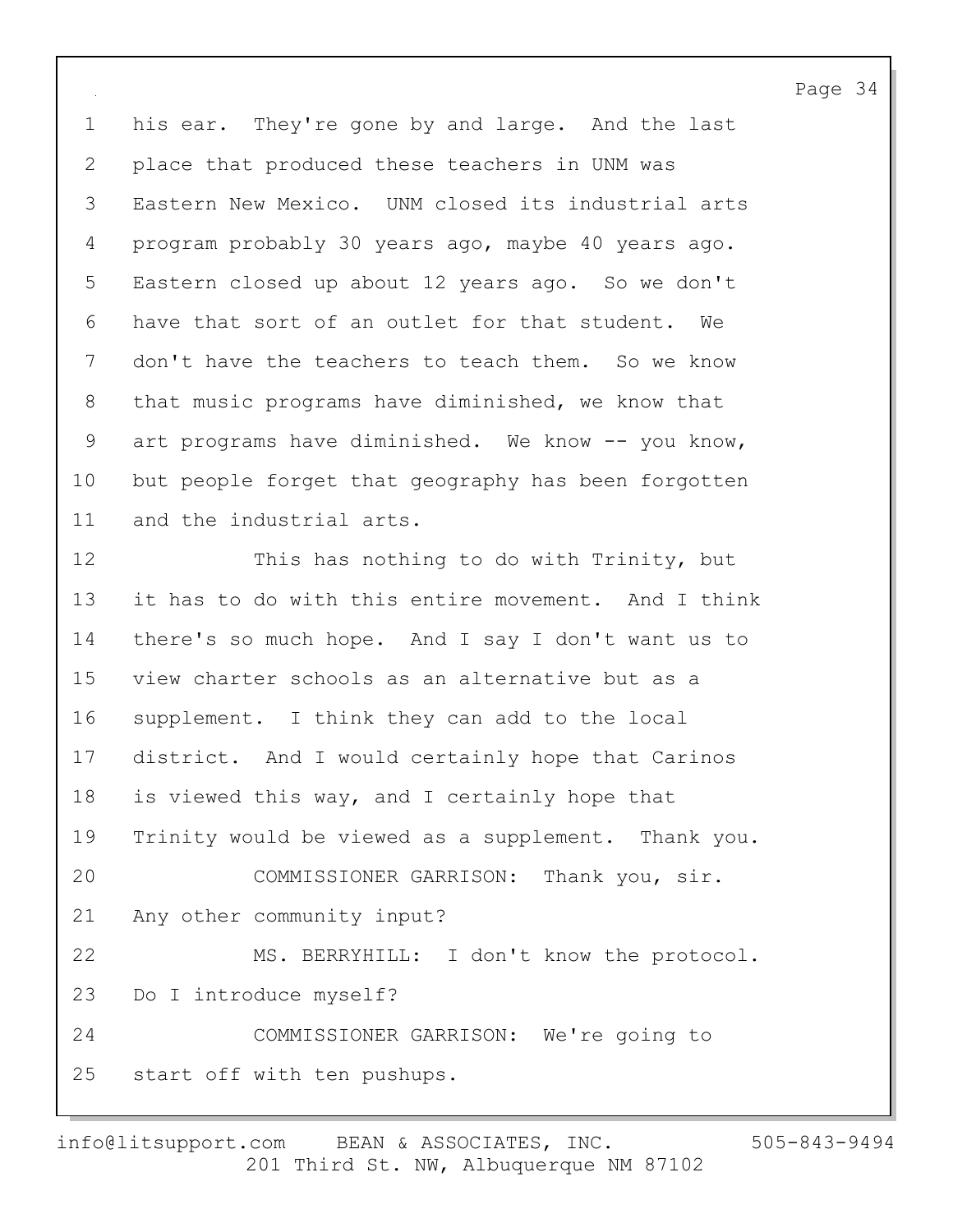1 MS. BERRYHILL: I'm going to go sit down 2 then.

3 COMMISSIONER GARRISON: State your name 4 and let us know what you want us to know.

5 MS. BERRYHILL: I'm Catherine Martinez 6 Berryhill. I'm the dean of the college of education 7 here at Northern New Mexico College, but I'm also a 8 concerned citizen. I've lived in Espanola 9 practically all my life, and I graduated from 10 Espanola High School. And I won't tell you when, 11 but quite a while ago.

12 I would just like to say that Trinity High 13 School or any school that is intending to do a 14 school-to-work program like Trinity is a good 15 addition to a community because we've kind of gotten 16 away from that. We keep going to college prep. And 17 part of Trinity's mission is to do college prep and 18 academic excellence, but part of its mission is also 19 to do school-to-work. And according to the 20 school-to-work act of 1994, this is something that 21 even the government recognizes as being a very 22 valuable thing for communities. 23 Considering the fact that we live in an 24 area of chronic poverty according to the US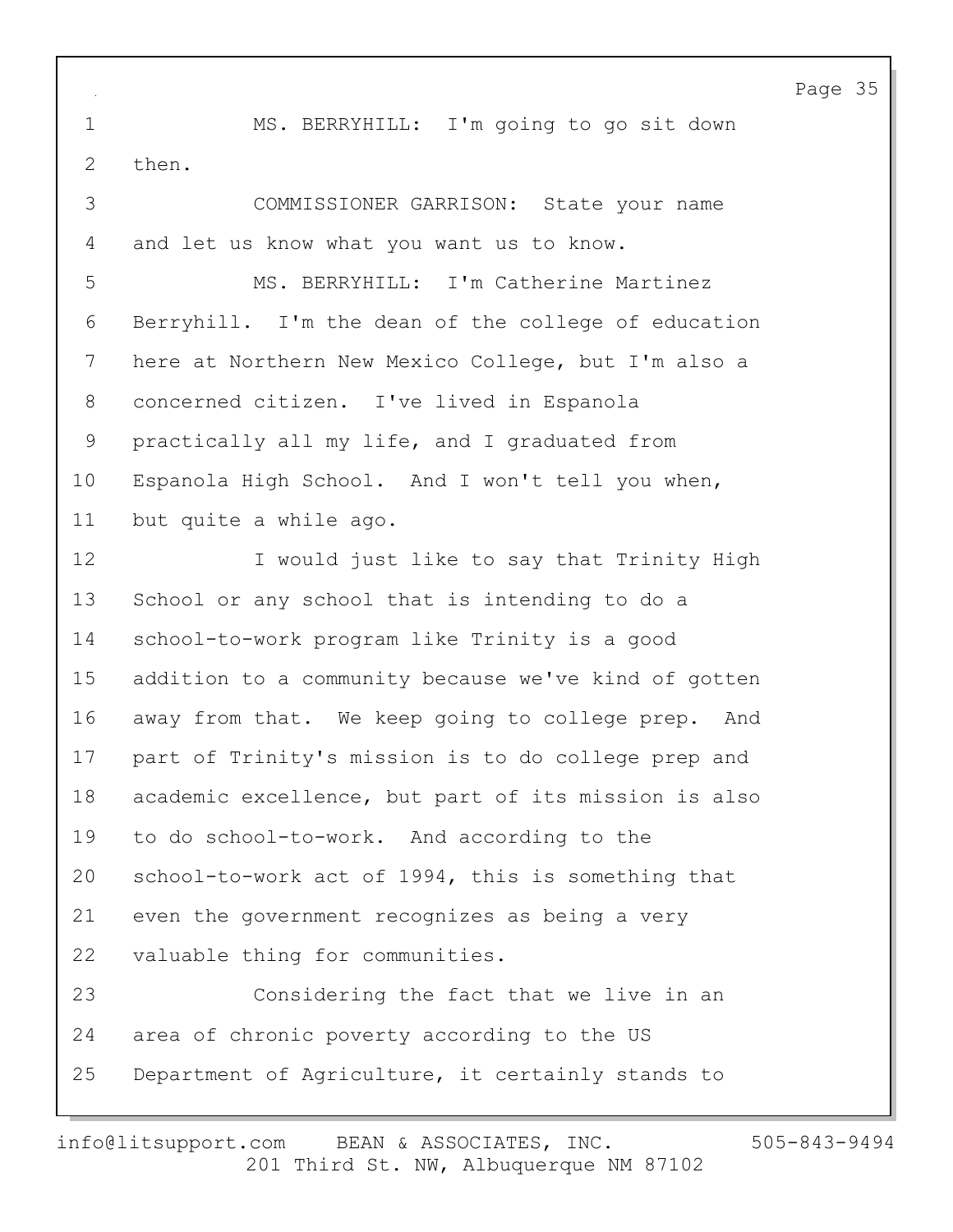1 reason that schools like this, a small school like 2 this, could have an impact and could teach all of us 3 something about what do you do with large 4 populations of maybe underprepared students, how do 5 you deal with them, how can you better serve them, 6 and how can those students eventually better become 7 functioning members of the economic community. 8 So I think that looking at Trinity High 9 School in a variety of ways including economic -- as 10 an economic stimulus and also as an academic 11 excellence package I think is a very, very good 12 thing for the community. That's it. 13 COMMISSIONER GARRISON: Thank you so much. 14 Any other community input? Come on up. 15 MR. CASTLEMAN: My name is Craig 16 Castleman. I'm the field placement director here at 17 Northern New Mexico College. Last year I had the 18 experience of working on a proposal for a charter 19 school that would partner with Northern New Mexico 20 College. I had a chance to take the excellent 21 seminars that were provided by the charter schools 22 division and to work with the New Mexico Coalition 23 for Charter Schools. 24 And so I had chance to learn what this

25 process is like. I had lots of people working with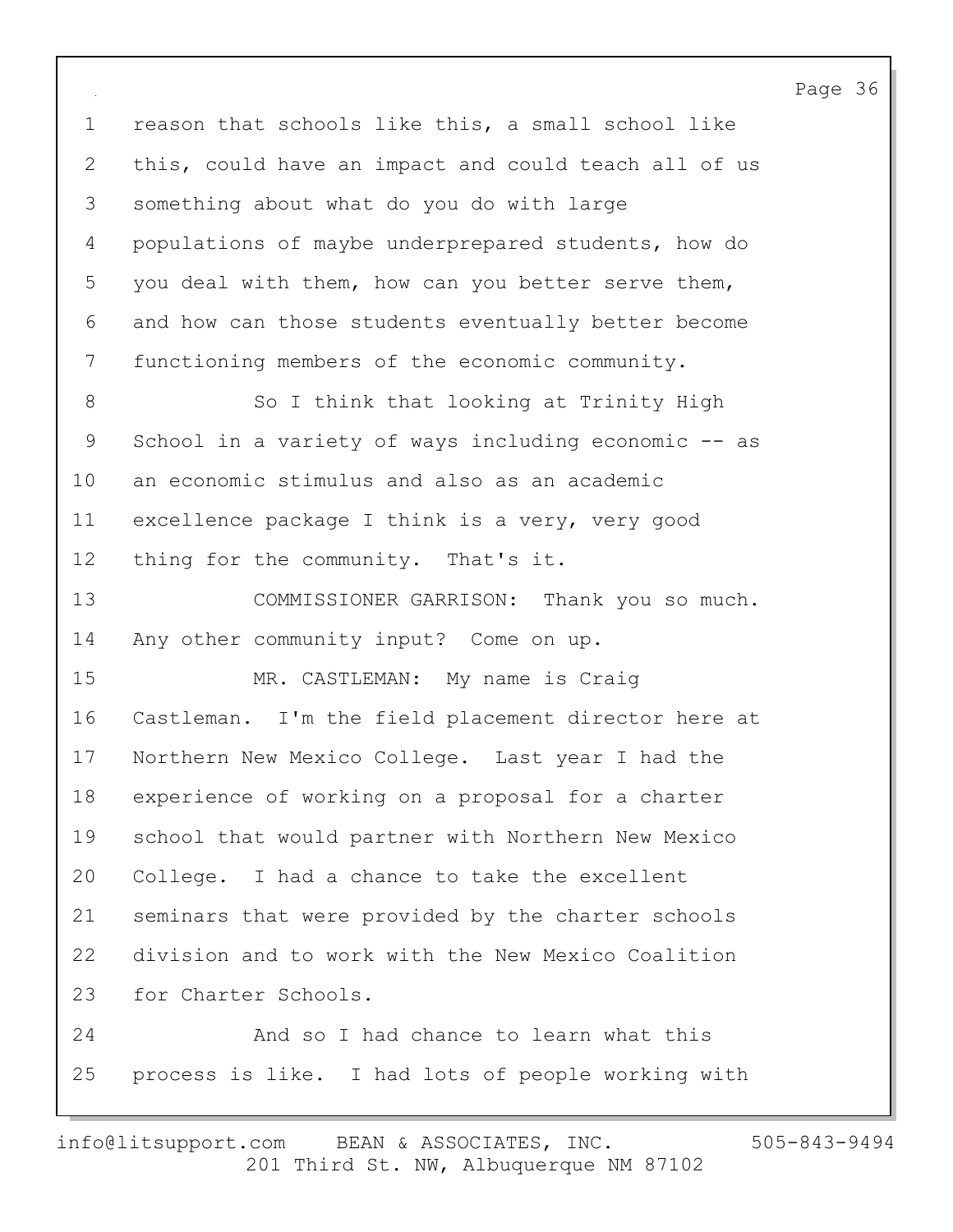1 me. I understand this was done by a -- this 2 proposal was put together by a very small group of 3 people. One, really, with some help.

4 I had the opportunity working with the 5 coalition to look at other charters. They included 6 me in their process of looking at charters and 7 critiquing charters, so I got to see a lot of 8 charter proposals.

9 When I got a call at the last minute to 10 come and look at the one for Trinity, I didn't have 11 a lot of time, but the first thing I wanted to 12 address was the first thing that struck me that 13 Trinity, church and state, forget about this. 14 You've got to change the name fast.

15 The second was, you're going to be 16 teaching courses in philosophy. Well, is that a 17 disguise for a parochial education for religious 18 teaching? And so I went over to have the meeting 19 with these concerns foremost in my mind. And having 20 read all these other charters and everyone was so 21 careful, those were the first questions I asked. 22 And I walked away that there is another meaning for 23 Trinity and that in fact religious meaning comes 24 pretty far down in the dictionary. 25 They were speaking of several trinities.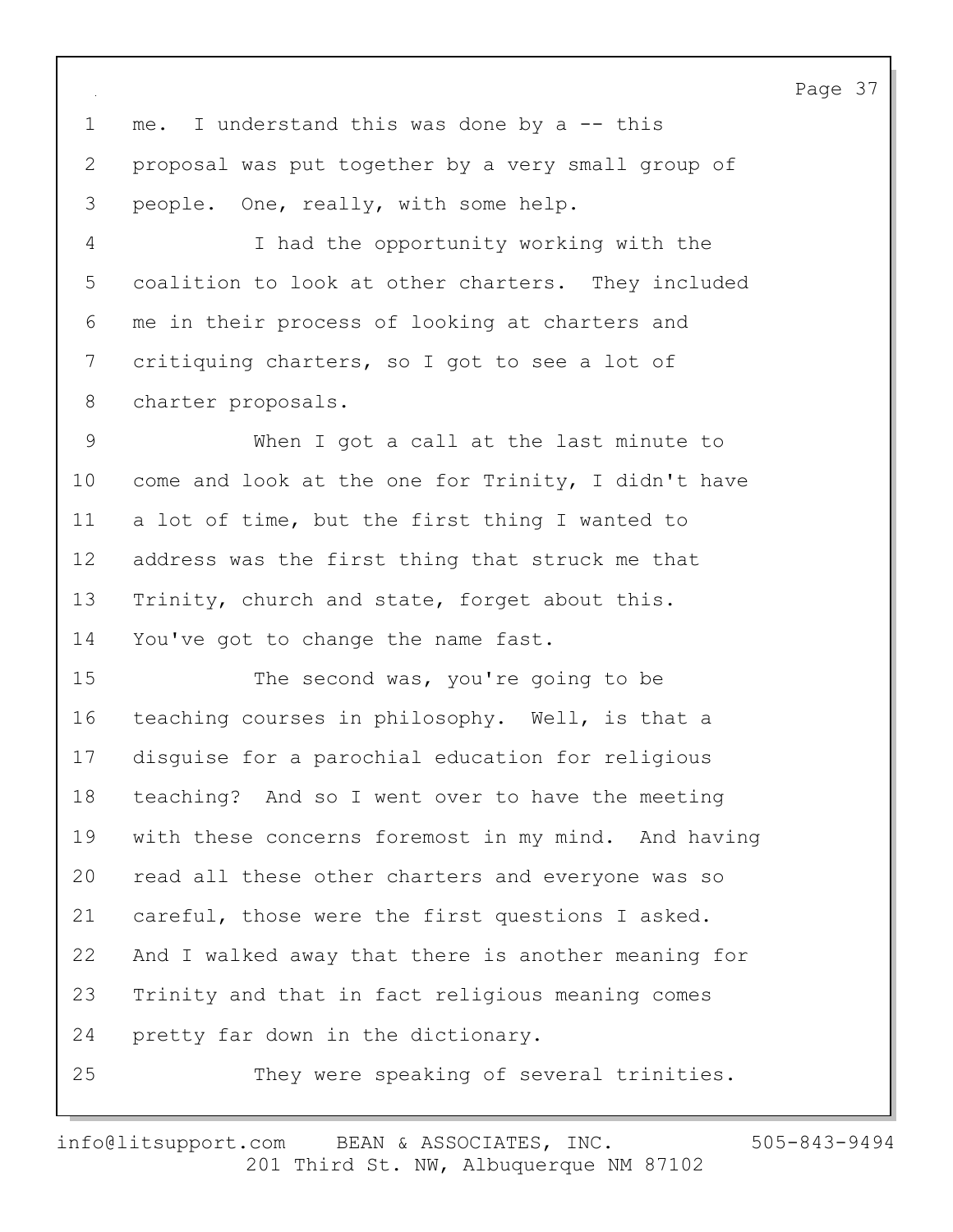1 The most important one is the three primary cultures 2 of this valley and this notion of community service 3 and academic excellence. In fact, they were looking 4 at three in many different ways. And their 5 inspiration may have been religious originally, but 6 certainly their intention was not to create a 7 religious school.

8 And the thing that impressed me the most 9 about reading the charter is that they really had a 10 wonderful handle on this idea of getting students 11 out into the community. That they had reached out 12 to institutions here and were trying to build 13 partnerships with institutions in the community so 14 kids would have the opportunity to work and feel 15 valuable and feel important. If kids are dropping 16 out, it's because they feel, let's face it, high 17 school is boring and they don't feel connected. And 18 many students feel, we have more important things to 19 do than sit. And this school is giving them the 20 opportunity to go out and feel like valuable people. 21 I just wanted to speak in favor of that to 22 let you know, just in case you guys also got a 23 little nervous when you first saw that name, that 24 other people feel that way too. But I certainly am 25 satisfied that this is not a religious school and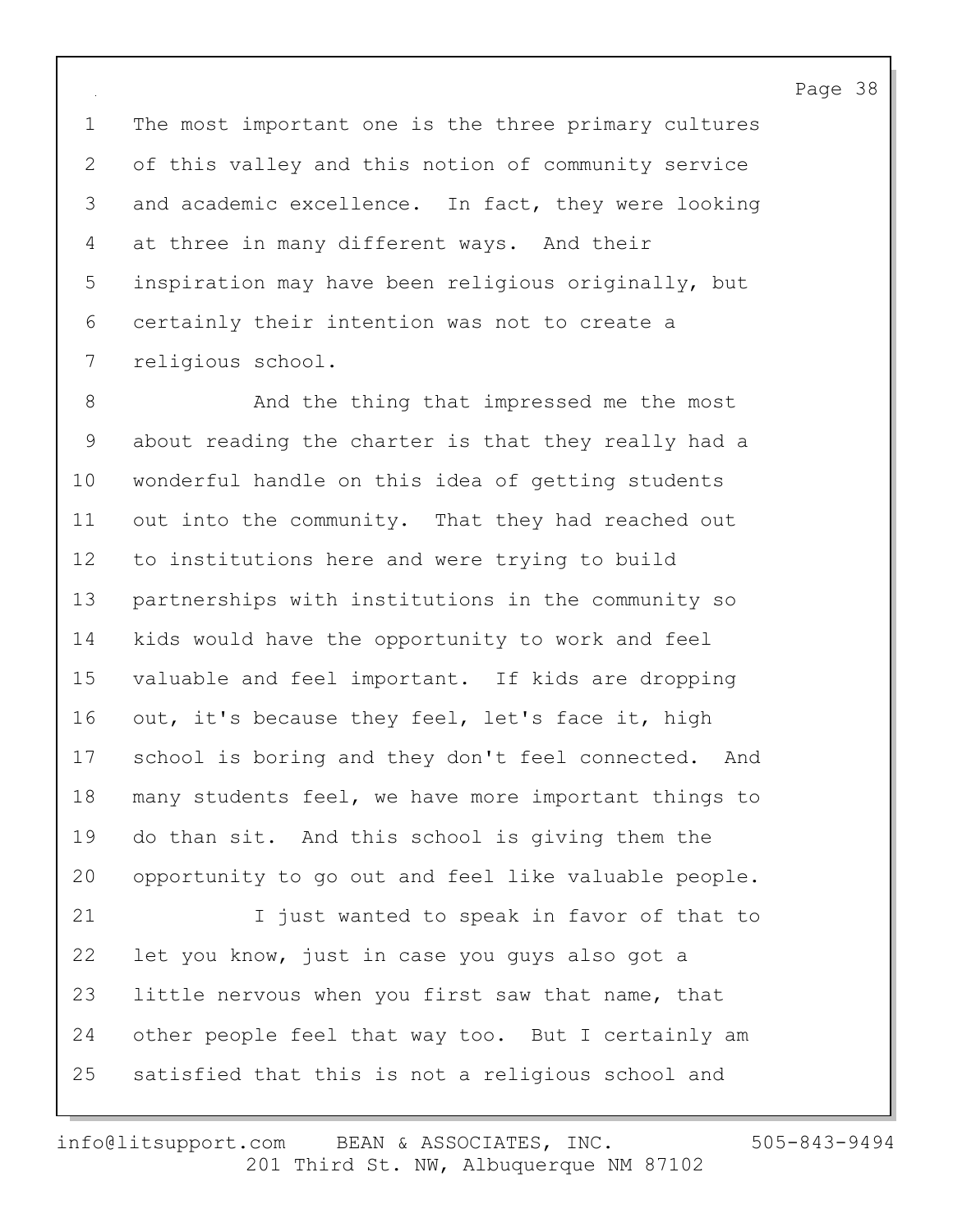1 there's no confusion on the part of the founders. 2 Thank you.

3 COMMISSIONER GARRISON: Any other 4 community input? Come on up. We'll go with her and 5 then you, sir, in blue.

6 MS. BORREGO: My name is Renee Borrego, 7 and I come before you as a concerned parent but also 8 I personally am an employee of Los Alamos National 9 Lab. And they have just received a lot of funding 10 for a lot of work that is going to go on up there 11 for at least 20-plus years right now. So I think 12 that this charter school with its mission of 13 teaching these children -- well, these young adults, 14 they're not children, but teaching them how to get 15 prepared for the workforce and then walk into it 16 with at least some basic skill and potential and 17 capability to go ahead and do that, being that many 18 of our students prefer to stay with their families, 19 they don't want to go out of state, they don't want 20 to uproot, they don't want to move.

21 I personally didn't. I was born and 22 raised here in Espanola. I prefer to stay here. I 23 love New Mexico. I love the culture we have here in 24 Espanola and in New Mexico. And I really think that 25 there are others who will -- these children who will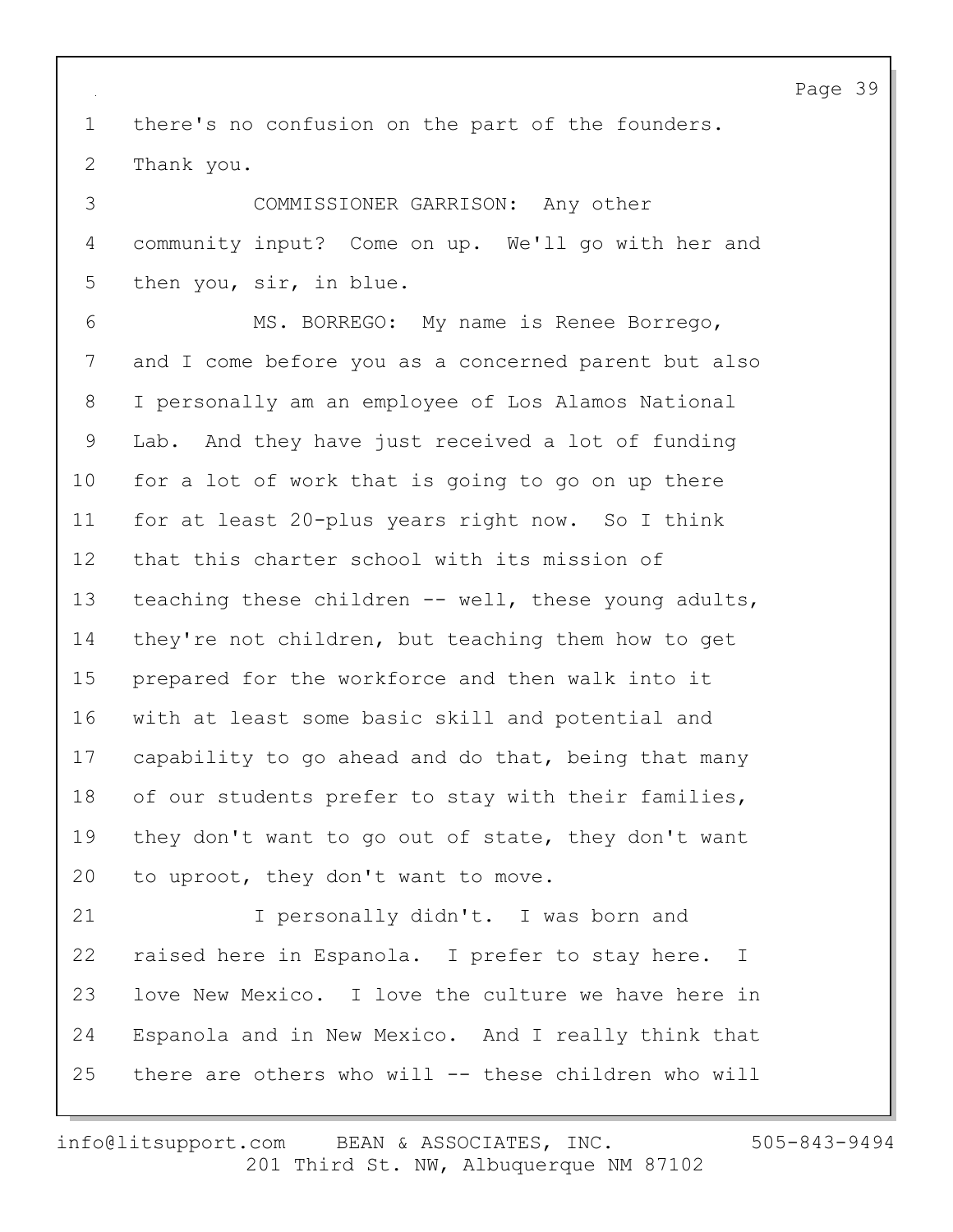1 eventually grow up to be adults are ingrained in 2 that same philosophy and care for the family and to 3 be near. So they would want to work somewhere near. 4 We have the State and we also have the lab 5 as a major employee here in this area, which would 6 allow them to be here near their family and thrive 7 and grow and afford them that opportunity for good 8 and valuable contribution to the community, to the 9 nation at large, and for their families.

10 So I think that I would just like to say 11 that this mission is unique. I don't see that -- 12 also, as I said, I'm here as a parent. I have a 13 16-year-old who recently dropped out of the Espanola 14 High School because she didn't like the hustle and 15 bustle, she didn't like the big classes, she wasn't 16 thriving at all. She has come to test for the GED, 17 and she tested out in all modules except for her 18 writing. She'll be coming back the 26th to do that, 19 and then we'll just plan from there and try and get 20 her into a higher level of education from that.

21 So I'm really concerned as a parent, 22 though, because the youth at the high school don't 23 seem to even value what the high school has to offer 24 right now. Therefore, they have a low self-esteem 25 and a low value of themselves being there. And they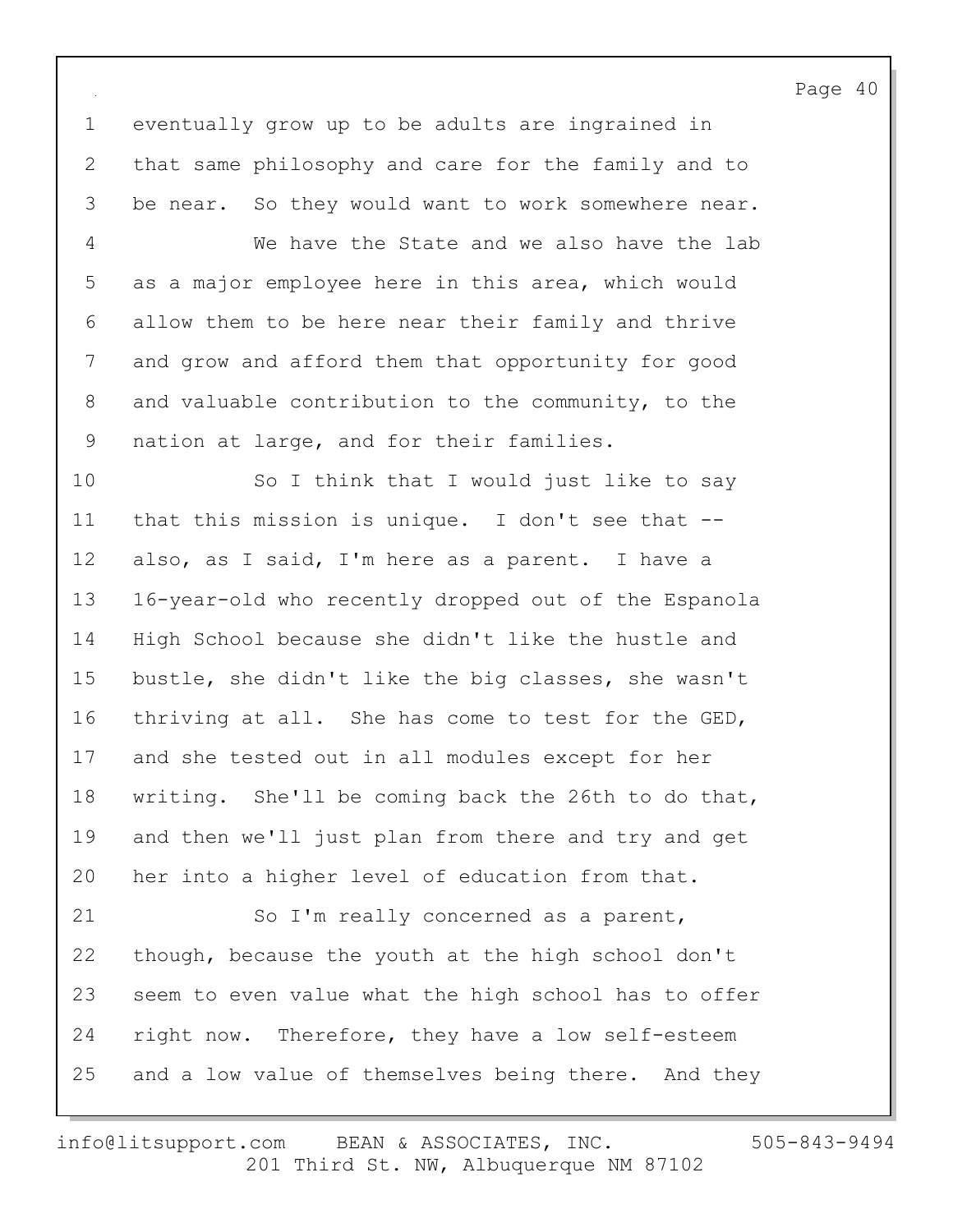1 can't see the value, at least my daughter couldn't, 2 of being there for four years as an investment in 3 her future and come out and really be able to do 4 what? Again, probably having to come and take 5 placement tests here and do some catch-up work after 6 those four years of lost time there.

7 So it's a very real thing going on in our 8 schools and it's a very real need that we're going 9 to have, especially in this area in northern 10 New Mexico, with providing good, competent, and 11 prepared employees to someone like Los Alamos 12 National Lab or rather an organization like the lab 13 or even the state or even more local here within 14 your own -- this college.

15 Who knows in a few more years, maybe ten 16 more years down the road, what we'll have here to 17 offer our future? Which is our youth that are 18 coming up through the ranks here. So, again, 19 that's -- those are my concerns. And I see this as 20 an excellent, excellent opportunity to get our 21 people -- our young people ready to walk into the 22 workforce and not be terrified about it, to know 23 what is expected of them if they're going to be 24 doing some sort of work with their high school and 25 learn to learn and learn to work and be productive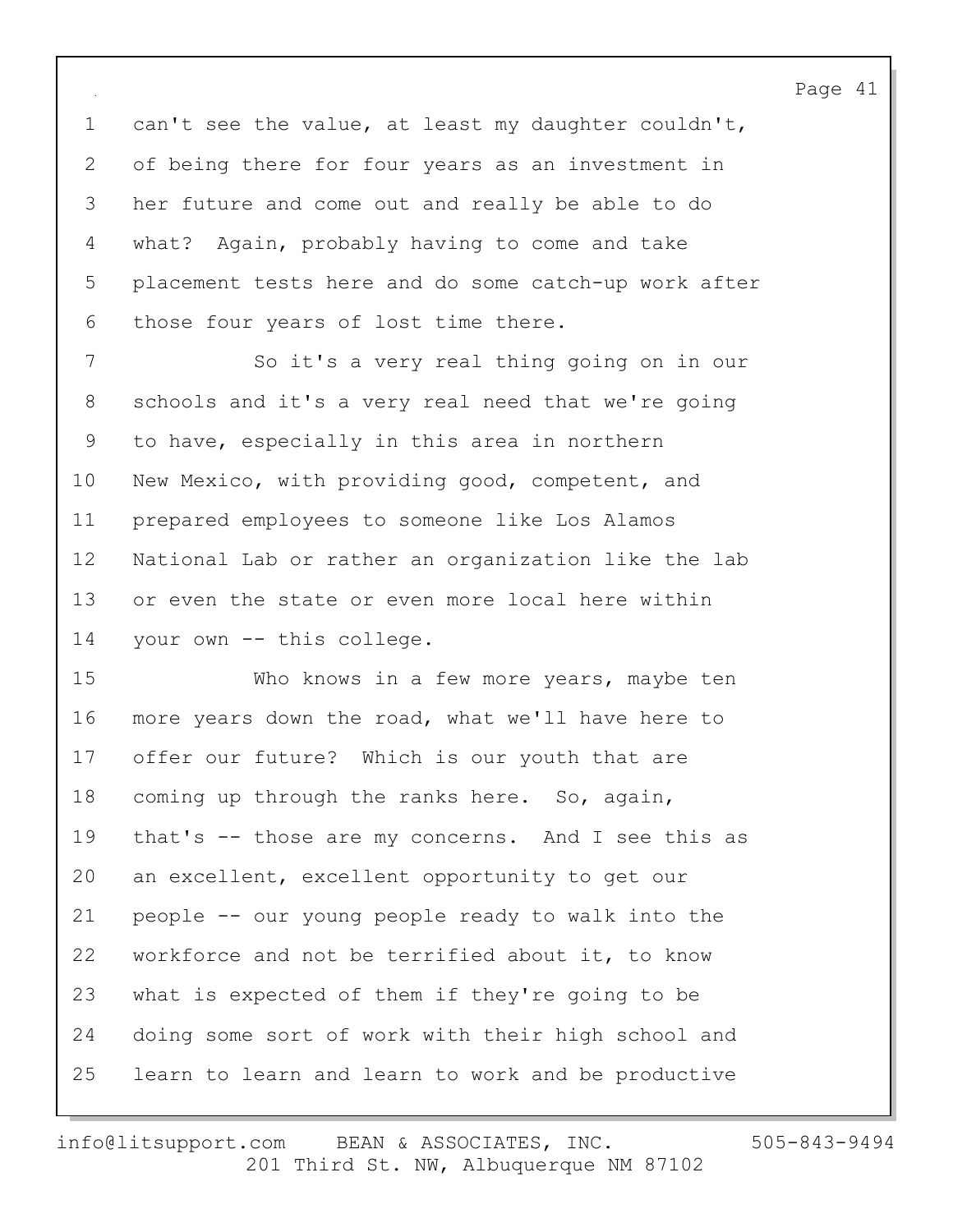1 and good employees, which is what we need for a good 2 future for eventually everyone in the community. 3 Thank you.

4 COMMISSIONER GARRISON: Yes. 5 MR. MARTINEZ: Good afternoon, ladies and 6 gentlemen. Eloy Martinez, former dean of students 7 here at the college and also director of 8 developmental studies. As has already been 9 mentioned, when we were receiving the students from 10 the area high schools to come in to be freshman here 11 at the college and we tested them, their skills in 12 basic English, in math, and in reading were 13 terrible. And so we had to develop and expand the 14 number of courses that we presented in basic 15 English, in basic math, and in reading skills to 16 these students.

17 Interestingly enough, two weeks ago the 18 Rio Grand Sun picked up on many of the reports that 19 you have at the state level of what's going on in 20 these districts. You probably saw that. And they 21 indicated also the same problem that they still 22 continue to have very difficult problems in coming 23 into college as an onset student trying to do the 24 best they can. But what happens is they drop out. 25 And in talking about the dropout problem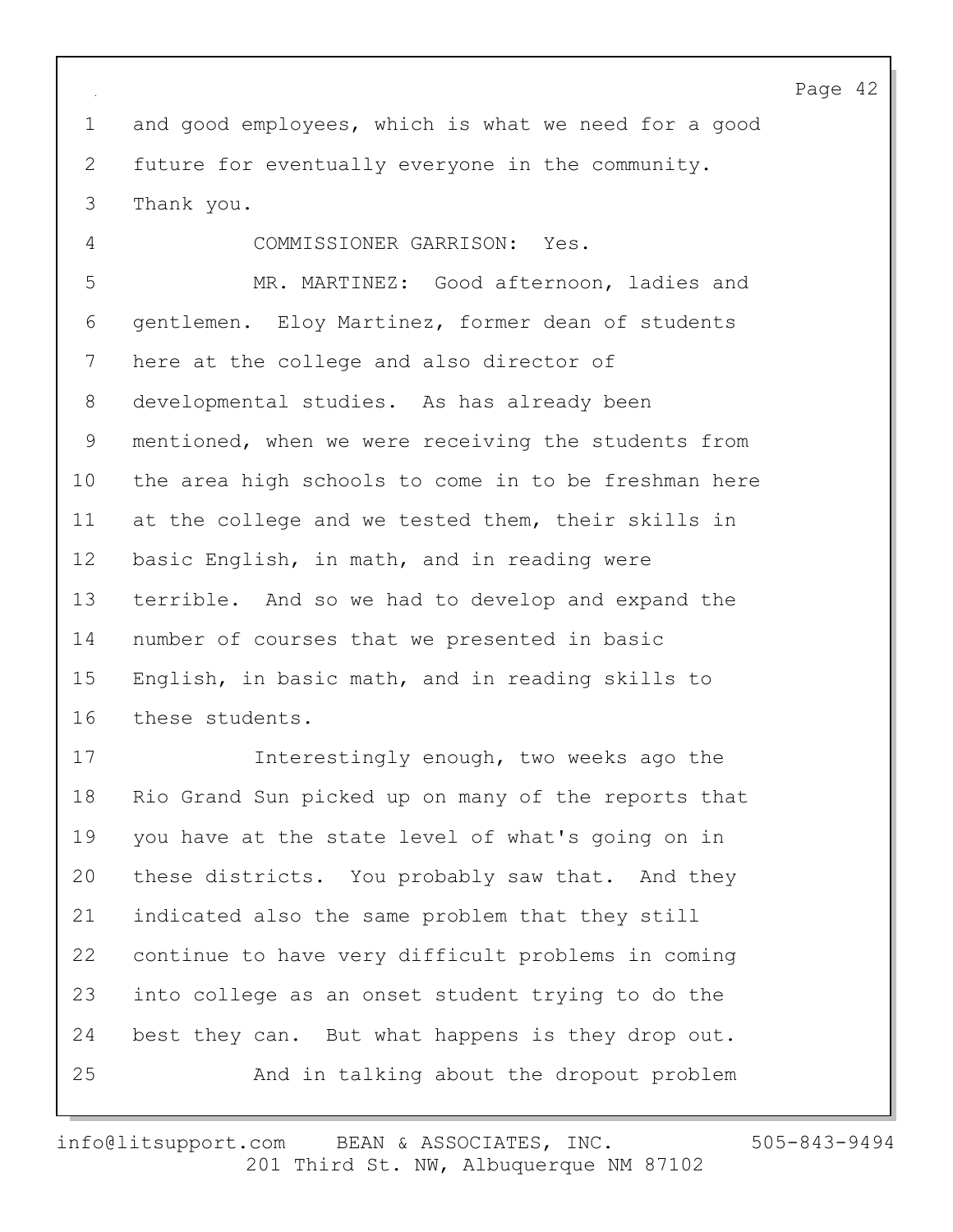1 at the college level, we also had a very serious 2 dropout problem in all of the communities of north 3 central New Mexico. Very serious. Something that 4 continues to happen.

5 And so what I did while I was the director 6 of developmental studies through the adult basic 7 education part of this college, I developed 22 8 learning centers in as many communities throughout 9 north central New Mexico to address the dropout 10 problem. In using area high schools at night and 11 then local teachers there to teach those who had 12 dropped out of school and helped them as much as 13 possible, the success was incredible. We had many, 14 many people in each of those communities signing up 15 to take GED preparation classes. And then my hope 16 was that eventually the transition would be, hey, I 17 did it. I was able to get my GED. Maybe I can go 18 to college and do better.

19 And many of those students who did 20 graduate with their GED -- and we had a formal 21 gradation here at the college to recognize -- many 22 fathers and mothers in the ages of 50s and 60s were 23 now graduating with a GED and wanting to take more 24 courses here at the college. It was a beautiful 25 success story that went on as a result of that.

201 Third St. NW, Albuquerque NM 87102 info@litsupport.com BEAN & ASSOCIATES, INC. 505-843-9494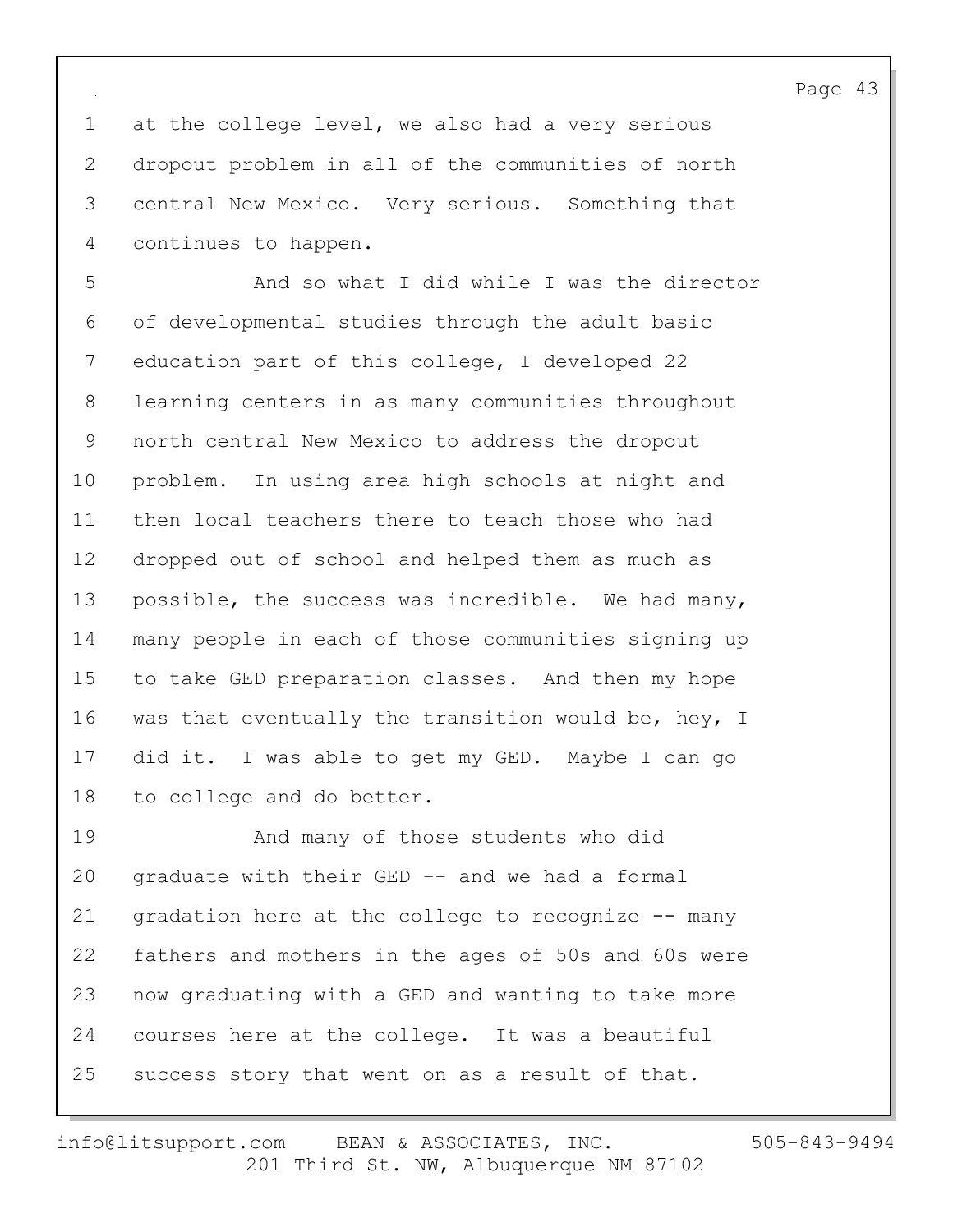1 But what was reported two weeks ago by the 2 Rio Grande Sun is that there continues to be some 3 really serious problems coming out of the Espanola 4 public schools here, that they still continue to 5 have and not meet the requirements that are set 6 forth by the state in terms of reading and in terms 7 of -- one minute to go.

8 Well, I just wanted to say that I am as 9 concerned as Priscilla Trujillo had already 10 mentioned, that we try to address the problems of 11 those students continuing to come here with a very, 12 very weak background in English and reading and in 13 math. And to address that problem systematically as 14 best as we could to help them so they would not 15 continue to drop out but continue to do the best 16 they could.

17 And so I think that the charter school has 18 shown at the elementary level near this valley a 19 tremendous success, beautiful, everything was high 20 up in terms of reading, math, and English. So I 21 would think that at the high school level, they 22 would even do better and there would be a transition 23 from some of those students going on through the 24 high school and doing real well in college later on. 25 Thank you.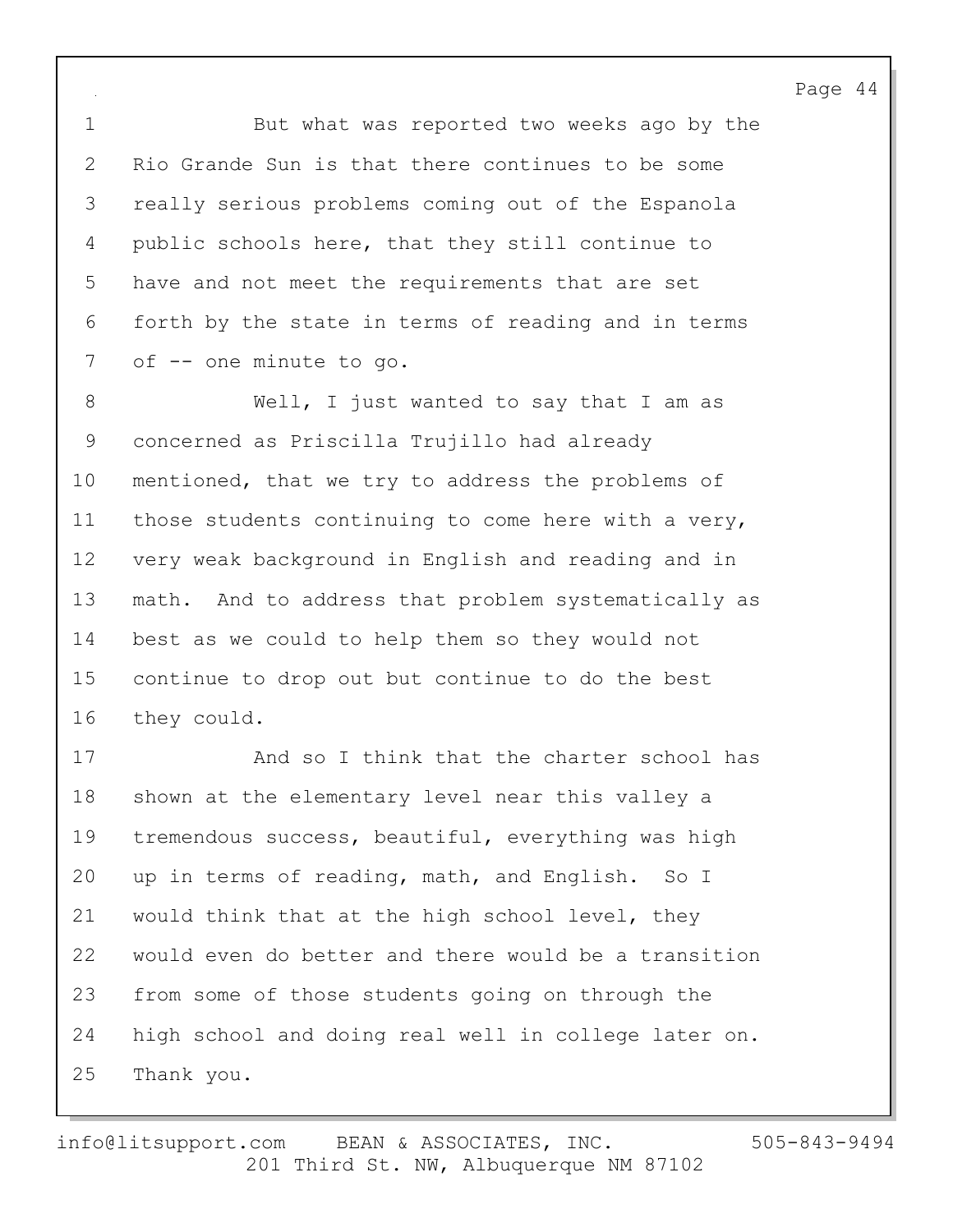1 COMMISSIONER GARRISON: Thank you. Other 2 community input? Yes, sir.

3 MR. CHAVEZ: Good afternoon. My name is 4 Raymond Chavez. I am a retiree from Los Alamos 5 National Labs. Part of my duties over there was to 6 work with interns, co-op students from high school 7 and develop undergraduate students from colleges. 8 And through my experience I went through and I -- it 9 was very interesting to me that interns that I had 10 as co-op students from high schools and 11 undergraduates from college, that the small setting 12 students always produced and had a better idea of 13 what was going on in the fields that I was trying to 14 teach them. So I'm a big supporter of this charter 15 school and appreciate anything that you could do for 16 it. 17 COMMISSIONER GARRISON: Thank you. Other 18 community input? Seeing none, we will move on to 19 the next item. Does anyone need a recess, any 20 commissioners or staff? Everyone's okay. 21 At this time the Public Education 22 Commission will address any questions that the

24 applicants would come on forward to the front table.

23 commissioners may have of the applicants. So if the

25 Who would like to start with questions?

$$
505 - 843 - 9494
$$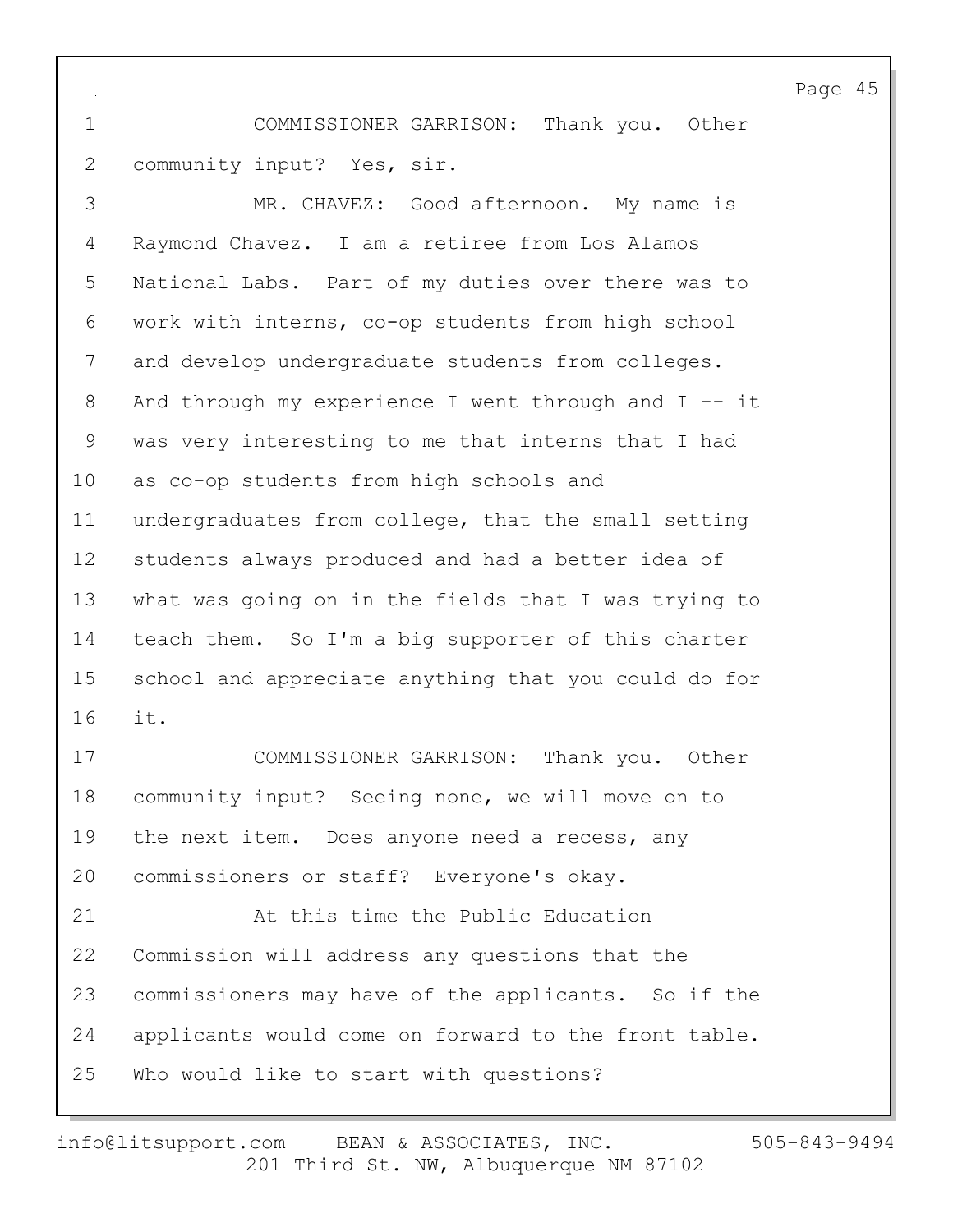1 Commissioner Shearman.

| $\mathbf{2}$ | MS. SHEARMAN: I'd like first to ask you              |
|--------------|------------------------------------------------------|
| 3            | about your work experience program. As I read        |
| 4            | through your application, I believe I'm correct in   |
| 5            | saying it's nonpaid and noncredit. Is that correct?  |
| 6            | FATHER BRENNAN: The way we're proposing              |
| 7            | it would be that way, yes, but if we find any        |
| 8            | individual who would like to pay the student minimum |
| 9            | wage or more, that money would be put into a school  |
| 10           | fund, and that would be used for whatever the school |
| 11           | board would determine. It could be for               |
| 12           | scholarships, it could be for a school project. So   |
| 13           | let's say that we're not going to limit ourselves if |
| 14           | anybody wants to pay for the students' work, but it  |
| 15           | would not go into their pocket.                      |
| 16           | MS. SHEARMAN: So as far as the student is            |
| 17           | concerned, it's no pay and no credit.                |
| 18           | FATHER BRENNAN: Yes. The Cristo Rey                  |
| 19           | model is a full pay, and that's how they pay for     |
| 20           | their tuition in a private school setting, but we    |
| 21           | don't need the money because it's a charter school.  |
| 22           | MS. SHEARMAN: I don't recall seeing any              |
| 23           | mention of a supervisor for this program. I recall   |
| 24           | reading that the head administrator would send       |
| 25           | letters to area businesses, nonprofits, and so forth |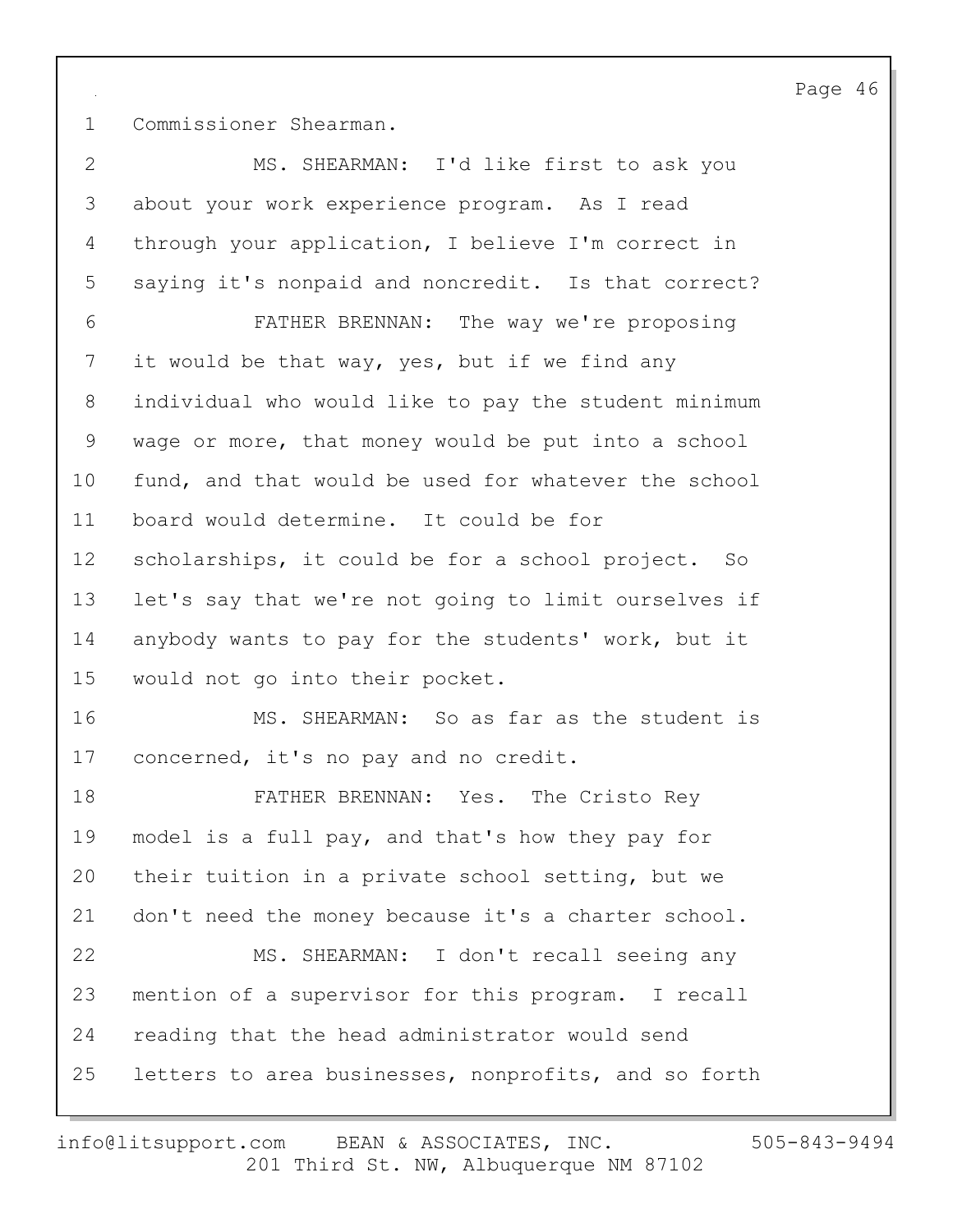1 letting them know of the program and asking if they 2 had a job available for a student. But beyond that, 3 I didn't see any supervision. Am I correct?

4 FATHER BRENNAN: Correct. The way that we 5 designed it right now, we are going to start with 6 9th grade, which would be 40 students. The 7 principal of the school then, as part of the job 8 description, as you saw, would be very proactive in 9 recruiting the jobs for the student by the time 10 they're in 10th grade. We feel that the principal, 11 having 80 students the second year, could still 12 supervise the program at that point and gain 13 valuable experience as to what the program is all 14 about by being intricately involved in it.

15 By the time we reach our third year, we 16 will have enough funding where we would then afford 17 a staff person. That is to be determined whether it 18 would continue to be the principal, if the principal 19 feels he could still do it based on how difficult or 20 how hard it would be, or the principal could 21 recommend to the board that we hire someone 22 part-time or full-time to be the coordinator or even 23 a volunteer from the community. So you won't see in 24 the budget a .5 employee or a full-time employee. 25 That needs to be developed as we go.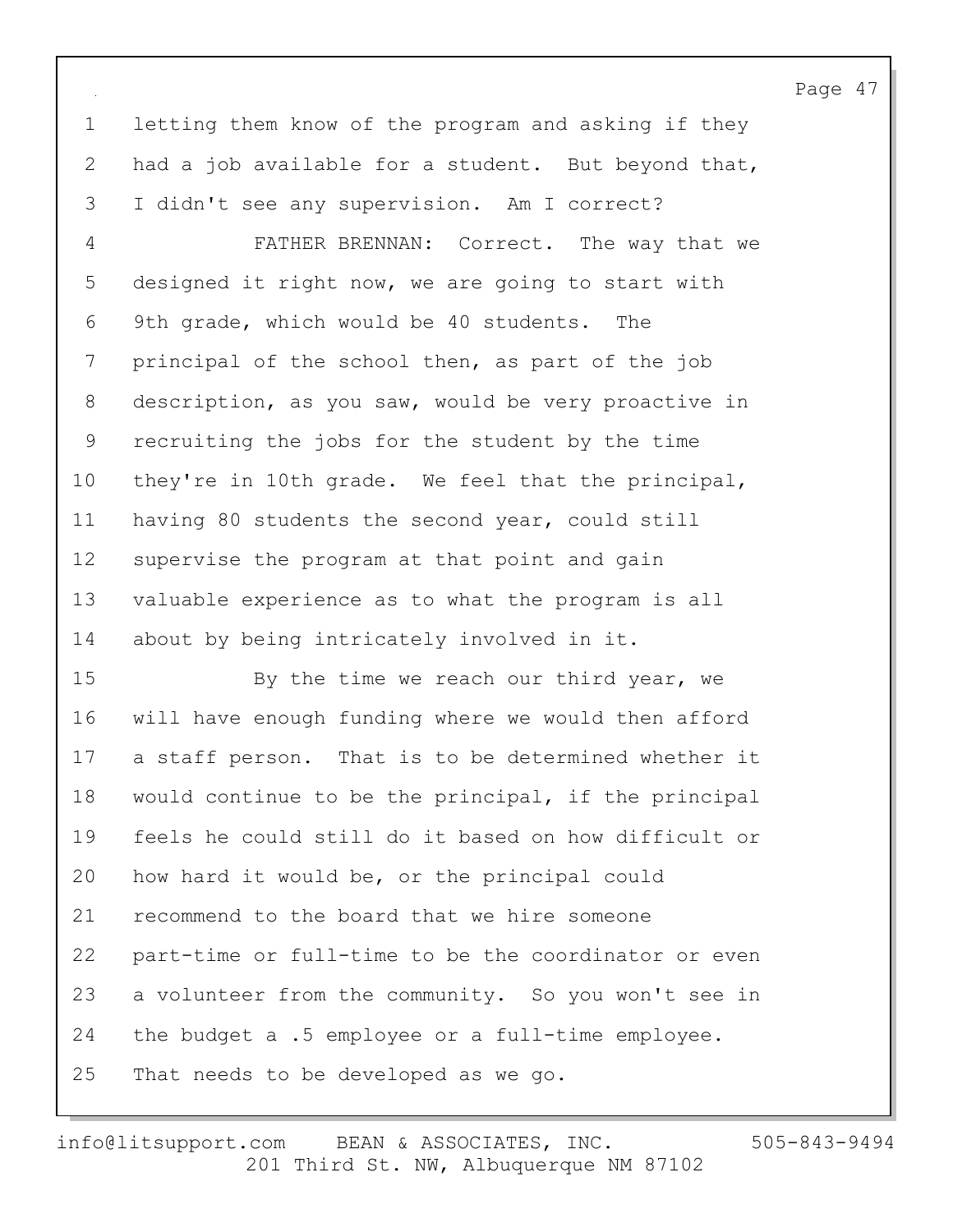1 MS. SHEARMAN: Okay. Are you looking or 2 asking your potential employers, for want of a 3 better word, for particular jobs or just whatever 4 they have -- whatever work they have for a 5 student --

6 FATHER BRENNAN: No. You'll see that we 7 go after certain jobs. We won't go to Jiffy Lube. 8 We would be going to Los Alamos labs, to the State 9 of New Mexico, to law offices, et cetera. Not that 10 they would be file clerks, but they would be doing 11 more than just menial work where they would be used. 12 It would have to be something that would excite 13 them, develop them along a career path, something 14 important.

15 MS. SHEARMAN: What kind of a job in a law 16 office would you foresee for a student?

17 FATHER BRENNAN: I could see that they 18 would, for example, be looking at a particular case, 19 maybe a DWI case, and they would be looking to make 20 sure that appointments are set up and if there's 21 something lacking in the file. If there is a 22 deposition, if there's something, making copies, 23 reviewing them and even talking to the attorney who 24 is working the case to learn a little bit more about 25 it. So it wouldn't be just working, but it would be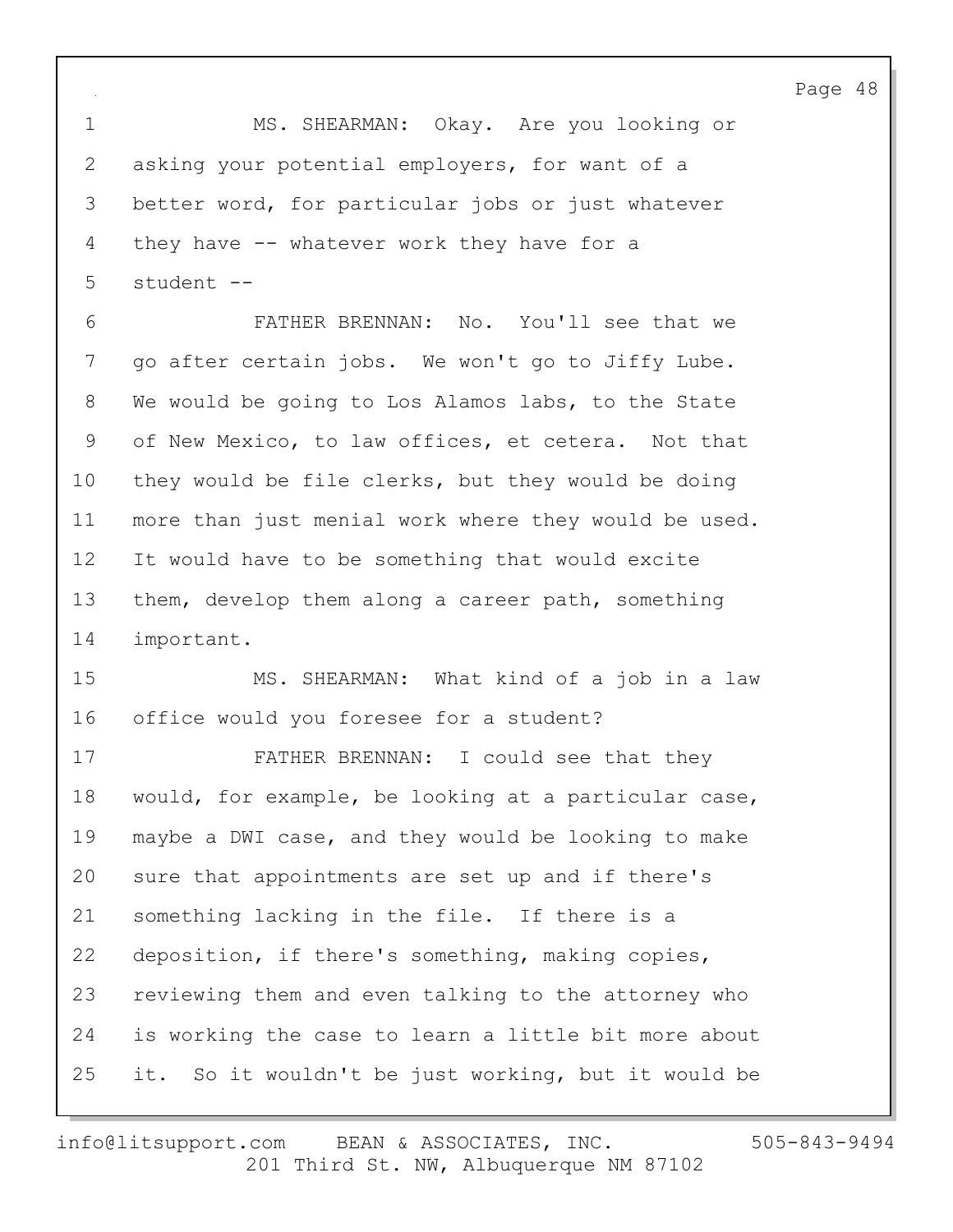1 part of the team.

2 And I could see that in a law office even 3 a little bit of legal research. You have a Westlaw 4 on line, so the student could be looking up similar 5 cases of someone who had a .08 BAC but maybe is 6 taking medication. So find a case somewhere in the 7 country in which that was seen to throw out the BAC 8 results. 9 So there's things that as they get 10 familiar in a law office and show a certain 11 propensity, especially on a computer, there's things 12 they could do to be very valuable. 13 MS. SHEARMAN: What kind of job readiness 14 preparation would you provide for them? Any 15 classes? 16 FATHER BRENNAN: Ninth grade particularly, 17 we would use the ninth grade year to instruct them 18 on things such as being on time, how to dress, how 19 to shake hands, how to respond. We would have 20 seminars, so to speak, or exams. We would practice 21 those kinds of things. Decorum. When you dress in 22 the morning, don't let your underpants show. 23 There's certain things that are very important for 24 kids to know how to dress when they're at Los Alamos 25 Labs.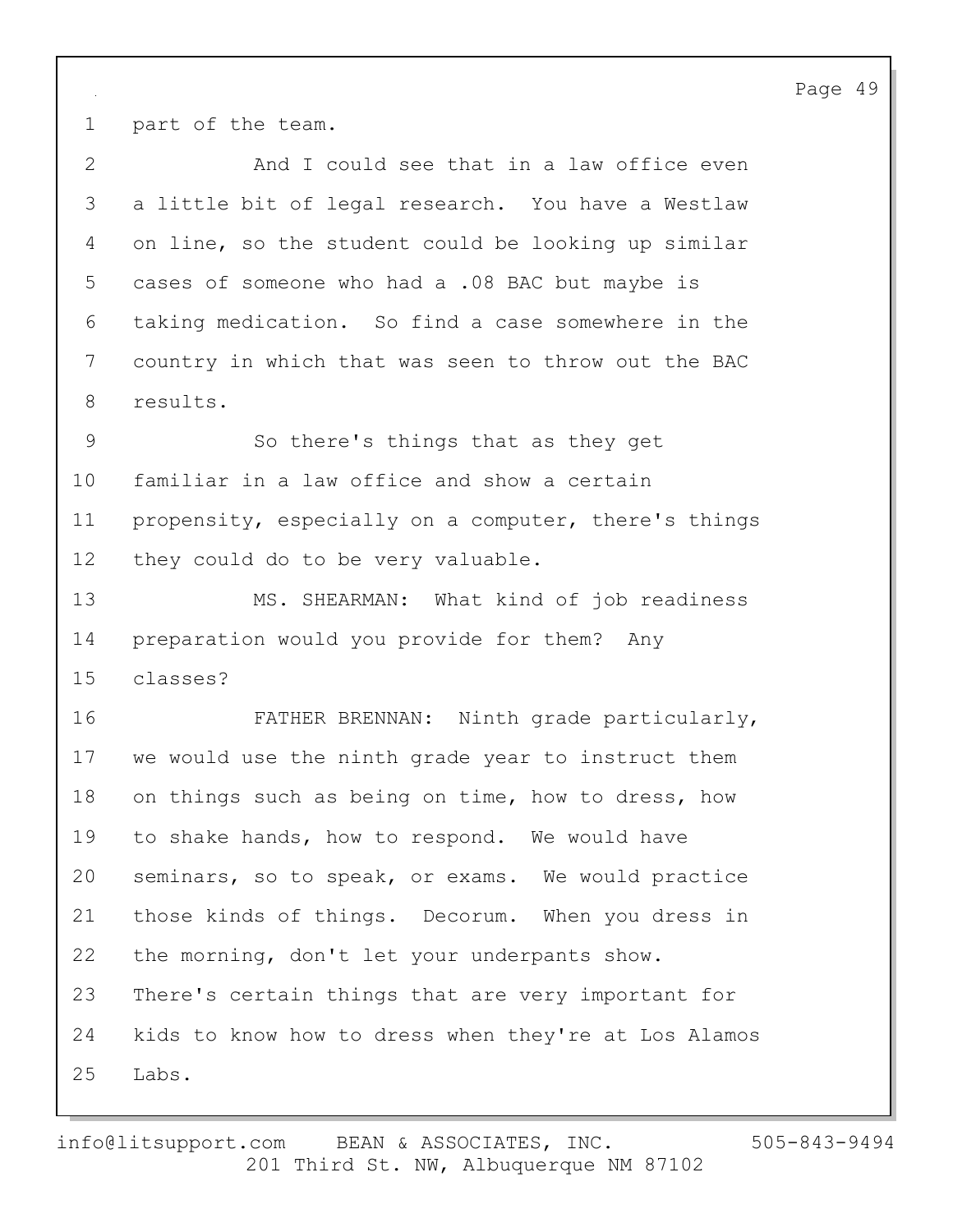1 MS. SHEARMAN: Does the high school have a 2 DE -- 3 DR. DURAN: You have to ask the 4 applicants. 5 FATHER BRENNAN: I don't know -- 6 MS. SHEARMAN: Do you think there would be 7 sufficient jobs? I know you talked about this a 8 little earlier. I would suspect you're going to 9 need about 120 jobs a year. 10 FATHER BRENNAN: Correct. The way that 11 I'm thinking is here locally in the valley through 12 law offices and the hospital, we may be able to come 13 up with a dozen very local. As we go to Los Alamos 14 and Santa Fe, I'm hoping we could make up 50/50. 15 Through the hospital, law offices, and the labs and 16 that venue, engineers' offices, law offices, 17 doctors' offices, dentists, professional offices, 18 advertising, et cetera, and state jobs in the State 19 of New Mexico in Santa Fe. 20 MS. SHEARMAN: What if a job is not 21 available on Friday? 22 FATHER BRENNAN: That's a very good 23 question. That's something that I have pondered. 24 I'm afraid we would have to say no to that 25 particular job and look for something else.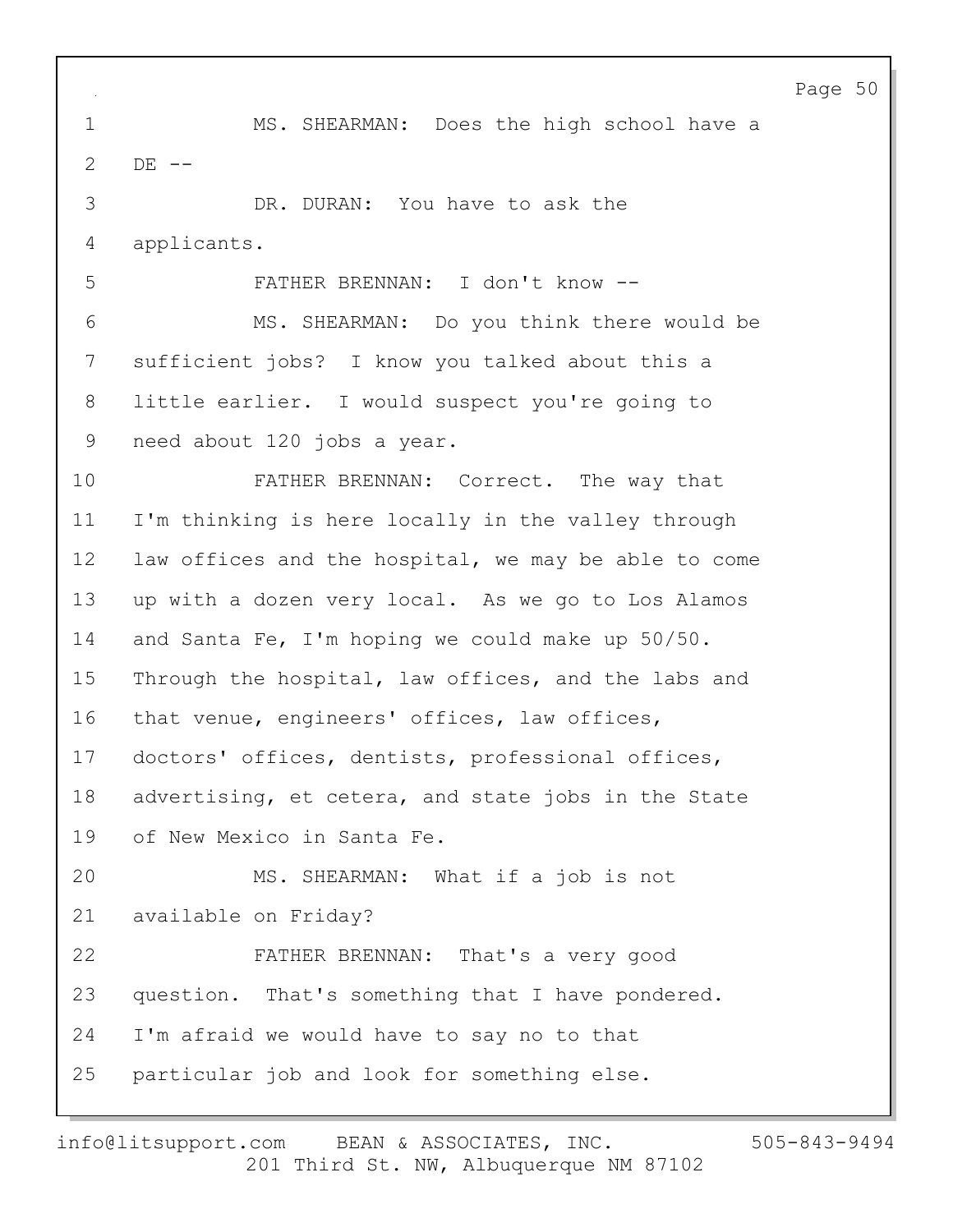1 We really want to be able to make sure 2 that our core curriculum is handled and not make any 3 variances what we do Monday through Thursday. 4 MS. SHEARMAN: And if you place -- well, 5 I'm not sure. If you don't have a coordinator -- 6 I'm used to a DE program or a co-op program where 7 you have someone who is working with businesses and 8 I've got a job here for a student with these skills, 9 with these skills and with these skills and you 10 are -- you know, you have prepared yourself for this 11 field, so I want you to interview for this job. 12 I don't know, if you have no coordinator, 13 if you have no one who is in charge of this program 14 and really spending time on it, how you're going to 15 do that. So are students just going to be sent out 16 to interview and the employer choose or what? 17 FATHER BRENNAN: No. The way that it 18 works in the Cristo Rey model is whoever is that 19 coordinator or supervisor, they go out and explain 20 the program to the prospective employers. When they 21 get a good job description for the various jobs and 22 hopefully a good, wide variety of jobs, they come 23 back and explain that to the students. They have a 24 little job preparation in the school, and then there 25 are those students that have expressed various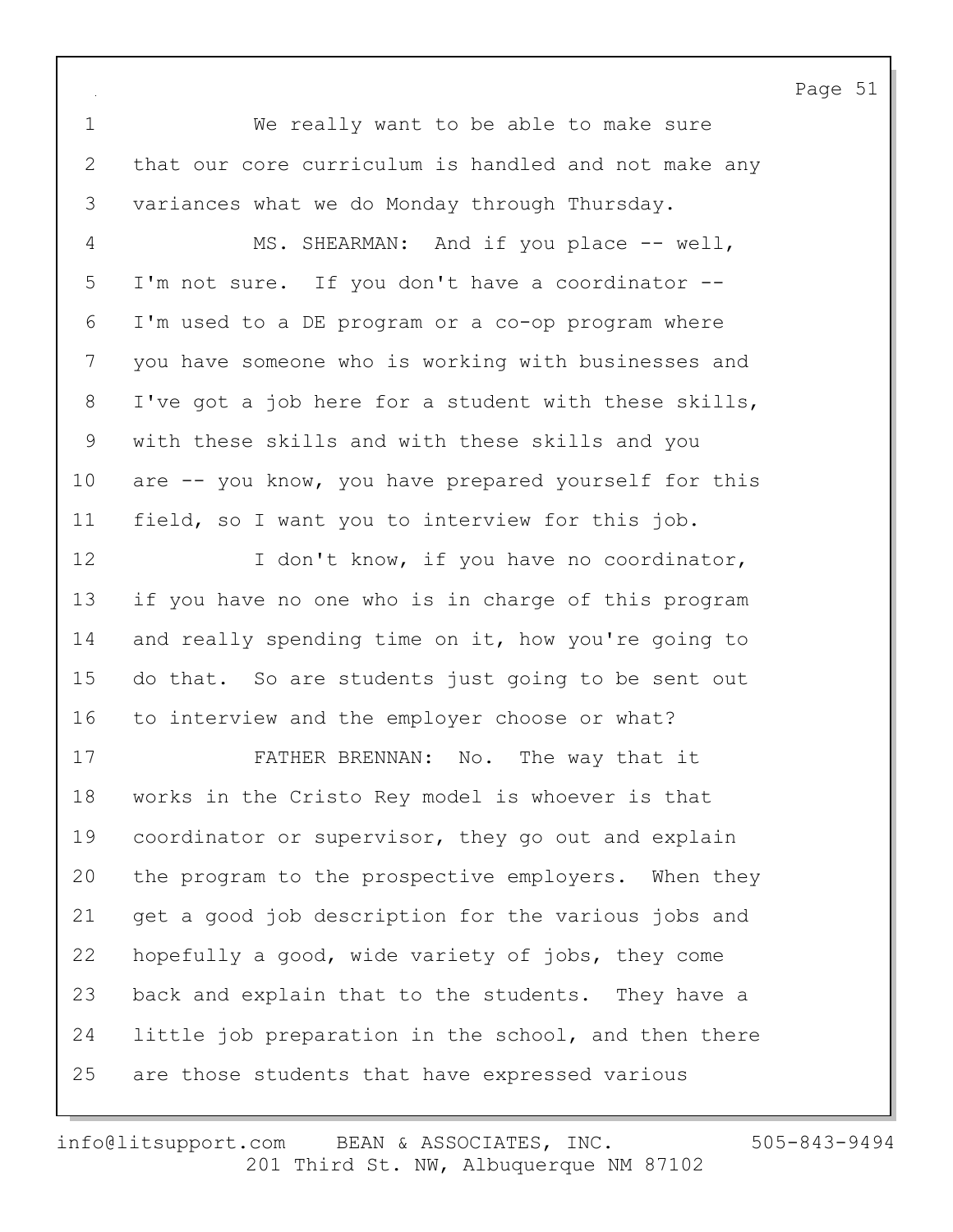1 interests in the various positions. The supervisor 2 then goes with them to interview and make sure that 3 there seems to be a good fit of personalities, 4 actual work itself.

5 So there's a lot of preparation time 6 leading up to the actual employment, so there's 7 several steps that would lead up to that before that 8 would happen. And then there's alternatives that if 9 there isn't a fit, that if for some reason that job 10 isn't working, ideally the employer could find some 11 way of accommodating that on the job. But if not, 12 then we have other employers on the list that the 13 student would be able to then begin again and work 14 with.

15 But in the Cristo Rey model, that is a 16 rarity. The students seem to be so anxious and 17 wishing to please and learning on the job that 18 whatever job they go into, they seem to succeed 19 immediately. And then, of course, the second year 20 they go to a different kind of job. They don't stay 21 with one job for four years. 22 MS. SHEARMAN: All right. My next 23 question is from your application on page 13 where

25 paragraph ends -- and it's actually the first entire

24 you talk about auxiliary teaching. It's one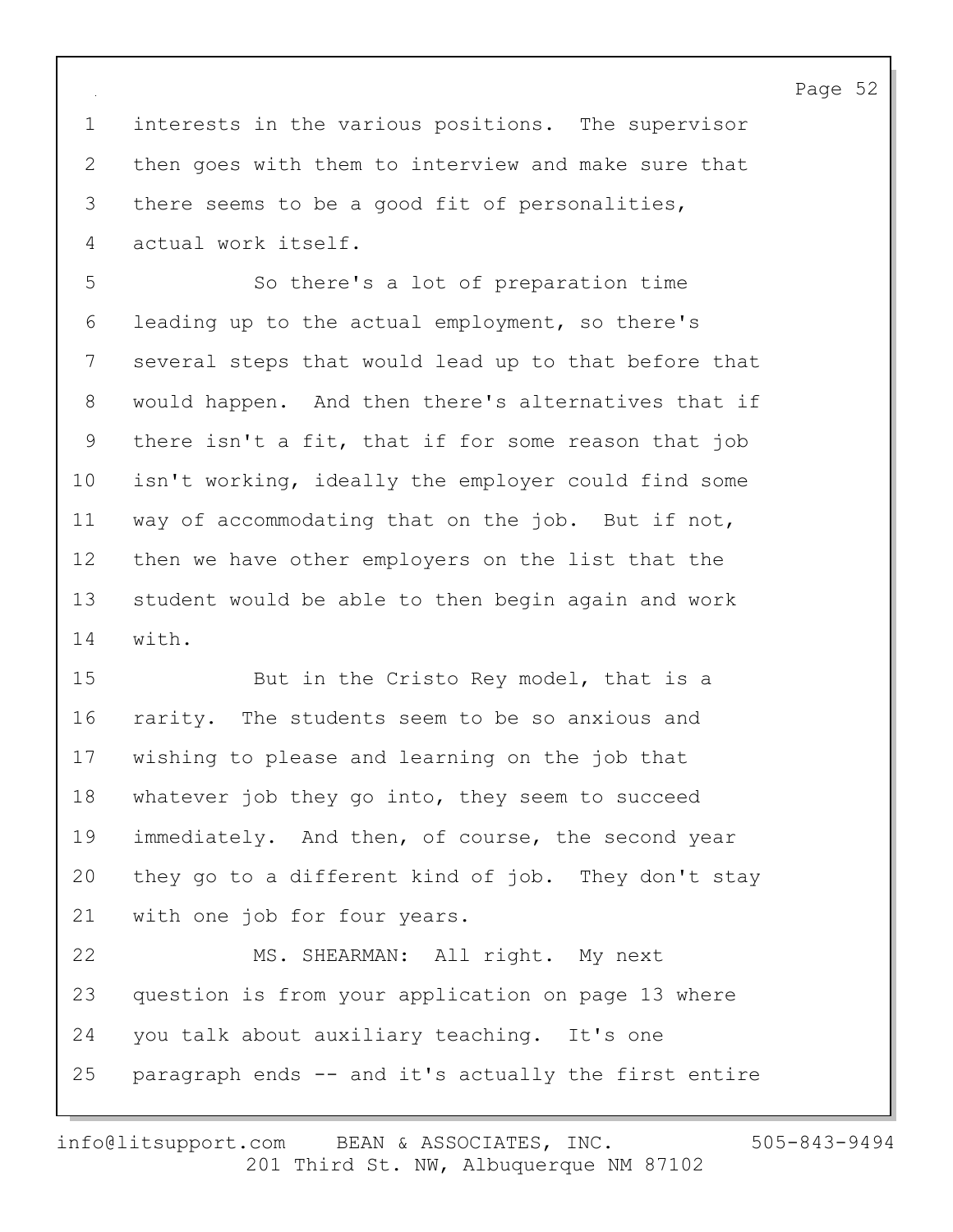1 paragraph on that page.

2 FATHER BRENNAN: May I refer to that? If 3 there is a specific question or if you'd like for 4 Catherine De Oreo to address that, she can. 5 MS. DE OREO: Yes. And this has worked in 6 the past with Carinos as well as with the New Mexico 7 quidelines and law. If you have, for example 8 volunteers or -- they would be under a highly 9 qualified teacher, and so they would be helping with 10 the auxiliary. But then according to the volunteer 11 legislation through the State of New Mexico, they 12 are not required to have -- the volunteer themselves 13 or auxiliary does not need the volunteer -- or 14 teacher requirements for them. 15 MS. SHEARMAN: That is rather confusing 16 then in your application because it does not 17 identify your auxiliary teachers or auxiliary 18 teaching as a volunteer position. It just says, 19 "Community members will be involved in all levels of 20 school activities." 21 MS. DE OREO: We left that open so that if 22 community involvement -- it could be a volunteer or 23 it could be one of our staff members that would 24 teach it. We didn't want to, you know, since we are 25 going to go ahead and continue to look at our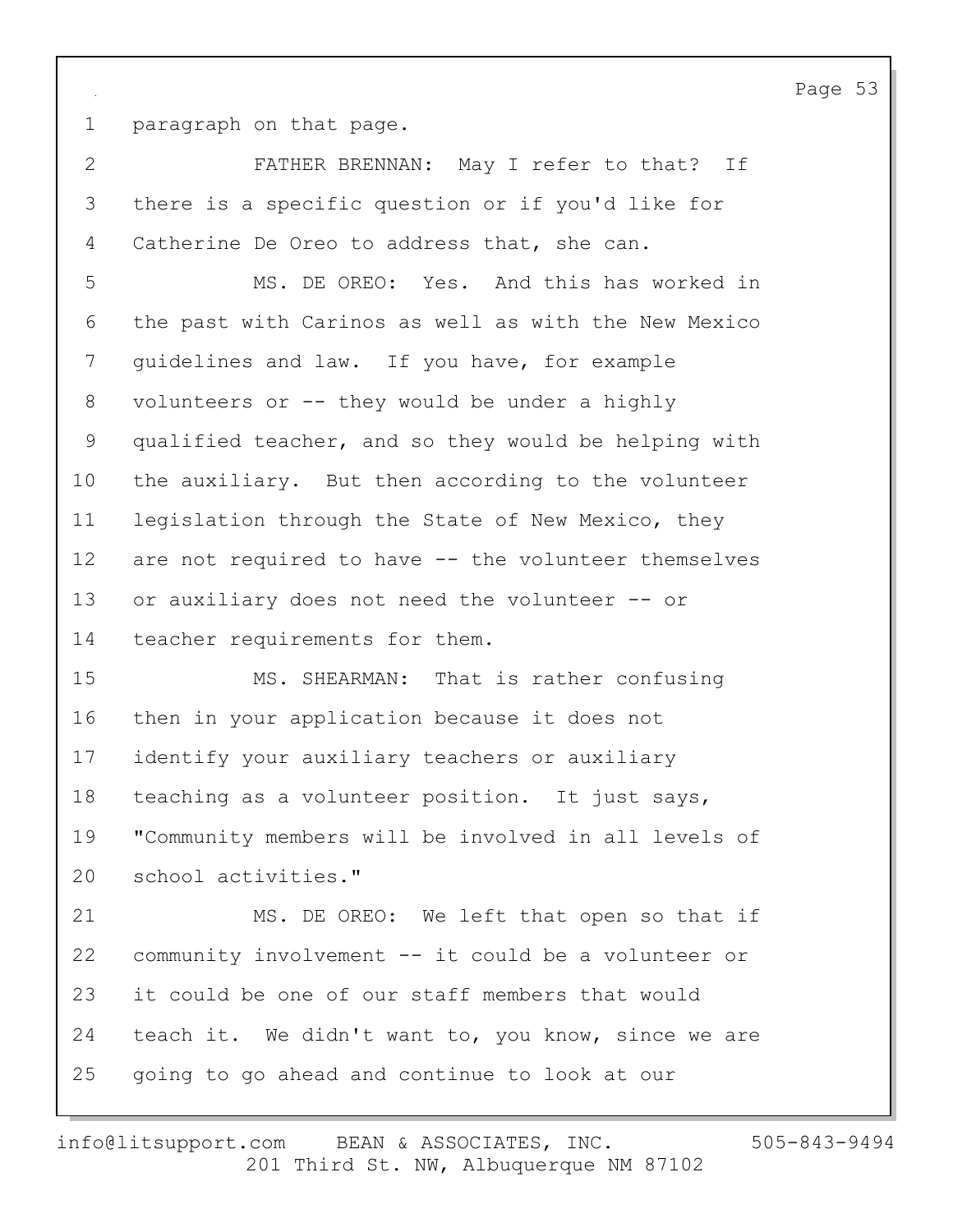Page 54 1 curriculum, work with a consultant to make sure 2 everything is aligned, we would not have somebody 3 who was teaching without having the proper 4 qualifications. We would go by the three-tiered 5 system, of course. 6 MS. SHEARMAN: Could we go to the budget, 7 please. 8 MS. DE OREO: Page 42? 9 MS. SHEARMAN: Are you ready? 10 MS. DE OREO: Yes. 11 MS. SHEARMAN: I'm specifically curious --12 and these lines that I'm going to ask you about are 13 items that are specifically identified in the 14 preliminary analysis. Let's start with line 25, 15 related services contracts. First year is 4500, 16 second year is 40,000, 50,000, 55,000, and 55,000. 17 And I didn't find an explanation of what kinds of 18 things that will cover. 19 FATHER BRENNAN: I believe we would like 20 to defer that question so we can refer to our 21 financial -- talk to our financial analyst. So we 22 will address that in writing within three days. 23 MS. SHEARMAN: Perhaps that's the same 24 answer for line 29, but let's just see what you 25 think. It starts out 21,000, goes to 25,000.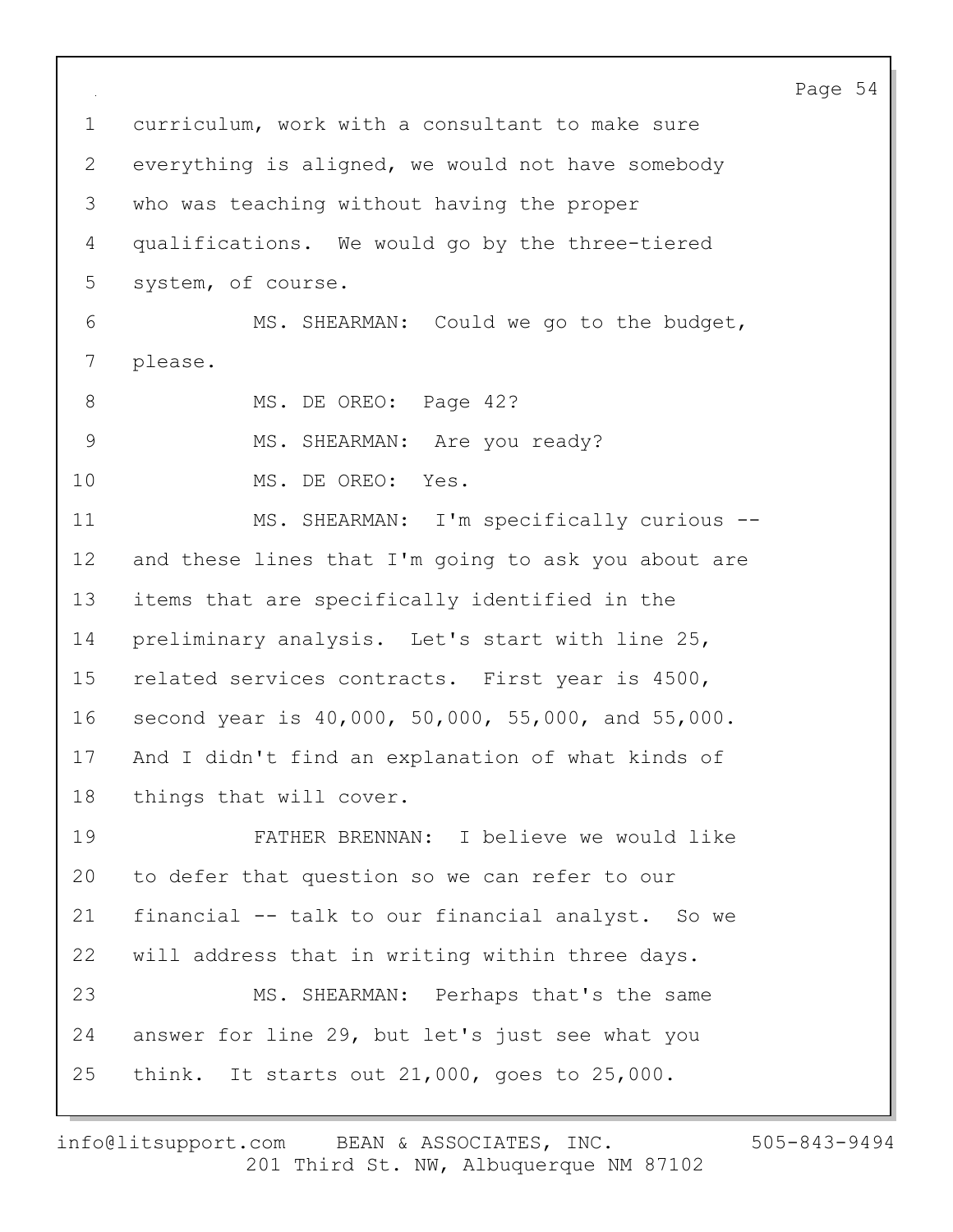Page 55 1 FATHER BRENNAN: I think we'd like to 2 defer to explain that in writing also. 3 MS. SHEARMAN: Okay. Possibly line 40 is 4 going to be the same, but let's just see. Line 40 5 is other travel. You have employee travel, you have 6 student travel, and now we have other travel. It 7 starts out at 200, goes to a thousand, then 2,000. 8 They're not enormous amounts, but it's just a line, 9 frankly, I'm not used to seeing anything in. 10 FATHER BRENNAN: That one from memory, 11 we'll address it, but I believe this is for board 12 members to go to training that's sponsored by the 13 New Mexico Coalition of Charter Schools. 14 MS. SHEARMAN: Line 44 is board training 15 and travel. 16 FATHER BRENNAN: I'll have to refer to the 17 person who helped us design that. 18 MS. SHEARMAN: Line 41 is other contract 19 services. 5,000 -- it's just a huge jump. 5,000 20 the first year, 35,000 the second year. And I 21 understand -- I realize you're adding students but 22 not that many, so I can't really identify in my own 23 mind what that might be for. 24 MS. DE OREO: I'd like to just add that 25 the person who worked with us on the budget is not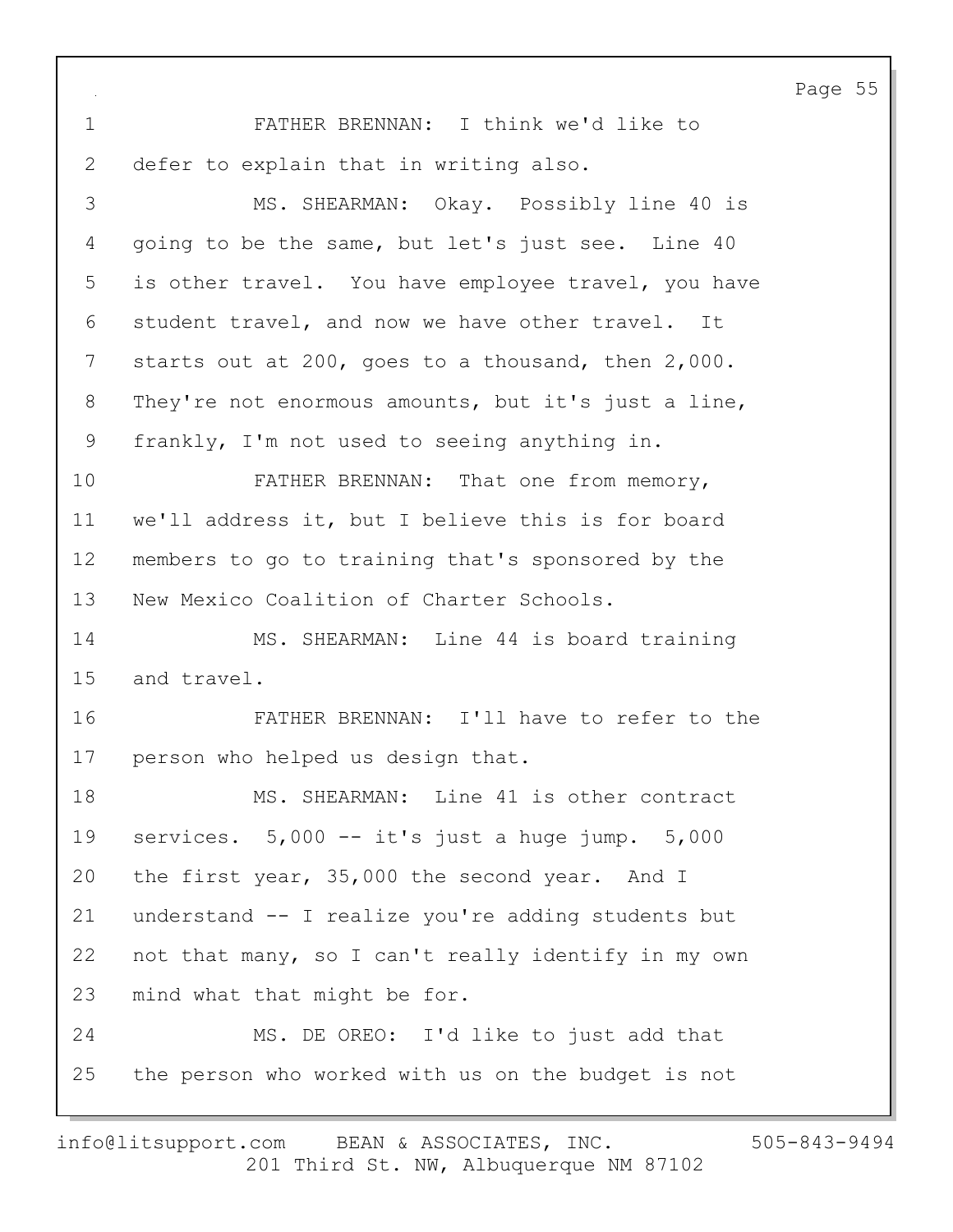1 here presently, and that's why we're deferring. But 2 they have worked with successful charter schools in 3 the past, and so we would definitely contract out 4 and make sure that everything in our budget was 5 followed up and with -- this person was, in other 6 words, very successful in working with other charter 7 schools.

8 MS. SHEARMAN: That brings to mind your 9 line 28, which is finance, bookkeeping, and 10 accounting, is 50,000. And we have seen that before 11 and it's been explained to us that the applicant had 12 planned to contract that amount out, possibly with 13 the Coalition of Charter Schools or another group. 14 We even had an applicant this morning who brought a 15 person from the coalition with them, and they told 16 us that that person had written their finance 17 section and so all questions were directed to him. 18 Is that perhaps what's going on here? 19 MS. DE OREO: Yes. It's just a little 20 further for them to come up to Espanola and 21 sometimes it's kind of difficult with all the 22 construction. 23 MS. SHEARMAN: Okay. I think that's it. 24 Thank you, Mr. Chairman. 25 COMMISSIONER GARRISON: Thank you. Any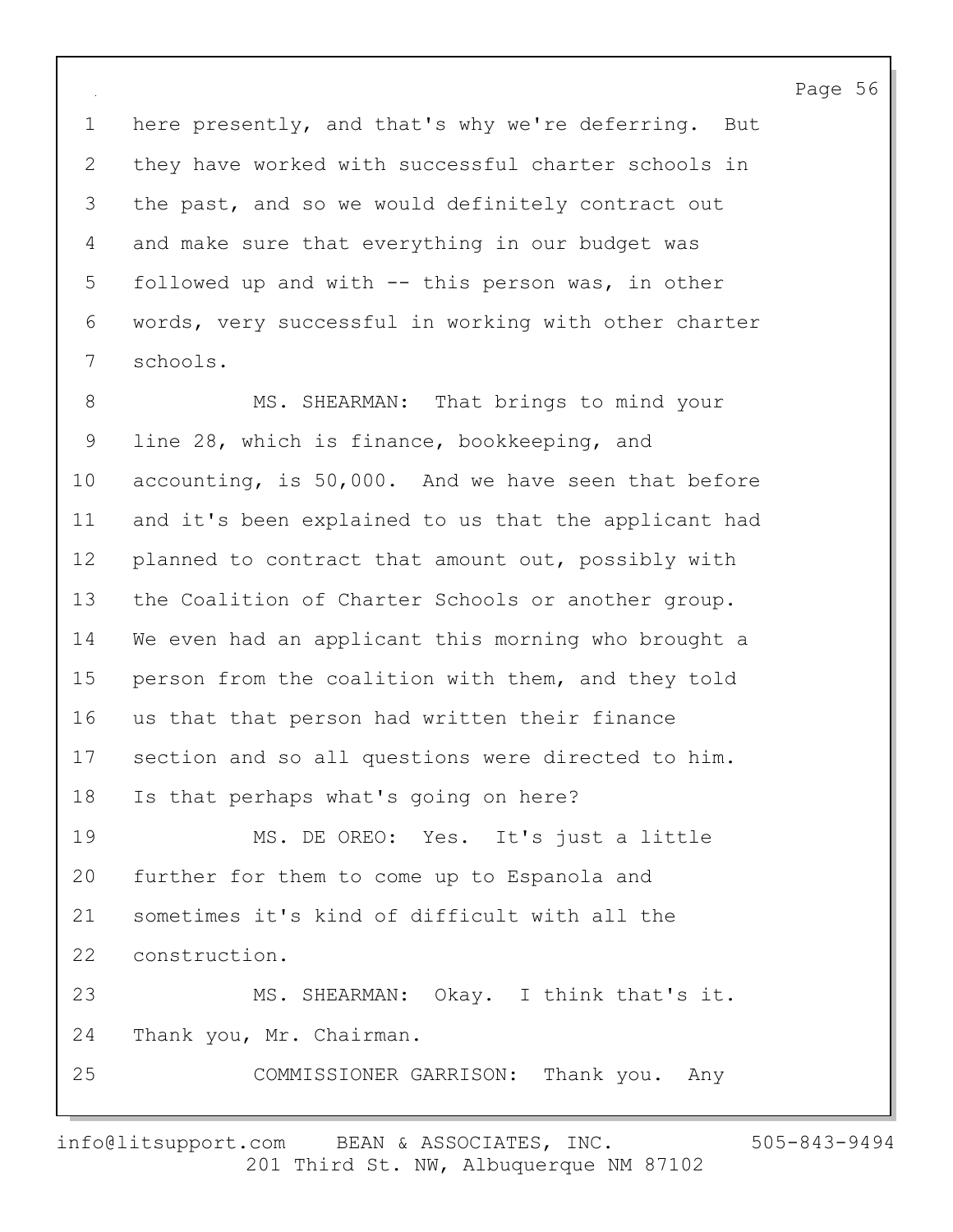1 other questions? Commissioner Bergman.

2 MR. BERGMAN: So I would like to apologize 3 to all assembled for being late. That is not my 4 normal behavior. On the plus side, I did get a nice 5 drive around your fair city. I apologize for that. 6 But I have in my notes too the part about 7 the employers not paying a salary. Since the work 8 component is not the major part of your program, 9 it's certainly the important part of it. Have you 10 actually researched that to see if it's permissible 11 under employment law for kids to work without a 12 salary? And the supplemental part of that, if they 13 are paid a salary, is it permissible under 14 employment law for them to turn their salary over to 15 you as a school? 16 FATHER BRENNAN: I have looked into that. 17 As long as you obtain permission from the State of 18 New Mexico. There are certain age limitations. 19 That's why we're going to begin in 10th grade, so we 20 can encompass as many as possible without minor 21 requests for variations. But it can be done both 22 with pay or without pay as part of a school project,

23 school curriculum project.

24 MR. BERGMAN: But you have something 25 written from the State, then? As long as you're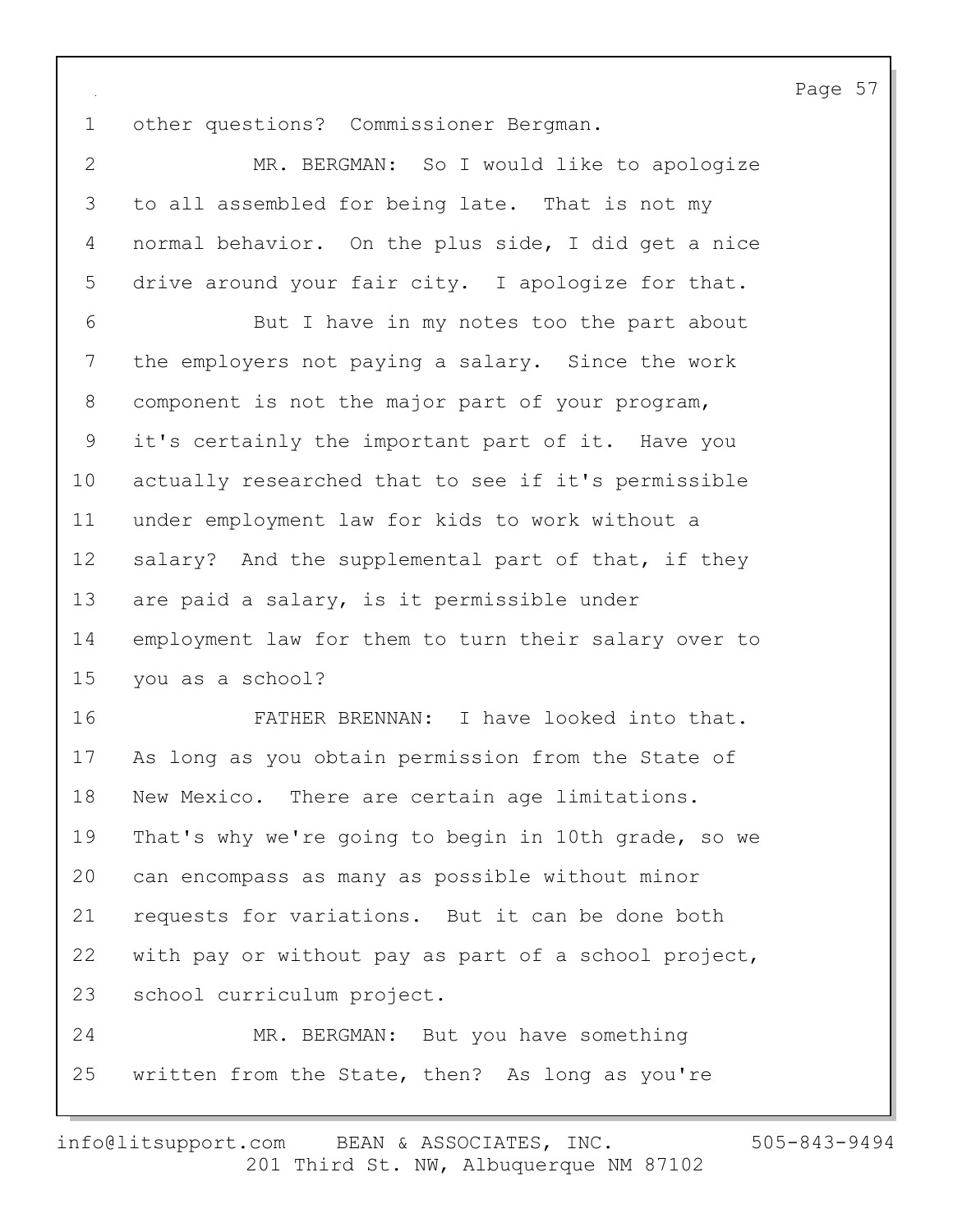1 aware of that.

2 FATHER BRENNAN: Yes.

3 MR. BERGMAN: You mentioned in one of your 4 other answers that Los Alamos Lab and positions 5 could be in Santa Fe. If that is the case, then 6 who's going to be responsible for safely getting 7 kids to Los Alamos and Santa Fe and getting them 8 back here?

9 FATHER BRENNAN: The school would. 10 MR. BERGMAN: So you're going to have a 11 fairly extensive transportation network on Fridays

12 then.

13 FATHER BRENNAN: We will.

14 MR. BERGMAN: Right now that's all I have. 15 Thank you.

16 COMMISSIONER GARRISON: Thank you. I 17 guess my big question on the name of the school 18 would be that the examples that you gave, while very 19 creative, I don't see them in the application, that 20 that's the focus of the school and that's the reason 21 you named it. And I think a couple of the community 22 input folks alluded to that, and I alluded to it as 23 being religious. And so I don't see business, 24 virtue, morals as being a trinity in your 25 application nor Native American, Hispanic, and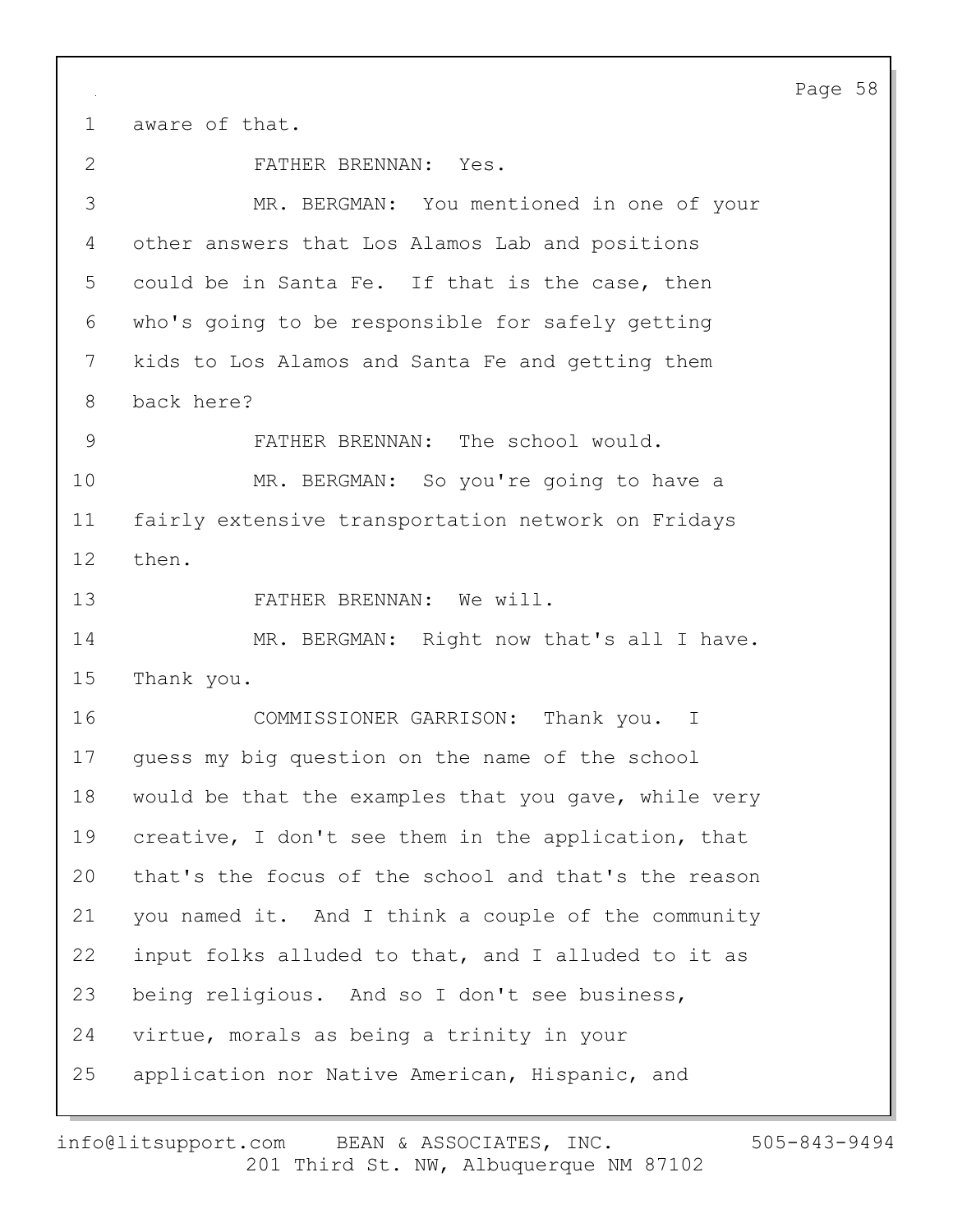1 Anglo, nor the three counties. And so could you 2 expand on that a little bit?

3 FATHER BRENNAN: Frankly, I didn't see 4 that as being an issue. I didn't think the name of 5 the school would trigger concern, and so we didn't 6 address it -- I didn't -- I'll take responsibility. 7 I didn't address it because I just didn't think that 8 it was necessary.

9 A good friend of mine suggested the name 10 and I thought, well, that's creative. When you're 11 beginning a school, name is important, and something 12 that is catchy, something that is meaningful is a 13 name that you would go for. So when this good 14 friend of mine suggested the name and I suggested it 15 to the board, they all said, "Yeah."

16 And so as we discussed it, we discussed 17 these three-part meanings. And, again, it didn't 18 dawn on me to actually put it in as something that 19 needed to be stated. But I'm glad we could clarify 20 that and expand on that today.

21 COMMISSIONER GARRISON: I guess for me in 22 teaching children and teaching adults and being in 23 the businesses that I am, a name is everything. A 24 name is who you are, a name is what you stand for, 25 the name is what you are all about. And so when I

201 Third St. NW, Albuquerque NM 87102 info@litsupport.com BEAN & ASSOCIATES, INC. 505-843-9494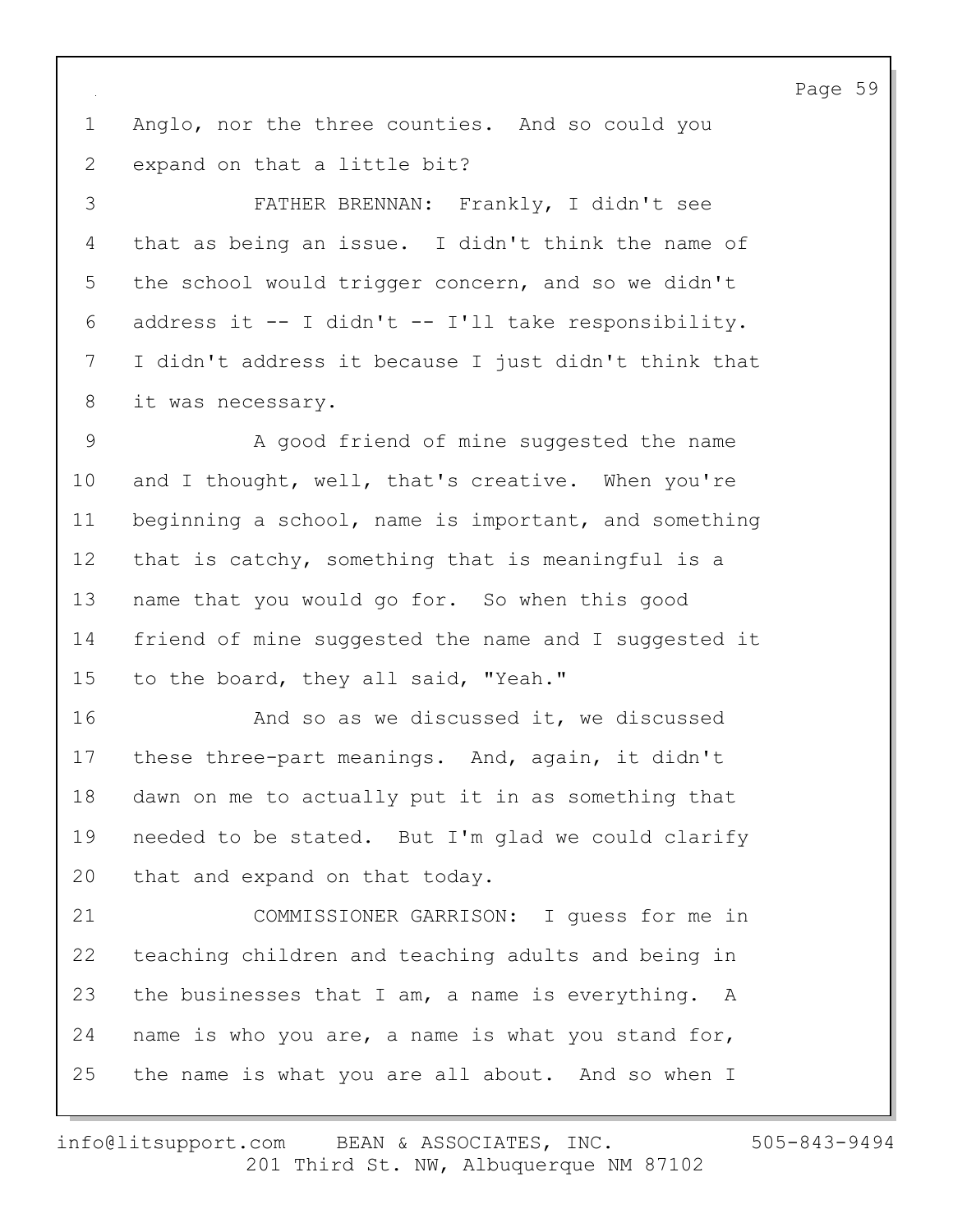1 think of trinity, I'm not thinking of El Parega, 2 Stop and Eat, and Dandy Burger. I'm thinking this 3 is powerful stuff, trinity means something. And 4 it's not the facetious things I just said nor it 5 is -- I don't know. It just doesn't seem to fit. 6 With that said, if you're looking at 7 building business people, they're going to go out 8 there and get not the menial jobs but the highest 9 paying jobs, that they're going to be out there to 10 be a force in not only this valley but all 11 throughout New Mexico, at the labs, at the 12 University of New Mexico, in America. Then Trinity 13 means something else to me and so -- that's a 14 comment. That's not for -- 15 FATHER BRENNAN: Let me say this. I 16 thought I had something that I could maybe show. 17 But we devised a letterhead, and it has TH with a 18 circle around it and on the circle -- around here on 19 the circle it says, "Business, virtue, and morals." 20 And as we grow and develop during this nine-month 21 period of development, maybe we will put in 22 something about the three cultures. And as we 23 develop more of a logo or something else, we will be 24 sure that our name reflects the triune things we're 25 talking about today.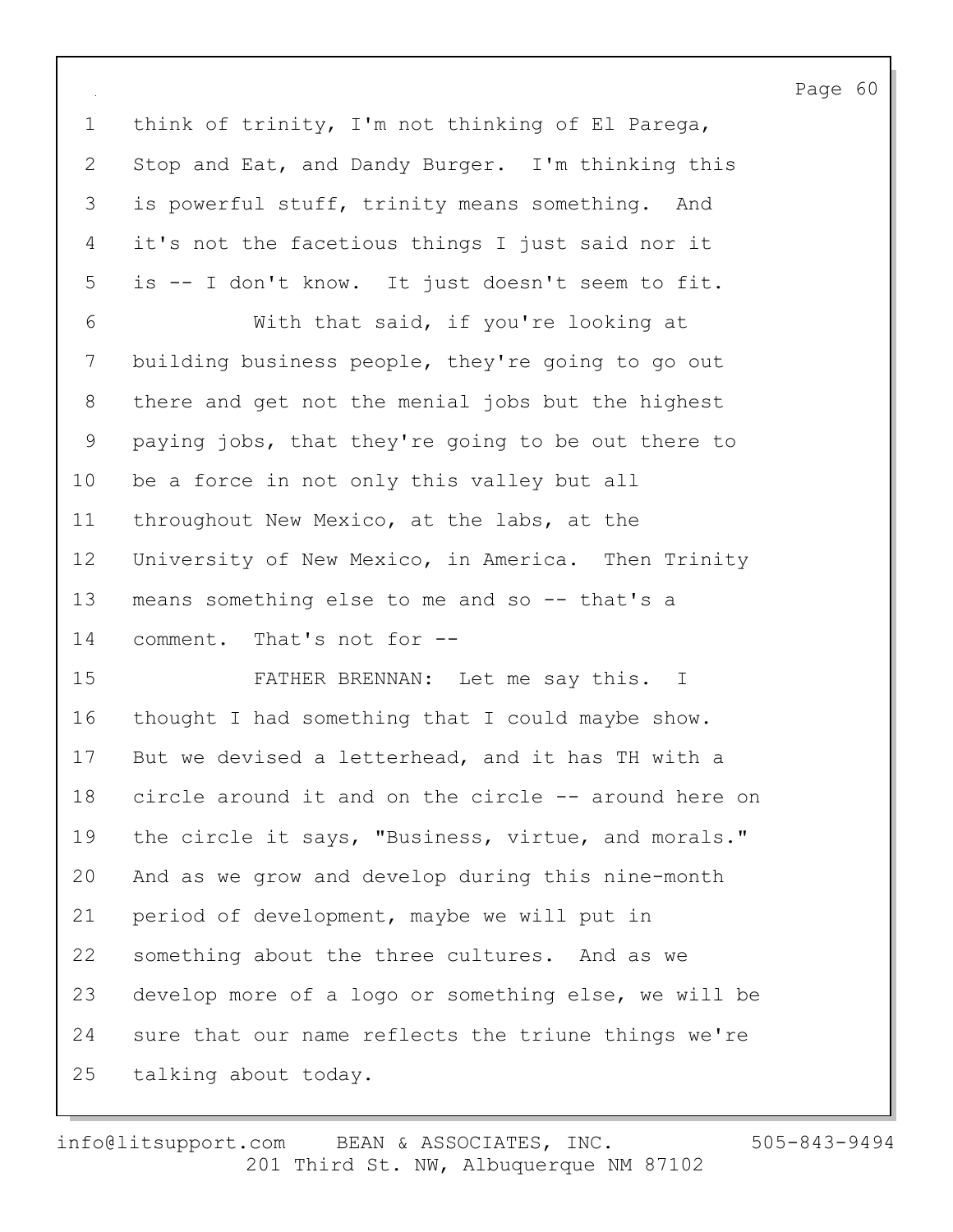1 COMMISSIONER GARRISON: What would be your 2 differentiation between virtue and morals in 3 general?

4 FATHER BRENNAN: Virtue is the standard, 5 virtue is the paragon. Morals is how you put it 6 into place. So you study the virtue in order to 7 have the morals as part of your actions. You're 8 putting it into practice.

9 COMMISSIONER GARRISON: That's all the 10 questions I have. Commissioner Gant.

11 MR. GANT: I wasn't, but I'm going to --12 one of them was brought up by Commissioner Bergman. 13 In looking at your budget -- and Commissioner 14 Shearman also talked about transportation. Your 15 employee transportation runs up to 30,000 in the 16 fifth year. Student transportation up to 10K in 17 your fourth, fifth, whatever year. My question is, 18 how are you going to transport -- if there are jobs 19 in Santa Fe, Los Alamos, what is your means of 20 transportation.

21 FATHER BRENNAN: The way we envision it 22 right now would be school buses so they would 23 hypothetically meet at the school at 8 in the 24 morning and the buses would take off from there. 25 I'm envisioning four buses, two going to Los Alamos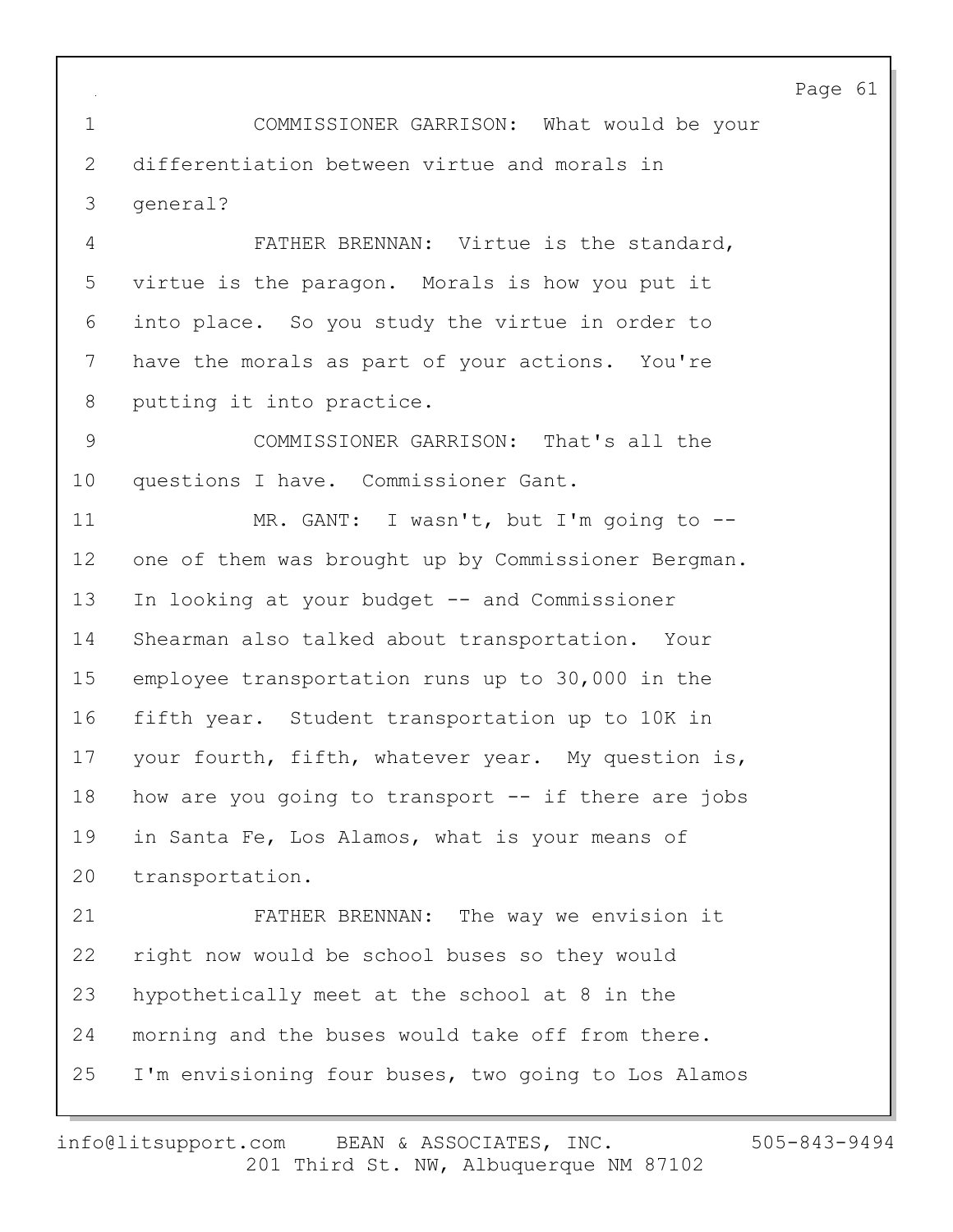1 and two going Santa Fe. Because there might be 2 different sites that you would save time by having 3 two buses to Santa Fe, one going to Cordova and one 4 going down Rodeo Road east to allow the students at 5 the various sites they would be working in Santa Fe 6 to do that, possibly law offices and doctors' 7 offices along the way. Los Alamos, the same thing. 8 MR. GANT: So what time in the morning do 9 you perceive the students will be getting on these 10 buses to go to work? 11 FATHER BRENNAN: Between 7:45 and 8. 12 MR. GANT: What time does the workday 13 start in this valley? 14 FATHER BRENNAN: 9:00. 15 MR. GANT: You say four buses. And you 16 say -- let's say in the fifth year, let's use the 17 high end, 30K for the employee and -- I'm not sure, 18 where are you -- how are you going to pay for these 19 buses? I don't see it in the budget to buy the 20 buses. I don't see in the budget for a maintenance 21 facility and all the staff that goes with the 22 maintenance facility. Because the State is going to 23 require certain standards to be met. So where is 24 that money coming from? 25 FATHER BRENNAN: We have two buses that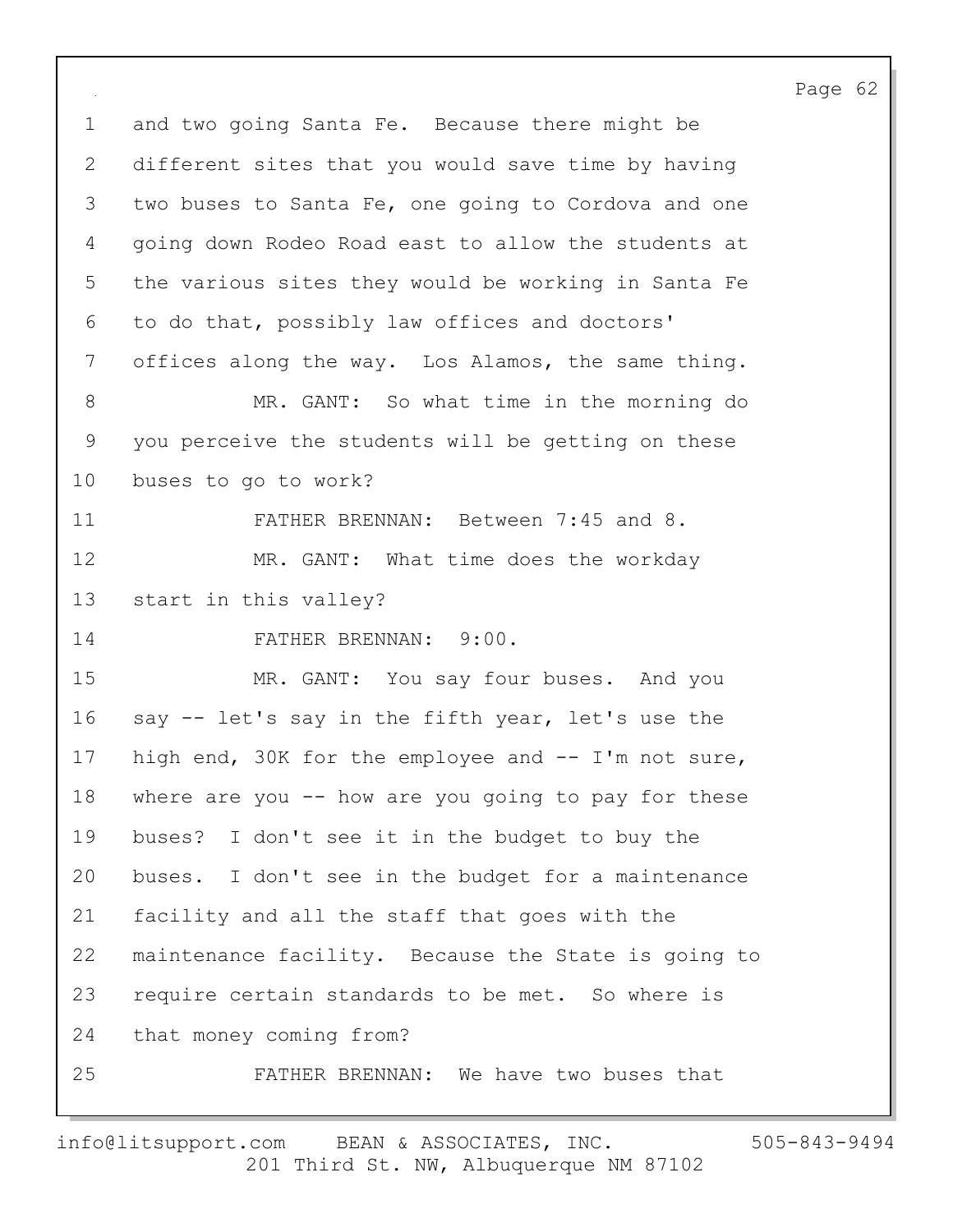1 were donated to us, and I would begin with those two 2 buses. As we need two other buses, maybe it's 3 hopeful to think we could get two more buses 4 donated. But as I went on line at one point looking 5 for buses, you'd be amazed at how many surplus 6 school buses people have that if you just come and 7 pick them up from Dallas, Texas, and bring them back 8 to your location you can have them. What we can do 9 also is to look at that item again and make sure 10 that we do have that item covered.

11 One other idea is there are -- there are 12 sites here in Espanola in which you pick up a -- 13 that takes you up to Los Alamos. There -- it's a 14 commuter bus. That's what I'm thinking of. There 15 are commuter buses in Espanola that take you both to 16 Santa Fe and to Los Alamos.

17 So as we are permitted to develop our 18 program and find out where these sites are that we 19 would be utilizing for the students to work, we do 20 have some buses here in town, public transportation, 21 and then we have the commuter buses that leave from 22 a common location and go to both Los Alamos and 23 Santa Fe. 24 MR. GANT: My last question goes back to a 25 comment I believe you made in reference to jobs.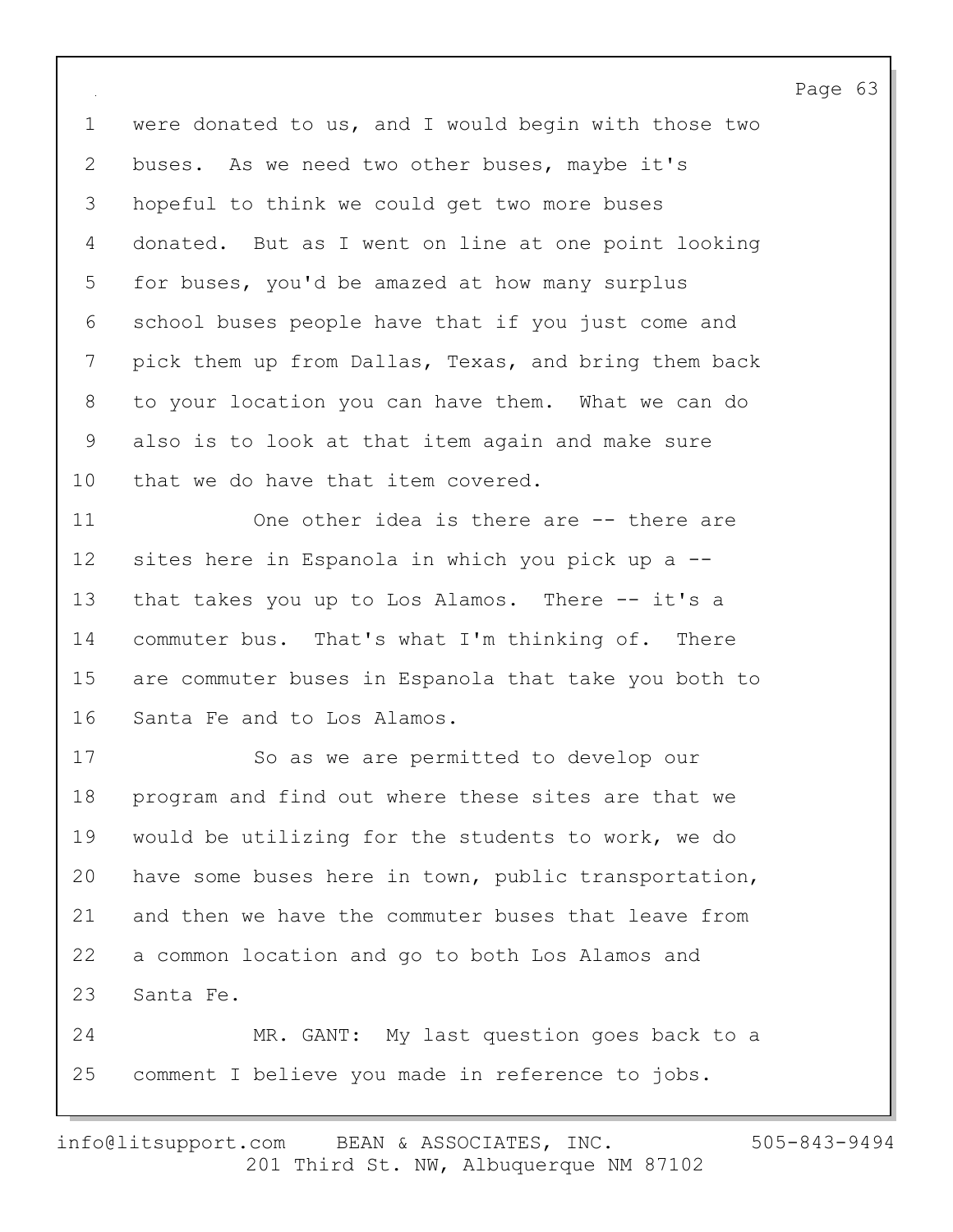1 What's wrong with starting out with a menial job, 2 whatever is your definition of that, and building up 3 to be a legal clerk? And I was one and I know what 4 it takes to be a legal clerk. You've got to start 5 somewhere. What's wrong with menial jobs, janitor 6 jobs, et cetera, et cetera, starting out?

7 FATHER BRENNAN: Per se there's nothing. 8 I started frying chicken at a dollar sixty-five an 9 hour during high school. I loved it. One of my 10 favorite jobs of all time. It was all you can eat 11 when no one's looking.

12 But the idea behind this model that we're 13 looking at is there's something about being able to 14 go to a job that might be one step above that 15 suddenly blossoms an individual. The idea that they 16 are wearing a suit and tie, the idea that they are 17 doing something that is that step above, that cut 18 above, inspires them to do better in their studies, 19 inspires them to perform well on the job, inspires 20 them to graduate. 21 MR. GANT: Do you not think that working

22 in whatever menial job is would also inspire them to 23 say, I don't want to do this for a living? 24 FATHER BRENNAN: It doesn't inspire me 25 that way. I could have done that for 50 years.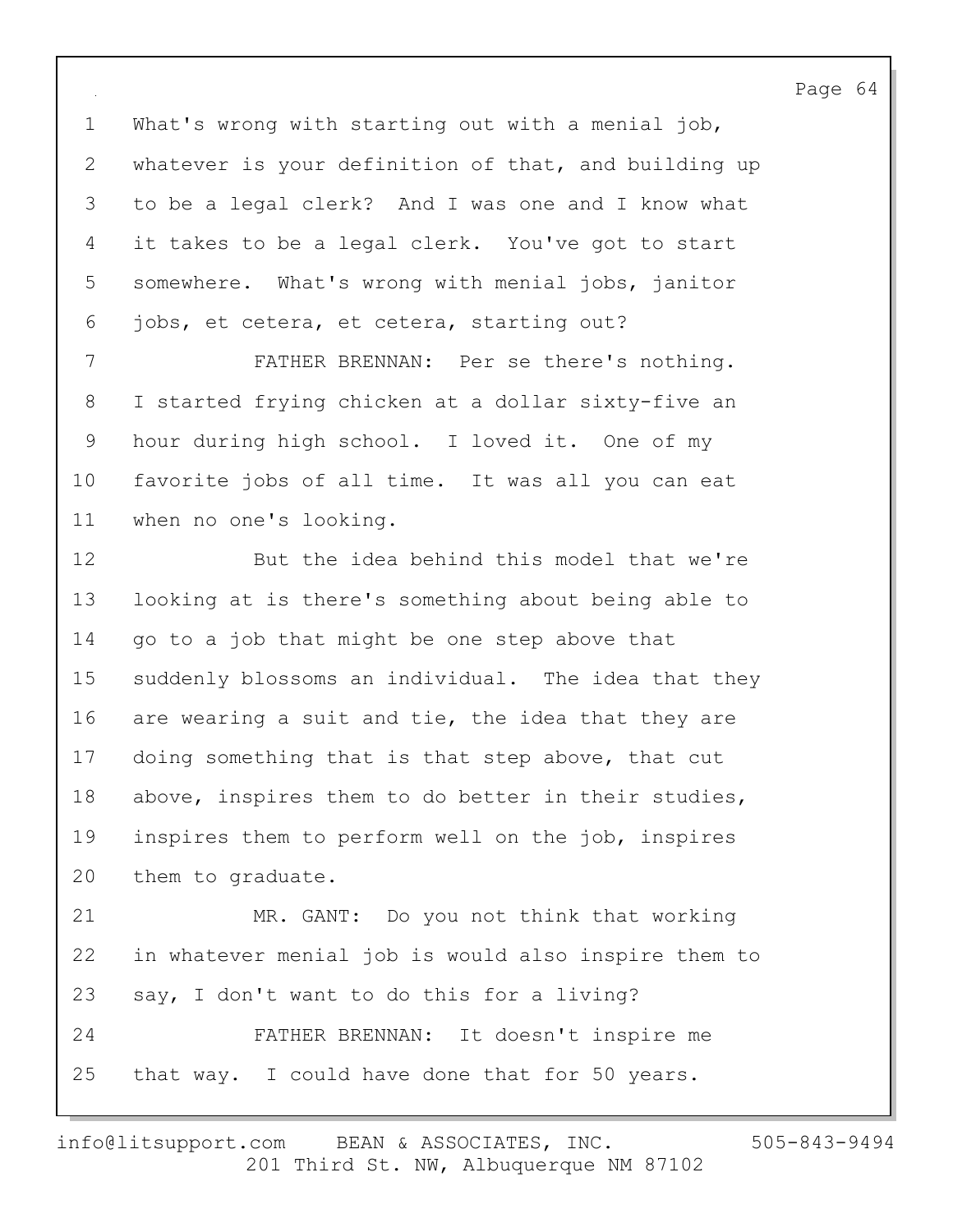Page 65 1 MR. GANT: I'm being very serious. 2 FATHER BRENNAN: Perhaps. And I won't 3 deny that, but all I know is the model we're using, 4 this seems to work. If it means a 94 percent 5 graduation rate, I'm not going to tweak it. I'm 6 going to stick with the model. 7 MR. GANT: Thank you. 8 COMMISSIONER GARRISON: Any other 9 questions by commissioners? The commission 10 encourages continued public input in writing until 11 Saturday, August 21, at 5 p.m. Written comments 12 should be sent to Public Education Commission in 13 care of Beverly Friedman, 300 Don Gaspar Avenue, 14 Santa Fe, New Mexico 87501 or you may e-mail Beverly 15 Friedman. They have the e-mail address already. 16 We request that the applicant adhere to 17 the deadline and submit their written responses to 18 both the preliminary analysis and our questions by 19 e-mail to Mrs. Friedman to insure that they are 20 received on time for consideration at our decision 21 making meeting on September 9, 2010. 22 I want to thank Dr. Don Duran and the 23 Charter School Division for taking care of us. 24 We're rolling all over New Mexico. We still have a 25 little more work to do, but I also want to thank the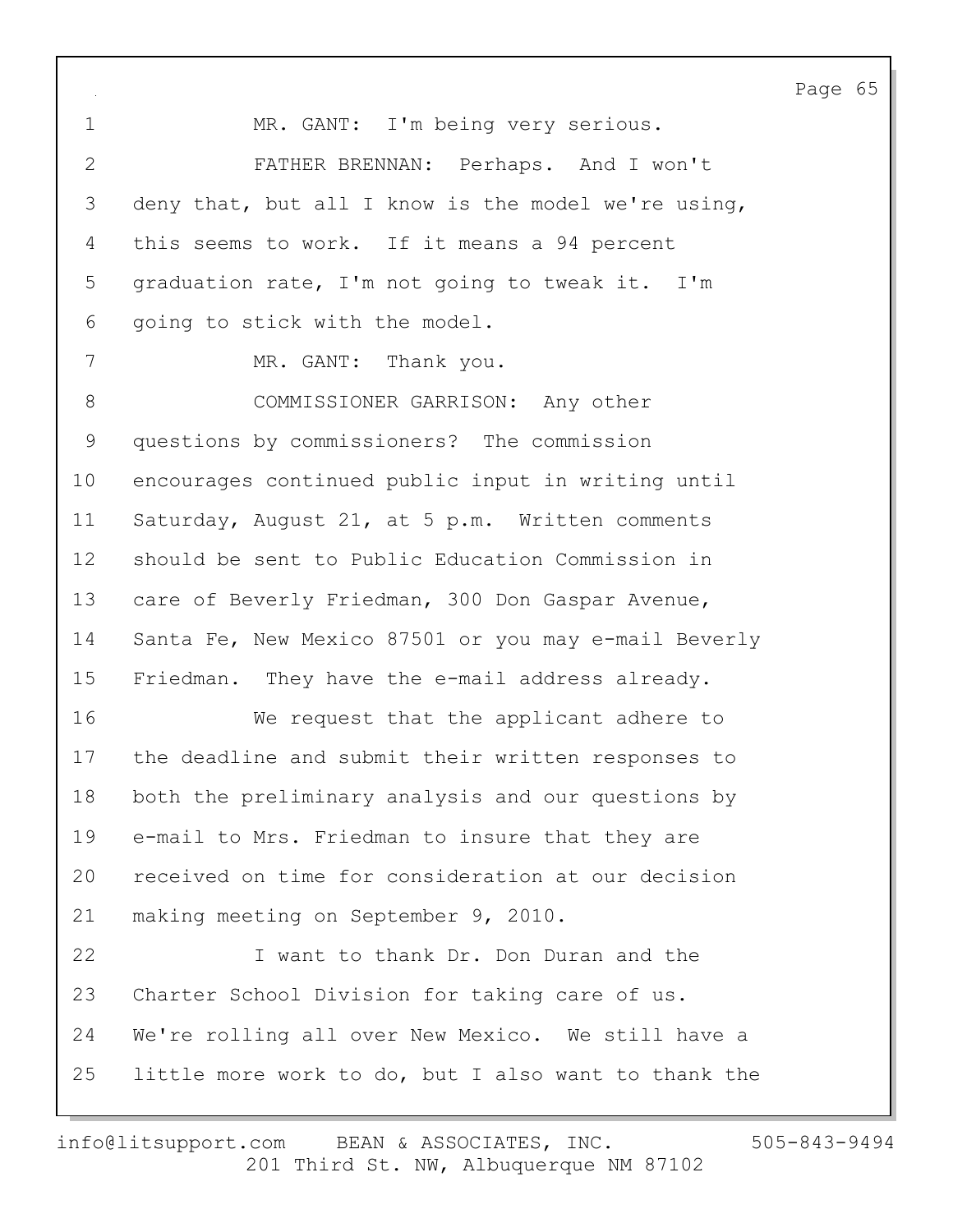| $\sim$           |  |                                           |  |  | Page 66 |  |
|------------------|--|-------------------------------------------|--|--|---------|--|
| $\mathbf 1$      |  | New Mexico Community College in Espanola. |  |  |         |  |
| $\mathbf{2}$     |  | (The proceedings concluded at 4:07 p.m.)  |  |  |         |  |
| $\mathfrak{Z}$   |  |                                           |  |  |         |  |
| $\sqrt{4}$       |  |                                           |  |  |         |  |
| 5                |  |                                           |  |  |         |  |
| $\sqrt{6}$       |  |                                           |  |  |         |  |
| $\boldsymbol{7}$ |  |                                           |  |  |         |  |
| $\,8\,$          |  |                                           |  |  |         |  |
| $\mathcal{G}$    |  |                                           |  |  |         |  |
| $10\,$           |  |                                           |  |  |         |  |
| $11\,$           |  |                                           |  |  |         |  |
| $12$             |  |                                           |  |  |         |  |
| $13$             |  |                                           |  |  |         |  |
| $14\,$           |  |                                           |  |  |         |  |
| 15               |  |                                           |  |  |         |  |
| 16               |  |                                           |  |  |         |  |
| $17$             |  |                                           |  |  |         |  |
| $18\,$           |  |                                           |  |  |         |  |
| 19               |  |                                           |  |  |         |  |
| 20               |  |                                           |  |  |         |  |
| $21$             |  |                                           |  |  |         |  |
| 22               |  |                                           |  |  |         |  |
| 23               |  |                                           |  |  |         |  |
| 24               |  |                                           |  |  |         |  |
| 25               |  |                                           |  |  |         |  |
|                  |  |                                           |  |  |         |  |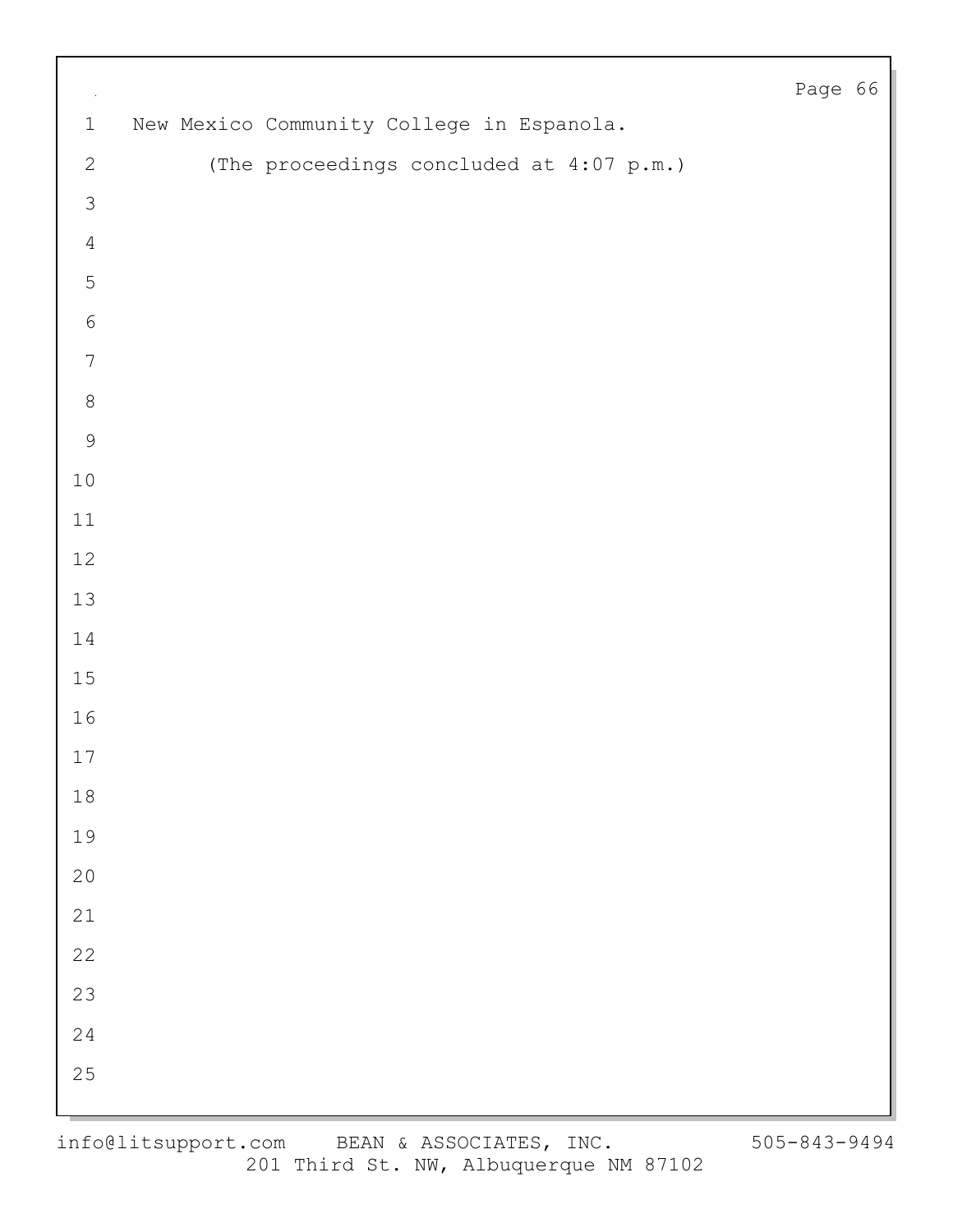| $\sim$        |                                                              | Page 67 |  |
|---------------|--------------------------------------------------------------|---------|--|
| $\mathbf 1$   |                                                              |         |  |
| $\mathbf{2}$  | REPORTER'S CERTIFICATE                                       |         |  |
| 3             | I, DEBORAH L. O'CONNOR, New Mexico CCR #297, DO              |         |  |
| 4             | HEREBY CERTIFY THAT ON August 18, 2010, the                  |         |  |
| 5             | proceedings in this matter were taken before me and I        |         |  |
| 6             | did report in stenographic shorthand the proceedings         |         |  |
| 7             | set forth herein and the foregoing is a true and             |         |  |
| 8             | correct transcription of the proceedings had.                |         |  |
| $\mathcal{G}$ |                                                              |         |  |
| 10            |                                                              |         |  |
| 11            |                                                              |         |  |
| 12            | Deborah L. O'Connor, RPR, CRR                                |         |  |
| 13            | Certified Court Reporter #297<br>License Expires: 12/31/2010 |         |  |
| 14            |                                                              |         |  |
| 15            | $(118J)$ DEB                                                 |         |  |
| 16            |                                                              |         |  |
| 17            |                                                              |         |  |
| $18\,$        |                                                              |         |  |
| 19            |                                                              |         |  |
| $20$          |                                                              |         |  |
| 21            |                                                              |         |  |
| 22            |                                                              |         |  |
| 23            |                                                              |         |  |
| 24            |                                                              |         |  |
| 25            |                                                              |         |  |
|               |                                                              |         |  |

 $\Gamma$